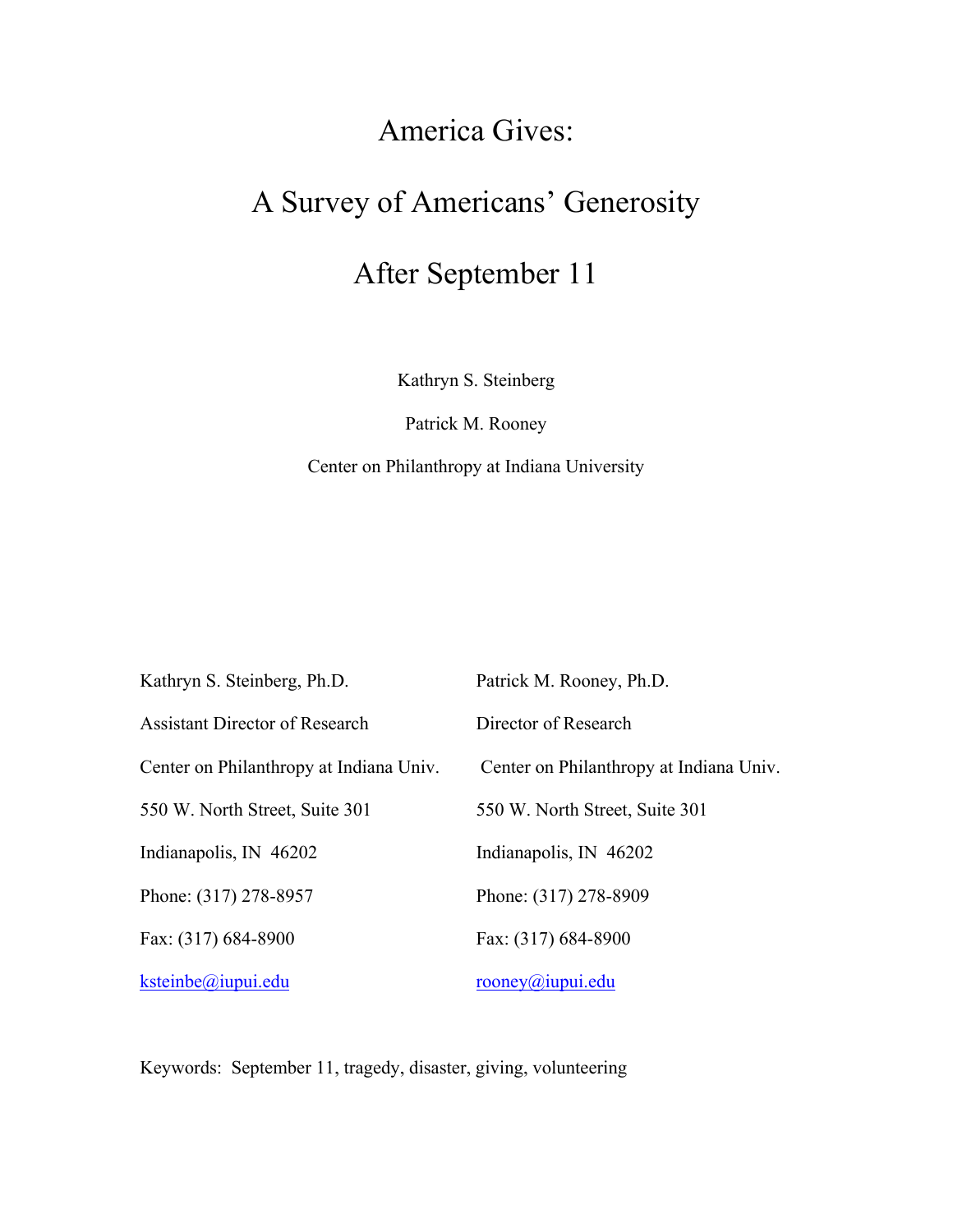# AMERICA GIVES: A SURVEY OF AMERICANS' GENEROSITY AFTER SEPTEMBER 11

#### ABSTRACT

This paper describes a telephone survey (called America Gives) which asked 1,304 randomly-selected adults about their philanthropic behavior (giving of time and treasure) after the events of September 11, 2001. The questions were part of a larger national study ( $n = 4,200$ ) on giving and volunteering that was being conducted at the time of the September 11 attacks. This paper provides a brief description of the study that was being conducted at the time of the terrorist attacks, the methodological considerations resulting from the immediate philanthropic response to the September 11 events, and steps that were taken to adapt the study to the changing national conditions. Next we provide descriptive results from the survey, along with multivariate analyses of the determinants of giving and volunteering in this unique situation. Finally, we provide some caveats for researchers who may want to assess household giving and volunteering, and discuss implications for nonprofit managers and policy makers.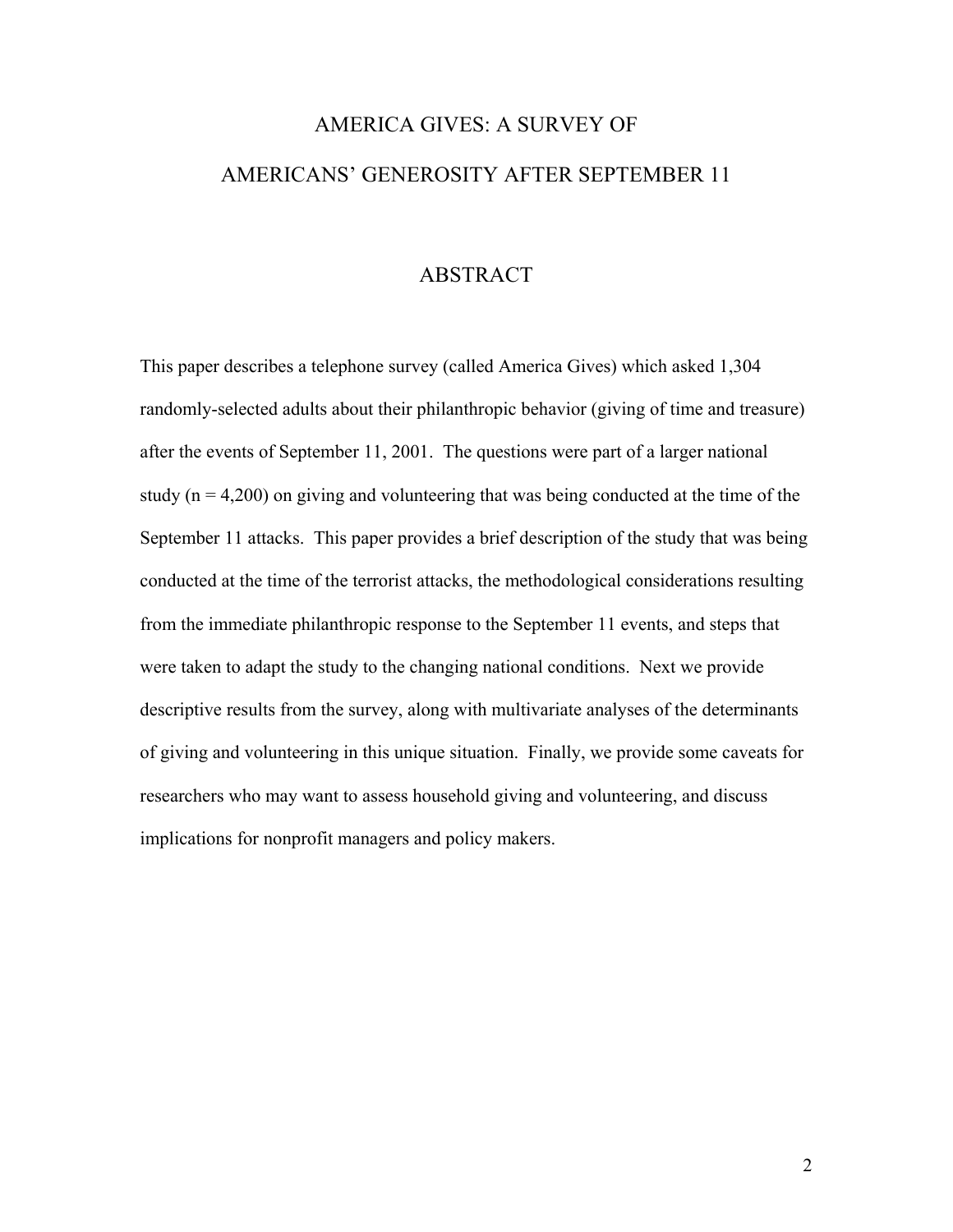# AMERICA GIVES: A SURVEY OF AMERICANS' GENEROSITY AFTER SEPTEMBER 11 Introduction

The events of September 11, 2001 were indelibly etched into the minds of all Americans. The economic costs of the terrorist attacks were enormous—the attacks on the World Trade Center alone totaled an estimated \$33 to \$36 billion through June 2002 (Bran, Orr, & Rapaport, 2002). The emotional impact may have been even larger. Among the common emotional responses of many Americans were grief, fear, anger, sorrow, sympathy, pride in the country, and a desire to "do something positive." To try to ameliorate these financial and emotional costs, American families, corporations, and foundations responded to the crisis by donating money, volunteer time, blood, clothing, expertise, and in-kind contributions to assist the victims and the rescue efforts.

These behaviors are not unexpected in times of disaster, according to the sociological literature. In fact, while the general public and officials may expect negative behaviors such as looting during disasters, research demonstrates that altruism and prosocial behavior is much more common and normal at such times (Fischer, 1994; Tierney, 2001). Raphael (1986) suggests that such impulses may be genetic, in that altruism is a drive that may be brought to the surface during an emergency to assist in the survival of the group or species. These impulses promote the growth and convergence of formal and informal infrastructures, such as emergency funds, to assist in the recovery efforts. In the case of the September 11 terrorist attacks, some of these funds (e.g., American Red Cross) already existed, and others, such as the September 11 Fund, were rapidly developed. The feelings of altruism were so strong in the immediate post-impact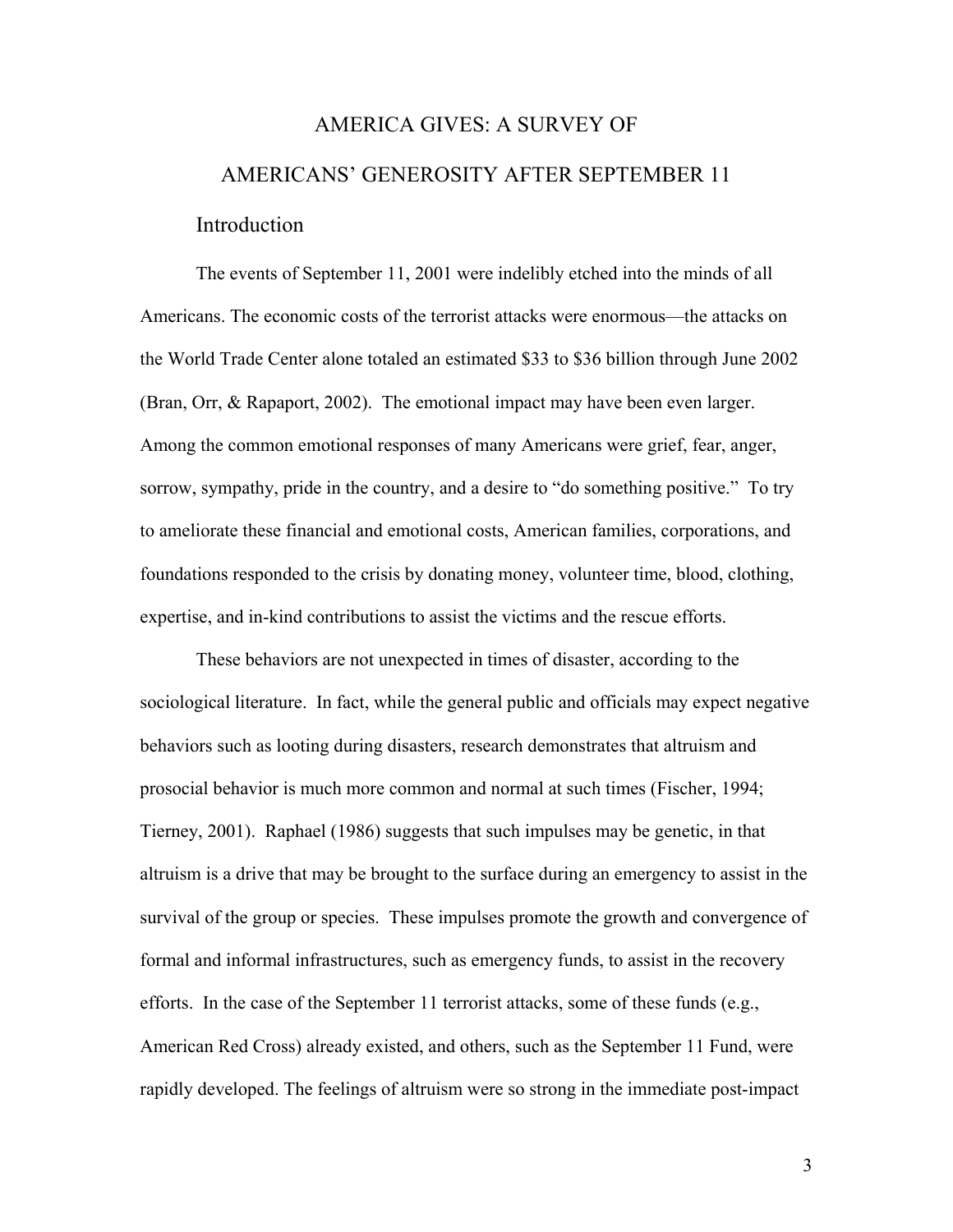period that individuals, businesses, and foundations contributed funds at a level unprecedented in previous disasters (Rooney, 2002). By December 31, 2001 (3  $\frac{1}{2}$ ) months after the attacks), an estimated \$1.9 billion had been received for the relief and recovery efforts (AAFRC Trust, 2002).

As the dust began to settle six months after the attacks, the philanthropic community began to take stock of the donations made in the relief efforts. Both the New York and the Washington, DC Regional Associations of Grantmakers published reports of the philanthropic efforts in their communities to that point (Cox, 2002; Washington Regional Association of Grantmakers, 2002). Organizations in other major cities also released reports on the impact of the September 11 events on nonprofits in their communities (e.g., Donors Forum of Chicago, 2002).

At the national level, the Foundation Center kept a continuous record, posted on its website, of corporate and foundation contributions to tragedy-related causes. They also produced a number of reports providing analysis and commentary on the impact of the September 11 events (Foundation Center, 2002; Renz, 2002a, b). In addition, the Association of Fundraising Professionals published a report (2002) on a survey of nonprofit development officers regarding the impact of the 9/11 events on fundraising in charities across the country. The Ford Foundation also commissioned a study involving interviews with officials from foundations and corporations that made large donations to the relief efforts (Seessel, 2002).

The contributions of individual households are less well-documented in general, both in relation to the September 11 attacks and to other disasters. In fact, whereas emergency volunteer behavior relating to other disasters has received some previous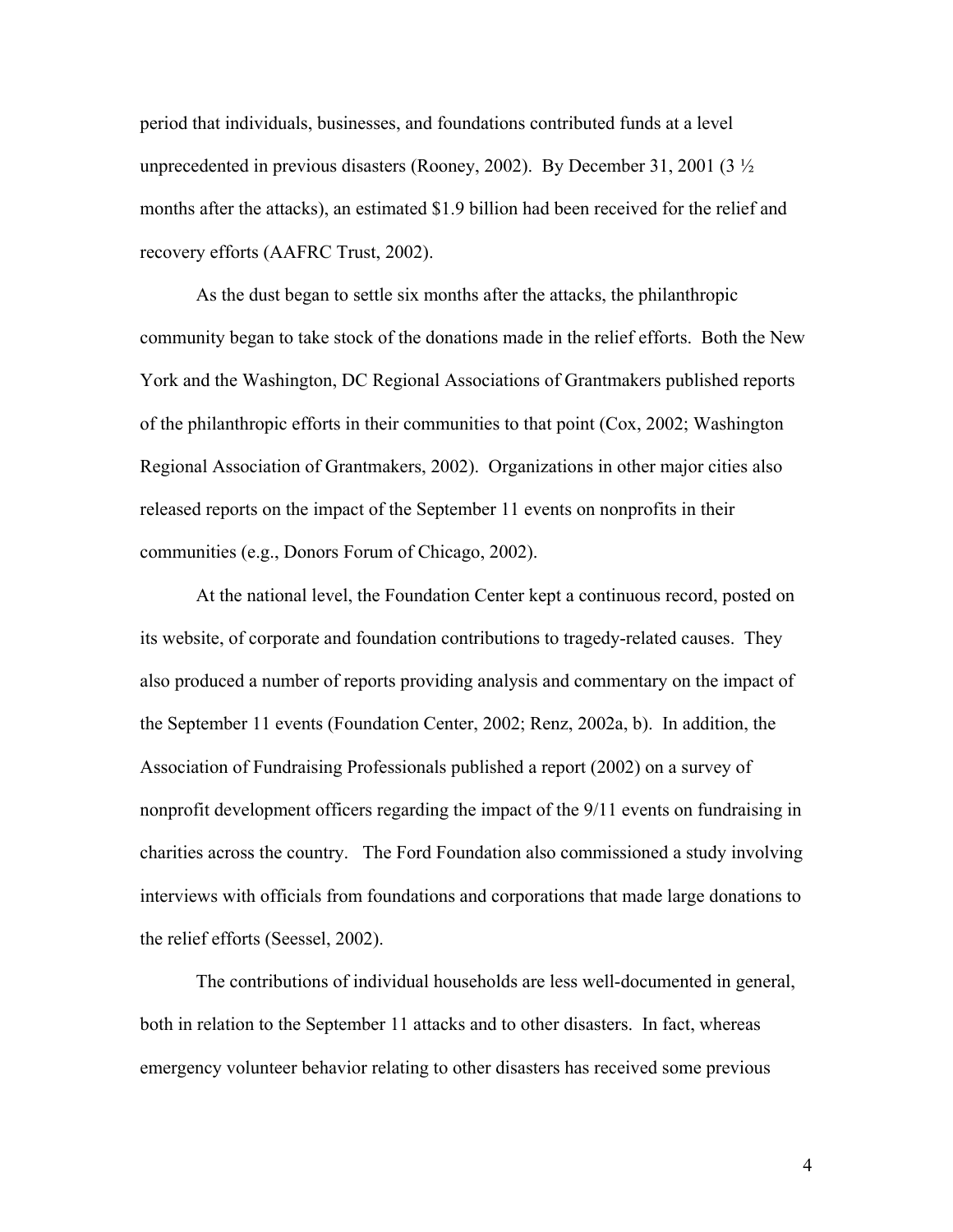attention in the academic literature (e.g., Britton, 1991; Wolensky, 1979), very little attention has been paid in the past to the financial contributions of individuals in response to disasters. However, a few studies were conducted shortly after the September 11 events to document the philanthropic behavior of individual households in response to this particular tragedy.

One national survey (Schuster, et al, 2001) conducted September 14 to 19, 2001, reported that 36 percent of the adults surveyed responded to the attack on America by making donations. Another survey by the National Opinion Research Center (Smith, et al., 2001) fielded in the immediate post-impact period (September 13 to 27), found that at that time "almost half (49%) contributed to charities, 24 percent donated or tried to donate blood, and 8 percent did extra volunteer work for an organization. A full 59 percent did at least one of these actions." These studies were conducted very soon after the tragedy, so that the percentages are smaller than those seen in later studies.

In a separate poll conducted October 5 to 8, 2001, INDEPENDENT SECTOR (2001) found that "more than half (58%) gave money to charities in response to the terrorist attacks in the four weeks just after September 11. Also, 13 percent gave blood and 11 percent gave time. Overall, 70 percent of Americans reported charitable involvement in some way." In addition, a poll conducted by USA TODAY/CNN/Gallup on December 14-16, 2001 (Nasser, 2001) found that 64 percent of respondents reported making contributions to funds for the victims.

None of these studies attempted to measure the amounts of giving and volunteering Americans contributed after the events of September 11. However, the percentages reported in these studies generally are consistent with and help to verify the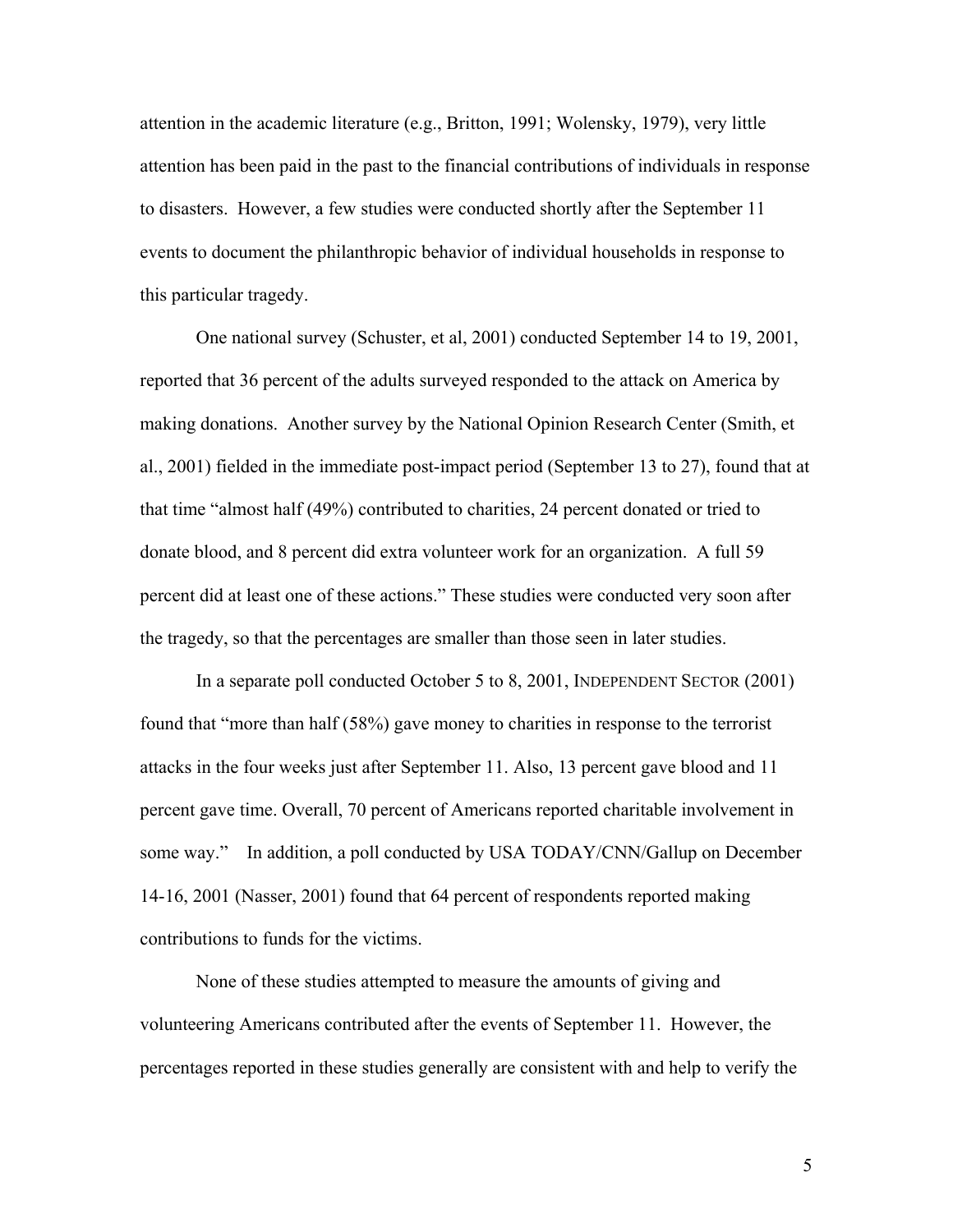results in our study. Taken together, these results lead us toward the emerging picture of the philanthropic behavior of Americans in the first few weeks and months following the tragedy.

#### Methodology

At the time of the September 11 attacks, the Center on Philanthropy was conducting a multi-pronged, national research study on individual and household philanthropy of Americans. We refer to this study as "America Gives." This project was an extension of an earlier, smaller study done in Indiana (Rooney, Steinberg & Schervish, 2001; Steinberg, Rooney & Chin, 2002). In the America Gives study we compared and contrasted the findings from different survey techniques related to giving and volunteering behaviors. The main purpose of that study was to explore whether the length and variety of prompts made a difference in reported giving and volunteering.

The America Gives study involved five different survey "modules", which are summarized in Table 1. Among these we replicated central design elements of surveys done in the US by Independent Sector (1999) (the Area module), and in Canada (Hall, et al., 2001) (Method module). Another module (Method-Area) utilized an enhancement of the methodology used in a survey in California, described by O'Neill & Roberts (2000). Another module replicated a survey module designed by the University of Michigan and the Center on Philanthropy for a longitudinal study, the philanthropy supplement to the Panel Study of Income Dynamics (PSID module). Finally, we asked a Very Short module ("Did you give to charity last year? If so, how much? Did you volunteer last year? If so, how much?"). Table 1 summarizes the modules by the types of prompts, the number of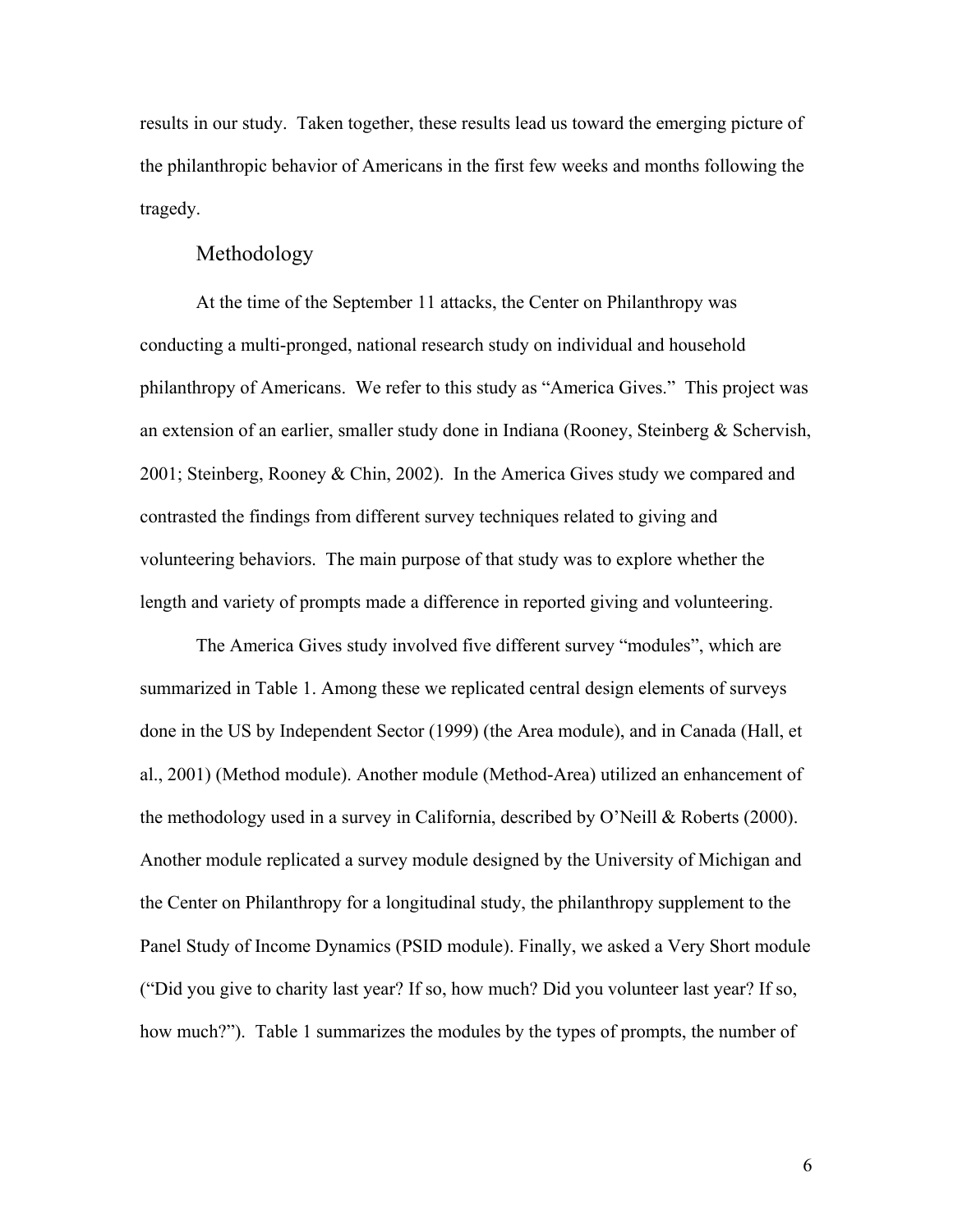questions, and use of inducements. Note that all modules included the exact same set of 16 demographic questions.

#### INSERT TABLE 1 ABOUT HERE

To collect our data, Walker Information, an Indianapolis-based research firm, used random digit dialing of households to obtain samples of at least 800 respondents per module, using the five surveys to measure personal philanthropy throughout the United States. Each respondent participated in only one of the modules. Table 2 shows the demographic characteristics of each module sub-sample and the total sample. We discuss briefly only those sample characteristics that are statistically significantly different from the combined or total sample. Compared to the total sample means and proportions, the Very Short Module contained significantly more Blacks (10.4% vs. 8.1% overall). The PSID had more couples (64.3% vs. 61.5% overall). The Area module had slightly fewer households with incomes in excess of \$120,000 (5.2% vs. 5.8%). The Method Module had fewer couples (58.5% vs. 61.5%), a larger percentage with incomes of \$40,000 or less (47.9% vs. 42.4% overall), a smaller percentage of high-incomes (5.1% vs. 5.8%), and a concomitant smaller percentage who itemized their deductions (45.9% vs. 49.8%). The Method-Area module did not differ from the overall sample in any significant manner.

#### INSERT TABLE 2 ABOUT HERE

 We used \$5 pre-paid phone cards as inducements to increase response rates. Previous research (Rooney, Steinberg & Schervish, 2001) indicated that inducements were particularly effective in increasing response rates in the longest (Method-Area) module, so we gave phone cards to 75% of the respondents in that module. We also gave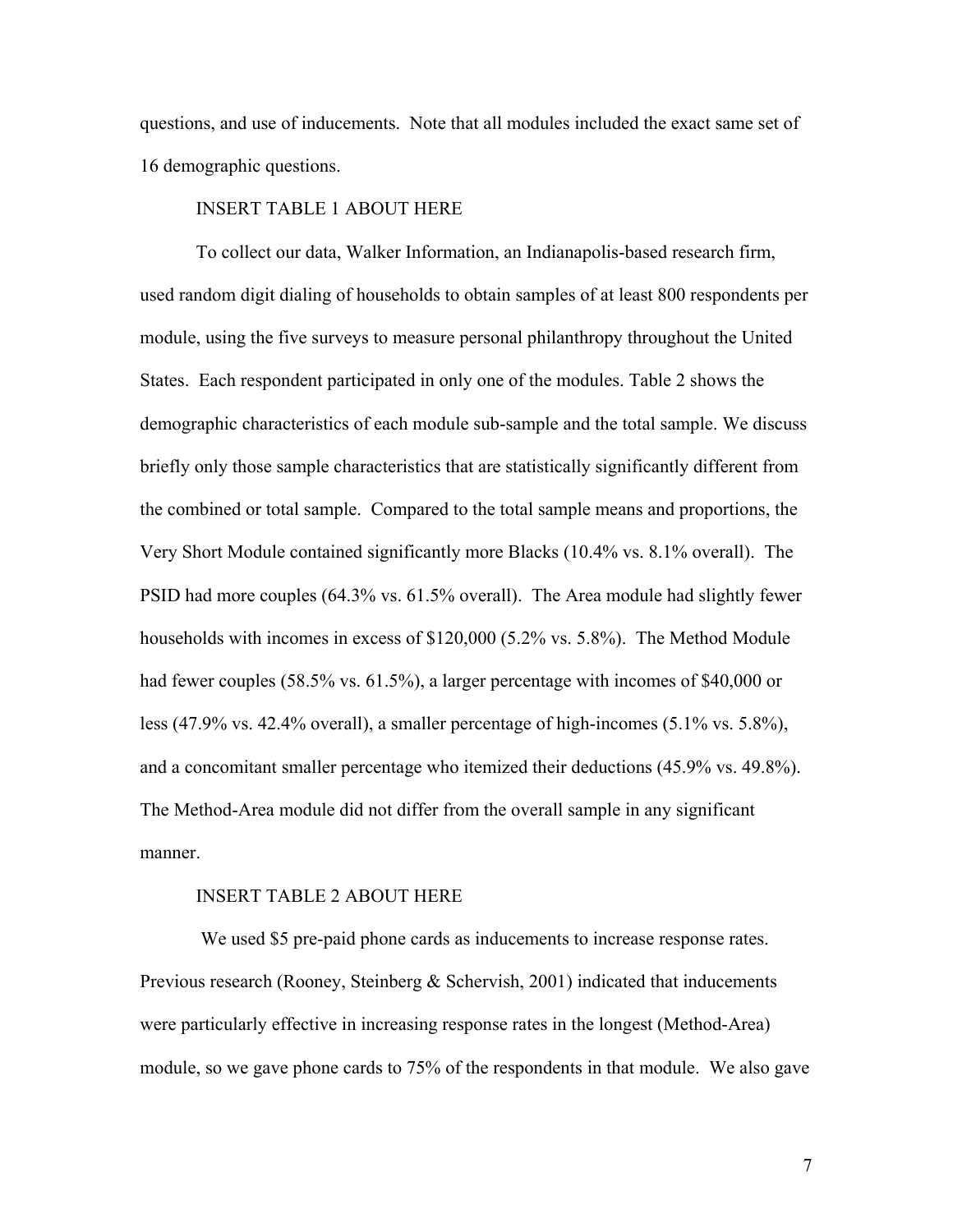phone cards to at least 10% of participants in the other modules. The number of inducements for each module is shown in Table 1.

Survey and Methodological Modifications to Accommodate the September 11 **Attacks** 

Calling for America Gives began August 1, 2001 and thus the project was "in the field" when the terrorist attacks occurred on September 11. Due to the unusual and emotional nature of this event, we immediately suspended calling for four weeks. Because our study was partially completed, we were faced with a choice: stop the project and only use the data collected at that point, or attempt to continue the study. We quickly realized that the terrorist attacks provided a natural, though unfortunate, experiment in philanthropic behavior on a national scale. Further, we felt that the Center on Philanthropy was in a unique position to study this philanthropic behavior because we already had collected data on giving and volunteering immediately prior to the attacks. The opportunity to study personal philanthropy both before and after a significant national event was too important to forsake, despite the tragic circumstances.

Within two days of the attacks support in the form of donations from the public began pouring in. We realized that our major dependent variables (charitable giving and volunteering in the past year) would be confounded with tragedy-related giving. That is, respondents' total reported donations and volunteer hours might be increased because of the tragedy. To accommodate this situation, we added a new variable in our dataset to indicate whether subjects were contacted before or after September 11. In addition, we added six extra questions to all modules to query philanthropic behavior specifically related to the tragedy. We were aware that by changing the nature of the surveys mid-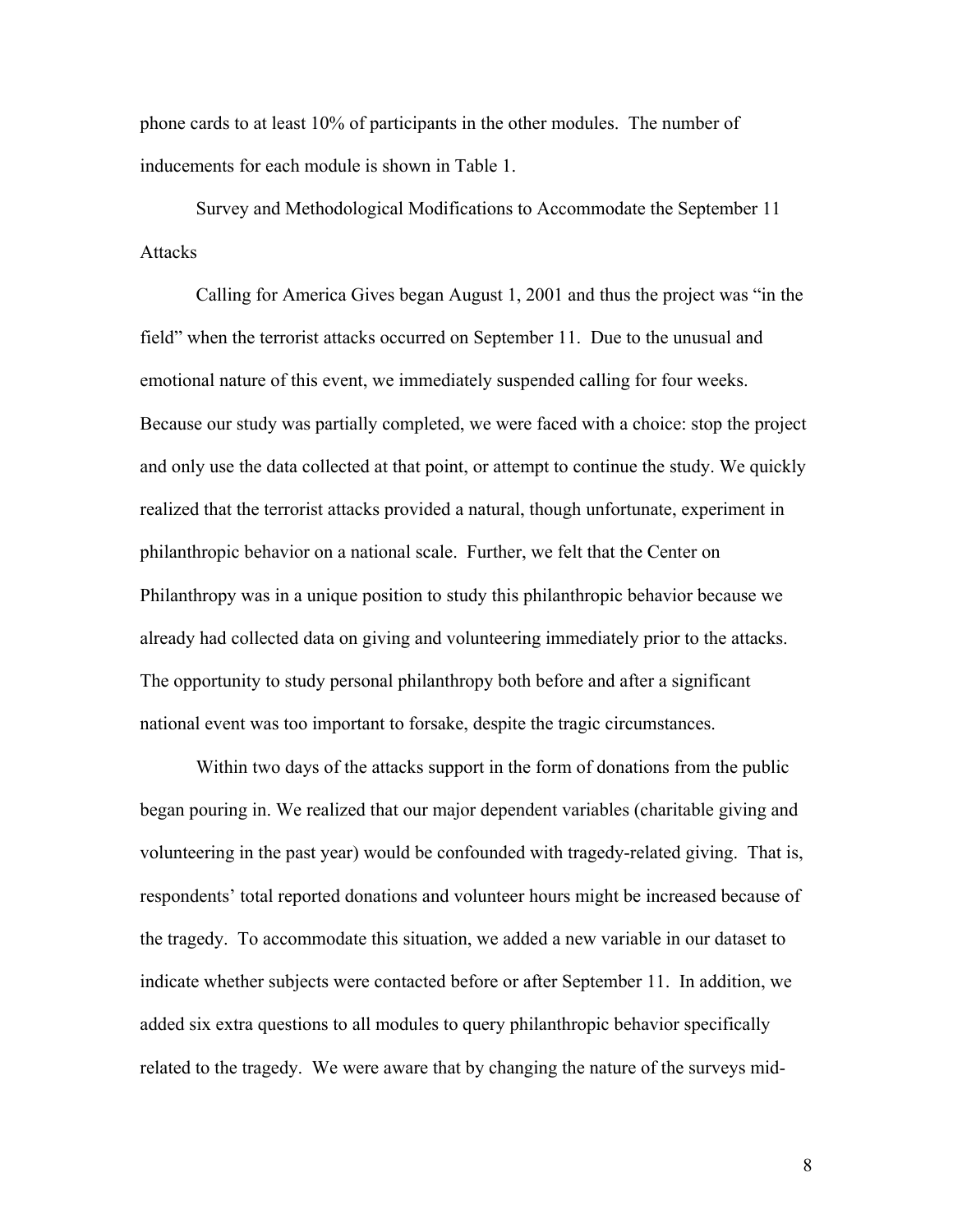stream we might contaminate the results of our original study, particularly if the tragedyrelated questions were added to the beginning of each module. On the other hand, we reasoned that because of the differences in length and detail and the modules, responses to the tragedy-related questions might not be complete, reliable, or have the same meaning across modules if they were appended to the end of each module. We decided to add the tragedy-related questions to the beginning of all modules. Respondents then were instructed not to include those donations and volunteer hours in the rest of their responses. We hoped this strategy would minimize the differences in reported giving after September 11 to non-September 11 causes.

We also were confronted with another possible confound to the study, because the calling for two of the modules (Very Short and Area) had already been completed prior to September 11. Calling for the other three modules had been started but was in various stages of completion. The events of September 11 were of such impact that we felt our modules might not be directly comparable. To deal with this problem we had two options: 1) contact some of the subjects again from the already-completed Very Short and Area modules, and ask about their tragedy donations separately; or 2) add more subjects to the already-completed sub-samples. Due to the difficulties involved in interviewing exactly the same people twice, we chose the second option. These extra subjects received the extra tragedy-related questions, along with the regular module questions. Table 1 indicates the number of subjects interviewed pre- and post-September 11 for each module.

A third potential confounding factor related to the new dependent variables coming from the tragedy questions (tragedy-related giving and volunteering) and the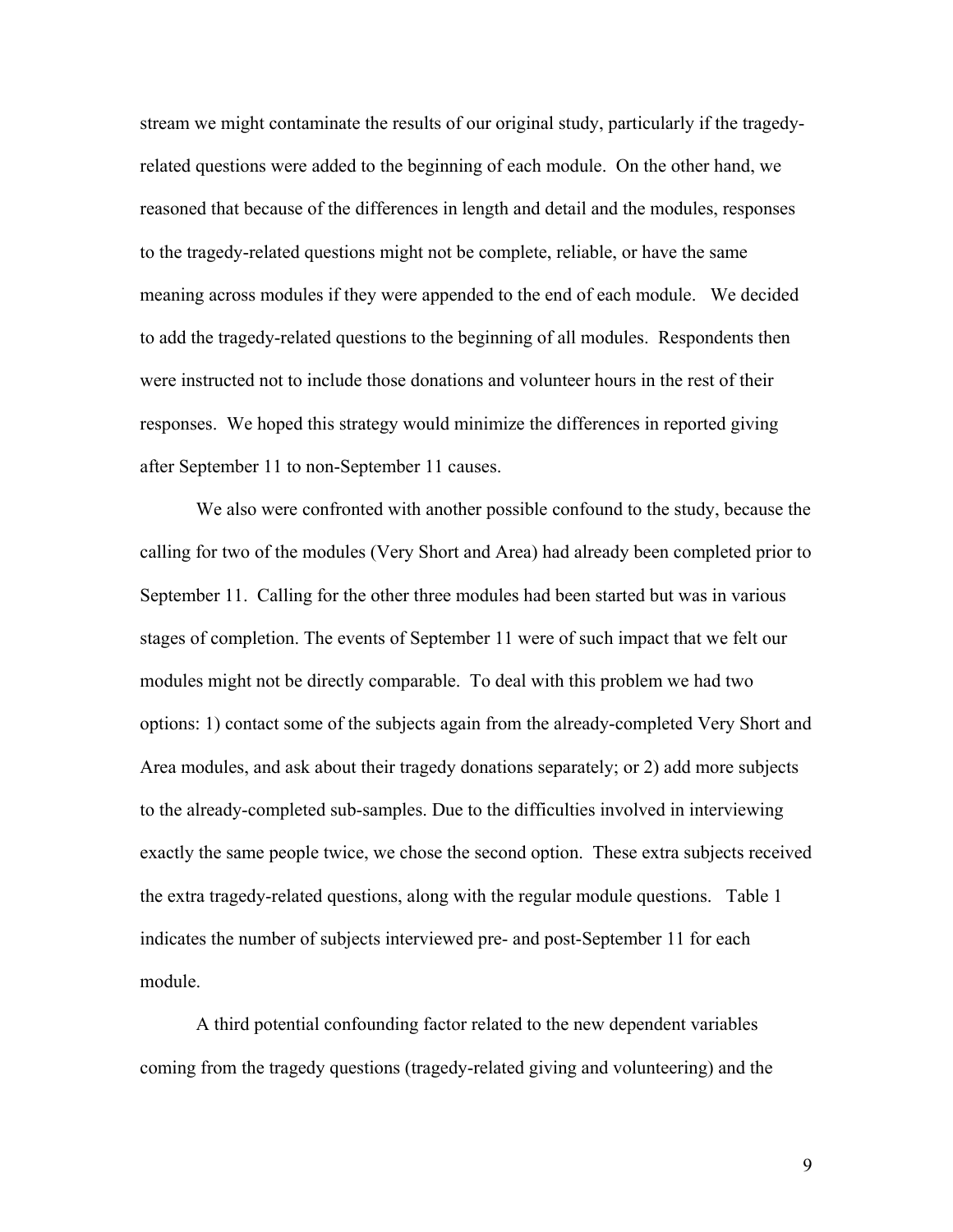original design of the study. We reasoned that the amount of household donations and personal volunteering related to the tragedy could increase over time. That is, the longer the time lapse between September 11 and the date on which a respondent was called, the higher his or her tragedy-related donations might be. Thus, one module sample might report significantly higher giving and volunteering than another sample, simply because they were completed at different times. Therefore it was important to begin and end the post-tragedy calling for all modules at approximately the same time. Specifically, we ended all calling before the end of November, to avoid the typical seasonal increase in giving in December.

Hypotheses and Analyses

Our first level of data analysis was descriptive. We looked at percentages of survey participants who responded to the tragedy with charitable behavior, the types of donative activity, and the amounts contributed.

Due to the nature of this study we needed to test some hypotheses about our sample before we could draw any conclusions about giving and volunteering behavior in the wake of this national tragedy. These hypotheses were as follows:

H1: There were no significant differences between pre- and post-September 11

samples in terms of demographics.

If supported, this hypothesis would allow us to conclude that the events of September 11 did not play a significant role in determining who would be willing to respond to a telephone survey on household philanthropy. Thus, any reported differences in giving and volunteering would be attributable to other factors than differences in the pre/post subsamples. We used t-tests to analyze this hypothesis.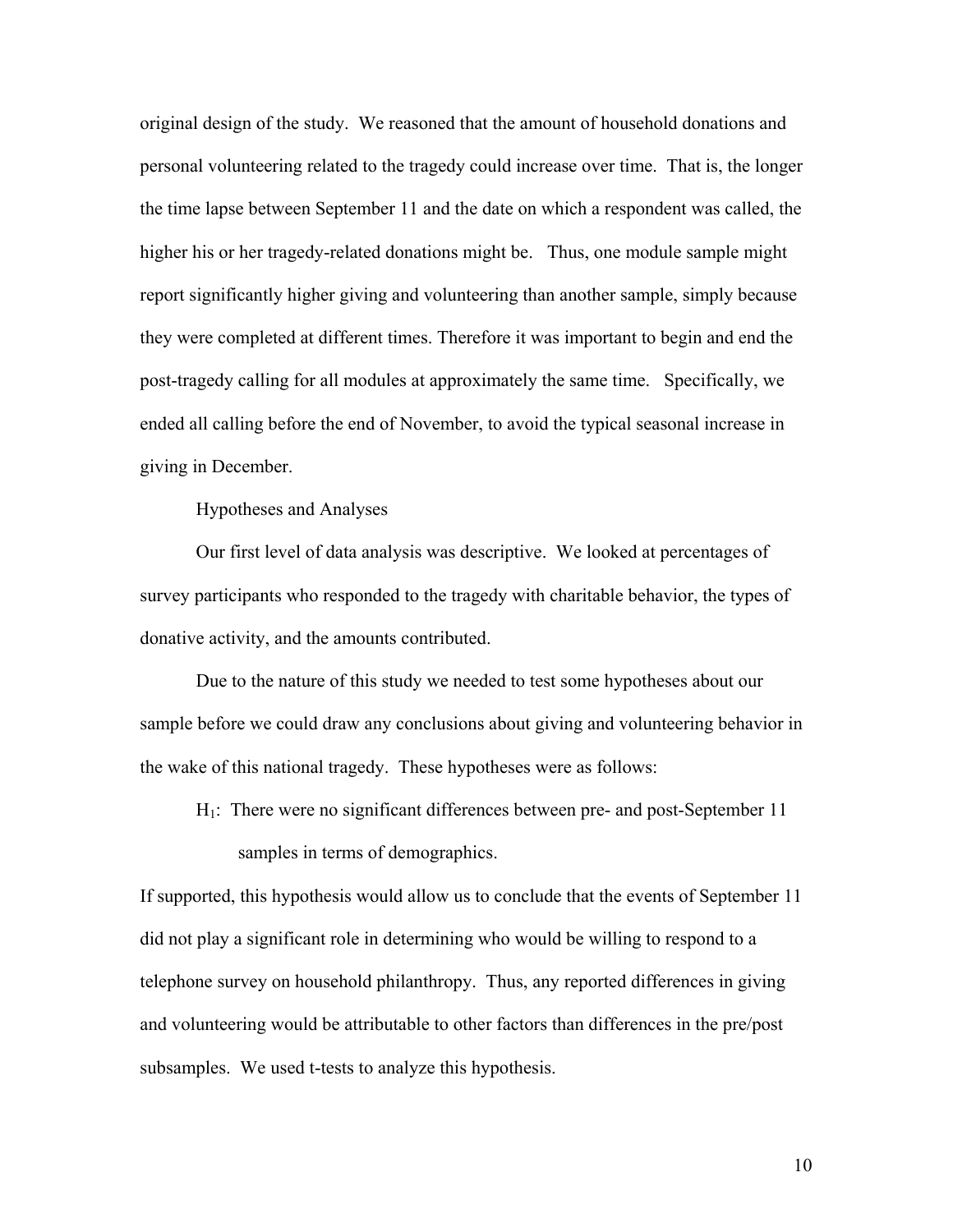In addition to  $H_1$ , we developed three hypotheses to test whether we would be able to aggregate our data across modules for purposes of analysis of the tragedy-related questions. If supported,  $H_2$  would allow us to conclude that the demographics of our module sub-samples were similar enough that we could combine them for the rest of the analyses.  $H_3$  and  $H_4$  if supported, would indicate that the module used along with the tragedy questions had no effect on reports of tragedy-related giving or volunteering. These hypotheses are not the main focus of this paper and therefore we present them in more detail in the Appendix.

 In addition to these four hypotheses related to the design of our study, we developed several hypotheses regarding giving and volunteering behavior in the wake of the September 11 terrorist attacks.

- H5: There were significant differences in tragedy-related giving, based on demographic factors such as income, education, etc.
- H6: There were significant differences in tragedy-related volunteering, based on demographic factors.
- $H_7$ : There were significant differences in other types of charitable support (e.g., blood, food, clothing) related to the tragedy, based on demographic factors.

In particular, based on previous research in the field of philanthropy (e.g., Bennett and Kotasz, 2000; Rooney, et.al., 2001), we expected that income, education and religiosity might be significant determinants of charitable giving related to the tragedy. We expected that gender and religiosity might be significant determinants of tragedy-related volunteering (Independent Sector, 2001a; Mesch, Rooney, Chin & Steinberg, 2002) and that other types of charitable donations (food, blood, etc.) might also be determined by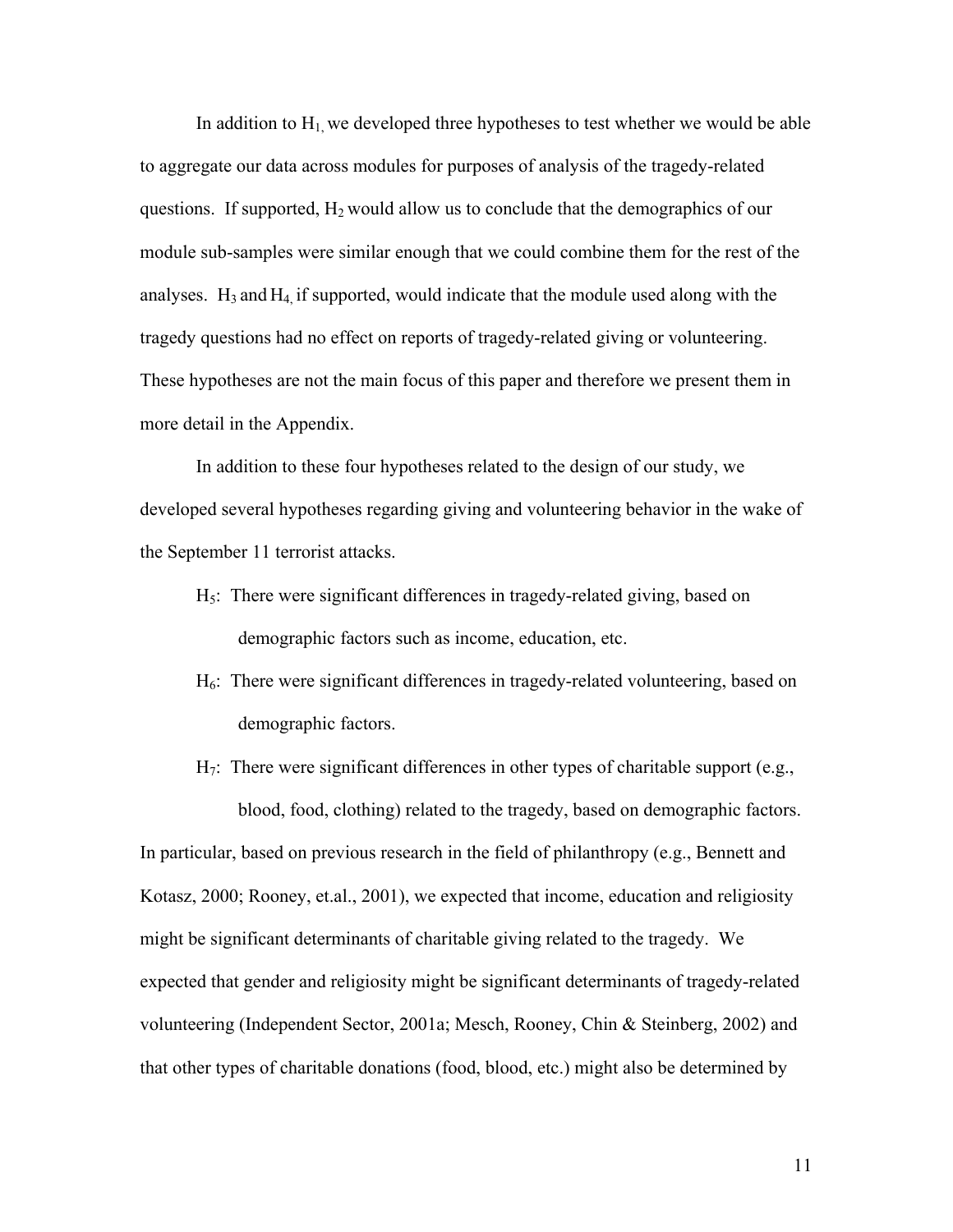demographic variables. We used multivariate (regression) methods for analyzing these three hypotheses.

 The next two hypotheses relate to non-tragedy (general) giving and volunteering before and after the September 11 attacks. We were interested in investigating whether different groups changed their giving and volunteering behavior in response to the terrorist attacks.

- $H_8$ : Some groups of people changed their overall giving in response to the events of September 11.
- H9: Some groups of people changed their volunteering in response to the events of September 11.

Note that the dependent variables for these two hypotheses are different from those of the previous hypotheses (i.e., general rather than tragedy-related giving and volunteering.) We used t-tests, regressions, and Chow tests to test these hypotheses.

#### Results

#### Descriptive analysis

Our first level of analysis was descriptive in nature. Our survey demonstrated that Americans were very generous in their response to the September 11 events. Of the people surveyed, 74.4 percent responded to the tragedy with some form of charitable behavior—giving money; giving food, clothing, blood; and/or giving volunteer hours to help the victims. Among those who responded to the tragedy by giving or volunteering, participation rates were as follows: 51.6 percent responded with only one of these types of charitable activity, 19.8 percent participated in two of them, and 3.0 percent participated in all three forms of philanthropy, as shown in Figure 1.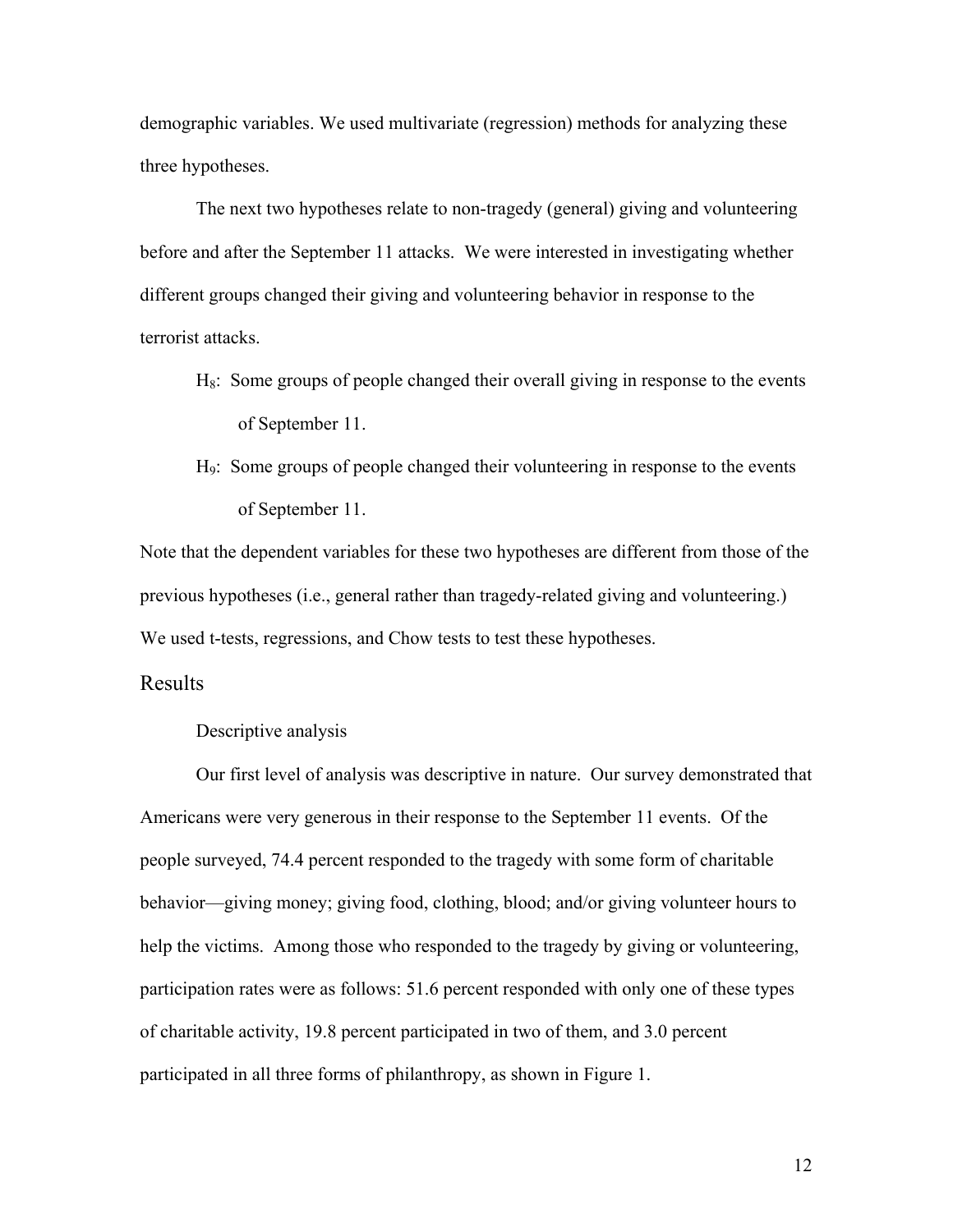#### INSERT FIGURE 1 ABOUT HERE

#### Financial Donations to the Relief Efforts

Of the adults surveyed, 65.6 percent said they or their household made financial contributions to charities for the victims of the tragedy. There was a wide outpouring of support—mostly in small donations. Among contributing households, the average donation was \$133.72. The median was \$50 and 74 percent gave \$100 or less. Looking at all households in the survey (including those that did not make donations), the average contribution was \$85.41 and the median was \$25.

#### Other Charitable Donations

In addition to monetary support to aid the victims, Americans were generous in other types of giving. Of the adults surveyed, 27.2 percent indicated they made other donations to the relief effort, such as clothing, food and water, or blood. As shown in Table 3, people who made this type of donation were significantly more likely ( $\chi^2$  = 5.451,  $p = .021$ ) to donate money than people who did not donate items such as food, clothing or blood.

#### [INSERT TABLE 3 ABOUT HERE]

Volunteering to help the victims

Of those surveyed 8.4 percent indicated they performed voluntary service to help the victims of the tragedy. The average volunteer donated nearly 17 hours of time. The median level was 8 hours. Volunteers were significantly more likely than non-volunteers to make donations of money ( $\chi^2$  = 8.251, p = .004), or other types of donations such as food, clothing or blood ( $\chi^2$  = 15.523, p = .000) (see Table 3). This is consistent with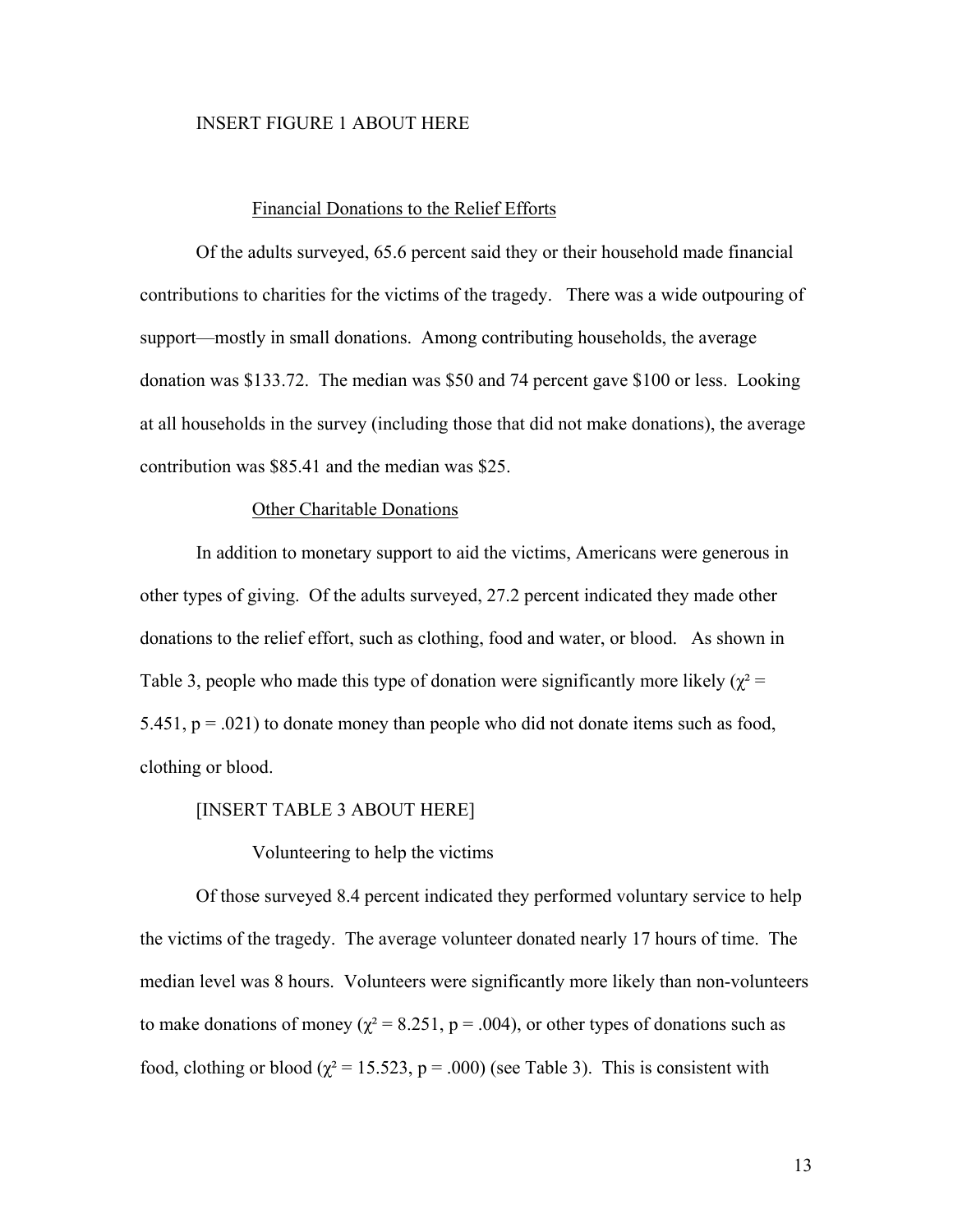previous research (Hall, et. al, 2001; Independent Sector, 1999; Jalandoni & Hume, 2001; Steinberg, et. al., 2002), which has shown that volunteers are more likely to donate than non-volunteers. A number of economic researchers (e.g., Andreoni, Gale & Scholz, 1996; Brown & Lankford, 1992; Duncan, 1999) have studied the question of the interdependence between charitable donations of money and time, but this research focuses on annual contributions as affected by tax treatments. We are not aware of any previous studies that look at joint response of donations of time and money to some specific external event.

Analysis of Hypotheses

H1: There were no significant differences between pre- and post-September 11 samples in terms of demographics.

Demographics of the pre- and post-Sept. 11 samples are shown in Table 4. Comparing the two samples, the percentage of black respondents was significantly lower  $(t = 2.889, p = .004)$  and the percentage of respondents with a bachelor's degree was significantly higher ( $\underline{t}$  = -3.937,  $\underline{p}$  = .000) in the post-tragedy sample. Although minority households have sometimes been under-represented in surveys of household giving (e.g., Rooney, et al, 2000) we knew of no reason why the events of September 11 would have negatively affected the willingness of blacks, and positively affected the willingness of college graduates to respond to the survey. In the absence of any other explanation we concluded that these differences were an artifact of the random sample and that the two samples were similar enough in other ways to draw conclusions based on pooled data.

[INSERT TABLE 4 ABOUT HERE]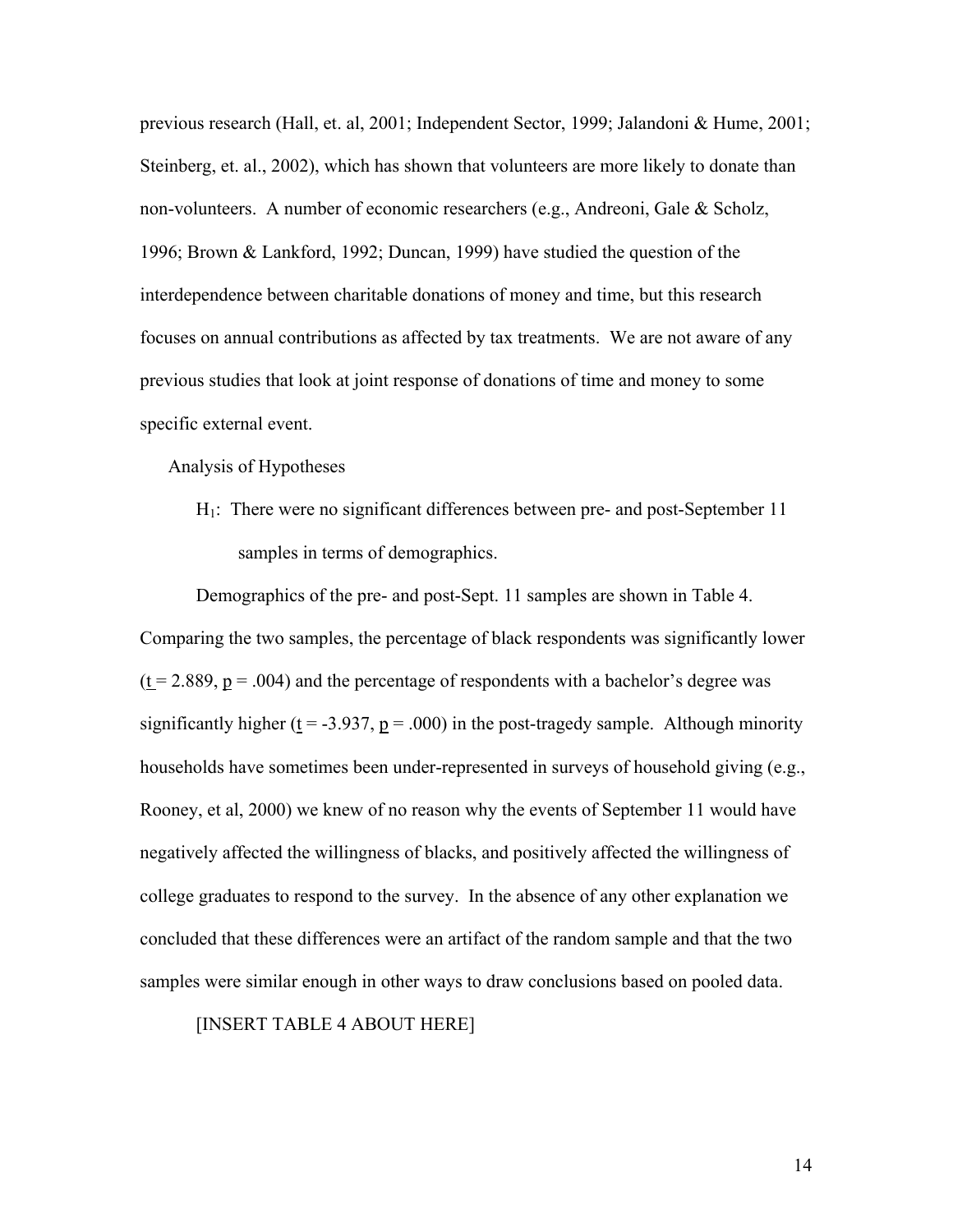$H_2$  H<sub>3</sub> and H<sub>4</sub> were designed to test whether we would be able to aggregate our data across modules for purposes of analysis of the tragedy-related questions. All three hypotheses were supported. Since these hypotheses are not the main focus of this paper we present these results in the Appendix. Our next three hypotheses concerned the determinants of giving and volunteering in response to the events of September 11.

- H5: There were significant differences in tragedy-related giving, based on demographic factors such as income, education, etc.
- H6: There were significant differences in tragedy-related volunteering, based on demographic factors.
- H7: There were significant differences in other types of charitable support (e.g., blood, food, clothing) related to the tragedy, based on demographic factors.

We tested hypotheses 5, 6, and 7 in a multivariate framework applying our traditional tools (OLS, Probit, and Tobit) to the amount of giving and volunteering that was related specifically to 9-11 causes. We explain donations of time and money in regression frameworks by including a set of dummy variables for the five modules, along with the demographic variables. If there are pure module (survey or prompting) effects, they will show up as significant coefficients for the module dummy variables.

Unfortunately, the error terms in these regressions do not obey the classical assumptions that justify the exclusive use of Ordinary Least Squares (OLS) regressions. Donations cannot be negative, so the error term has a truncated distribution. In addition, giving and volunteering data appears to have a non-normal (heteroskedastic) error structure (e.g., Bradley, Holden and McClelland, 1999;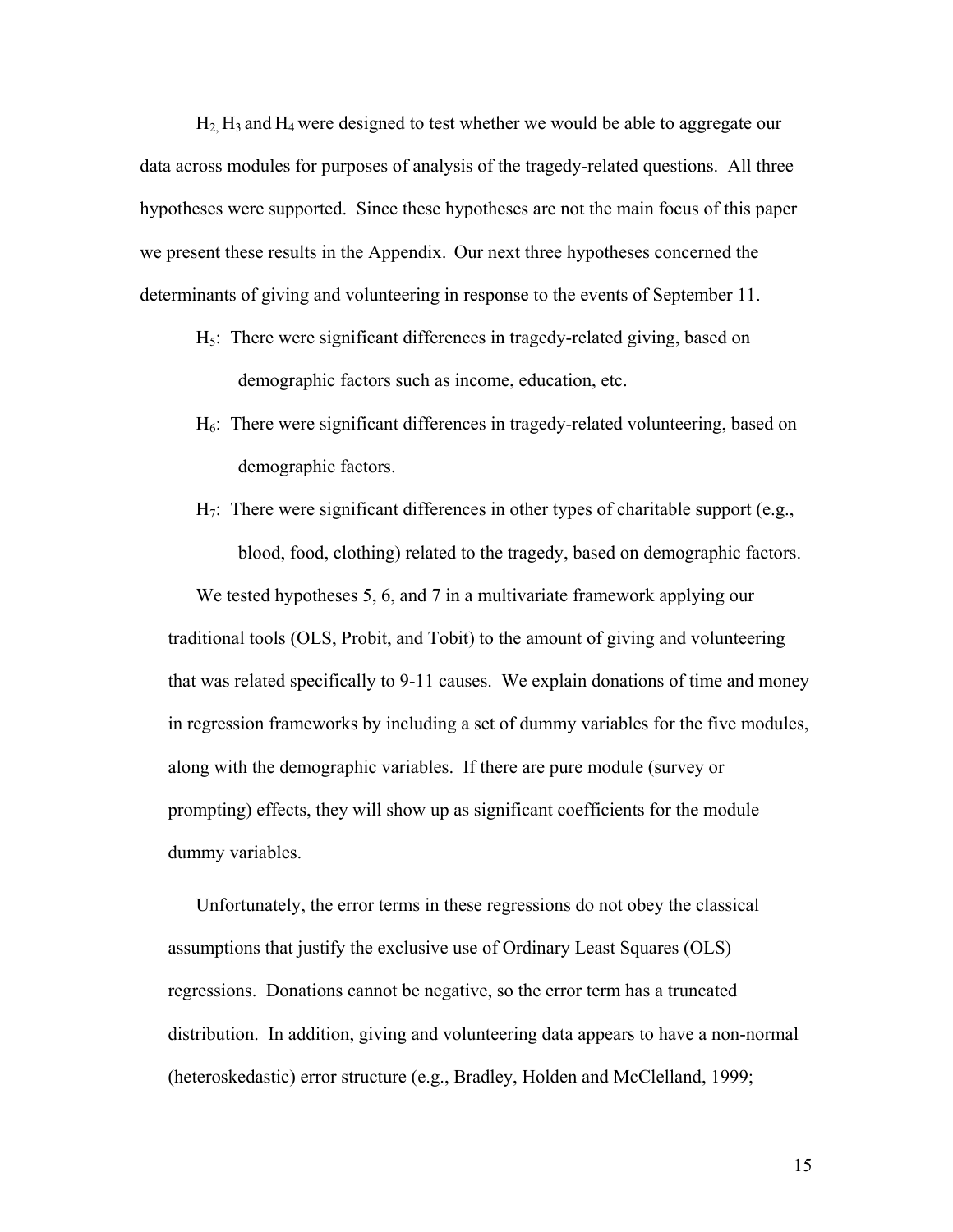Rooney, Steinberg, and Schervish, 2001; Steinberg, Rooney, and Chin, 2002). Under these circumstances OLS is biased and inconsistent. Tobit regression models, on the other hand, do not generate negative predicted donations. Unfortunately Tobits are not robust to non-normal (heteroskedastic) errors. An additional problem with Tobit models is that they enforce a proportionality between a variable's effect on the probability of giving and the size of the donation for those who give. Another approach, a two-stage Heckman model, solves this latter problem, but is not robust to non-normality. Because there is no commonly-accepted ideal remedy for all of these problems, we conducted four different approaches (Tobit, Heckman two-stage, OLS on the full sample, and OLS on positive donors only), in the hope that a consistent picture would emerge. We also ran Probits to assess the effects of the various survey modules on the probability of donating or volunteering at all. In order to simplify the presentation here, we focus our discussion on the Tobits and Probits. A complete set of results, including the OLS and Heckman two-stage models, is available from the authors upon request.  $\frac{1}{1}$ 

Our regression models use levels rather than logarithms for the continuous variables, for several reasons. First, it significantly simplifies the interpretation of the results, which is helpful for a broad inter-disciplinary readership. Second, given the nature of the analyses, the large number of zeros (i.e., non-donors and/or non-volunteers) lends itself to using level data with Tobit analyses. Finally, many of our main variables of interest are dichotomous or multichotomous in nature, so we chose linear forms for simplicity.

 $\overline{a}$ 

<sup>&</sup>lt;sup>1</sup> Univariate (ANOVA) results are also available from the authors upon request.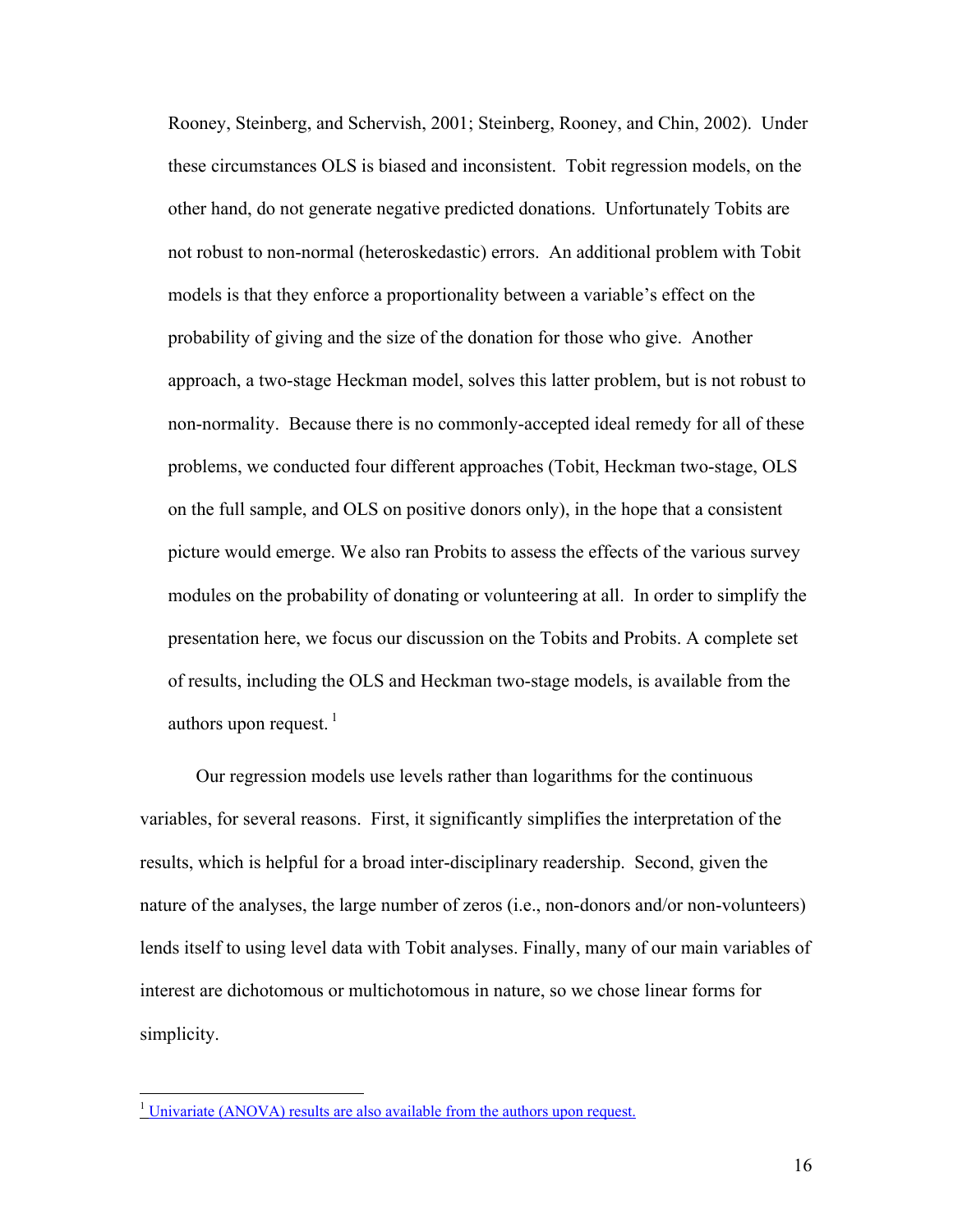As shown in Table 5, we found that the only significant variable in explaining differences in dollars donated was earnings: middle income earners (\$40,000-\$80,000) gave \$29 (OLS and \$28 in Tobit) more than low-income earners, and high-income earners (\$80,000+) gave almost \$75 (OLS and \$55 more in Tobit) more to 9-11 causes than did low-income earners. These results are consistent with much previous research in the field of philanthropy (e.g., Bennett and Kotasz, 2000; Rooney, et.al., 2001), which shows that income is a significant determinant of charitable giving. As we might expect, given that we asked the tragedy-related giving questions at the beginning of the interview and all interviewees were given the same questions, none of the module variables were significant at traditional levels. The results for dollars given were similar when we used Tobits.

#### [INSERT TABLE 5 ABOUT HERE]

Our Probit results found that middle income and high-income households were respectively 26 percent and 25 percent more likely than low-income households to report making any gifts to 9-11 causes. The only other variables that attained significant levels in the Probit analysis were the age variables (age and its squared term). These suggest that the probability of making any 9-11 gifts increased slightly with each year of age but at a decreasing rate.

Turning to volunteering for 9-11-related activities, we found that respondents who had volunteered in the previous year donated significantly more hours, on average, than those who had not  $(F (1, 1286) = 10.377, p = .001)$ . Using regression analysis (see Table 6), we found that religiosity was a strong predictor of 9-11 volunteering. Those who attended religious service at least once a week were 42 percent more likely to have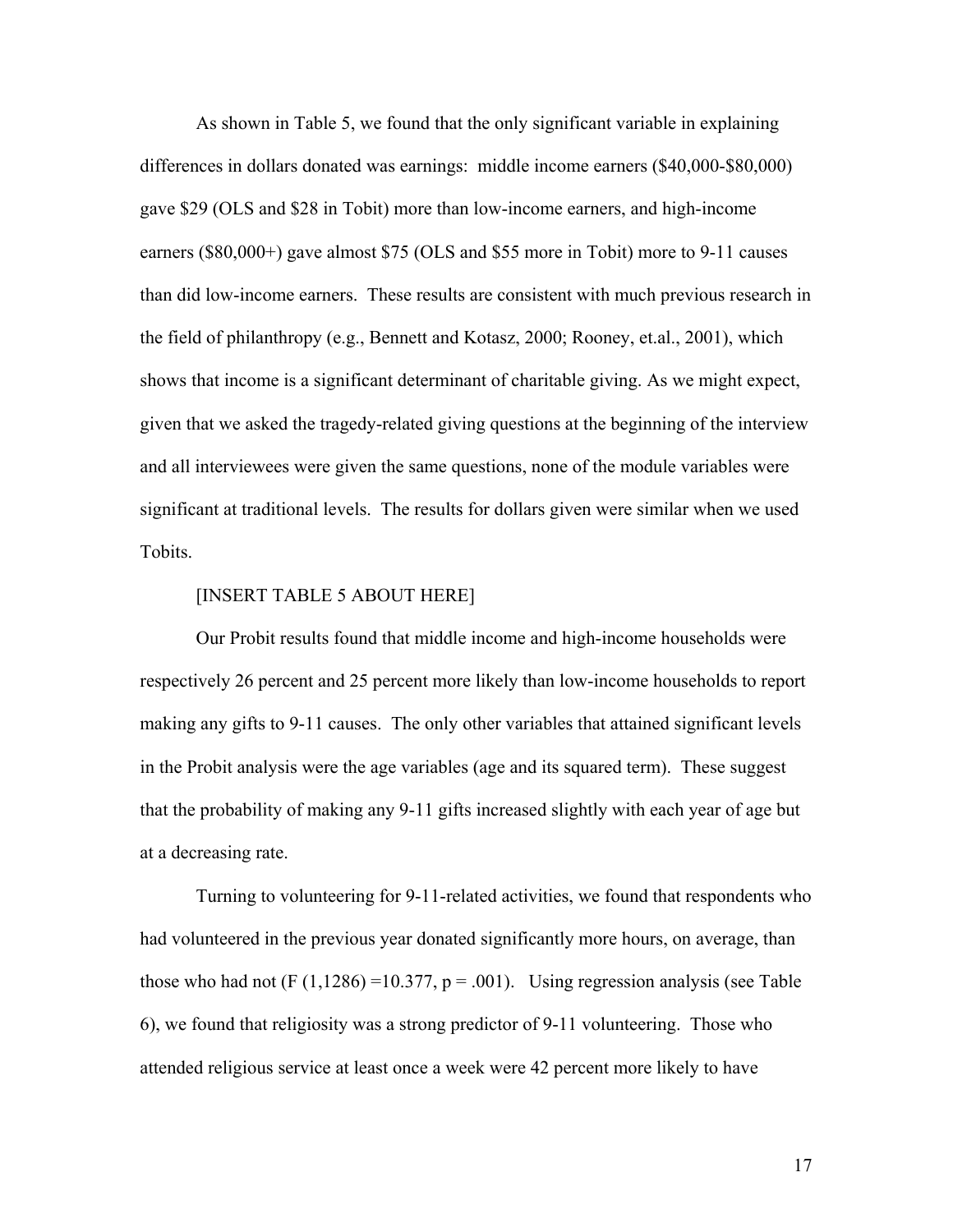volunteered for 9-11 activities than those who attended less often or did not attend religious services at all. This is consistent with previous research, which shows that religious attendance is a significant determinant of volunteering (e.g., Brown, 1999; Independent Sector, 2001a). A somewhat surprising result was that those with children in college were 19 percent more likely to volunteer than those without, but this was only weakly significant ( $p = 0.099$ ). Another anomalous result was that the PSID module was 61 percent less likely to elicit such volunteer activities when compared to the very short module. This result seems to be driven by the relatively few who volunteered at all, so the actual distribution of volunteers across modules would matter more than in a larger sample.

#### [INSERT TABLE 6 ABOUT HERE]

When we looked at the number of hours volunteered for 9-11-related causes, we found there were few variables that attained significance and those that did had very small coefficients, suggesting that there were few if any consistent patterns of behavior that we could capture with traditional demographic data. Those with at least some college education volunteered almost an hour more than those with a high school degree (or less), but this was only weakly significant ( $p = 0.061$ ). Those with children in college volunteered almost an hour more than those without, and those who attended religious services more frequently volunteered just over an hour more than those who did not. We got similar results in the Tobit, so do not explore this further.

When examining other types of giving to the tragedies (blood, food, clothing), we only asked whether or not a household had done so, which constrained our analysis to Probit regressions. As shown in Table 7, males were 6.6% less likely to donate blood,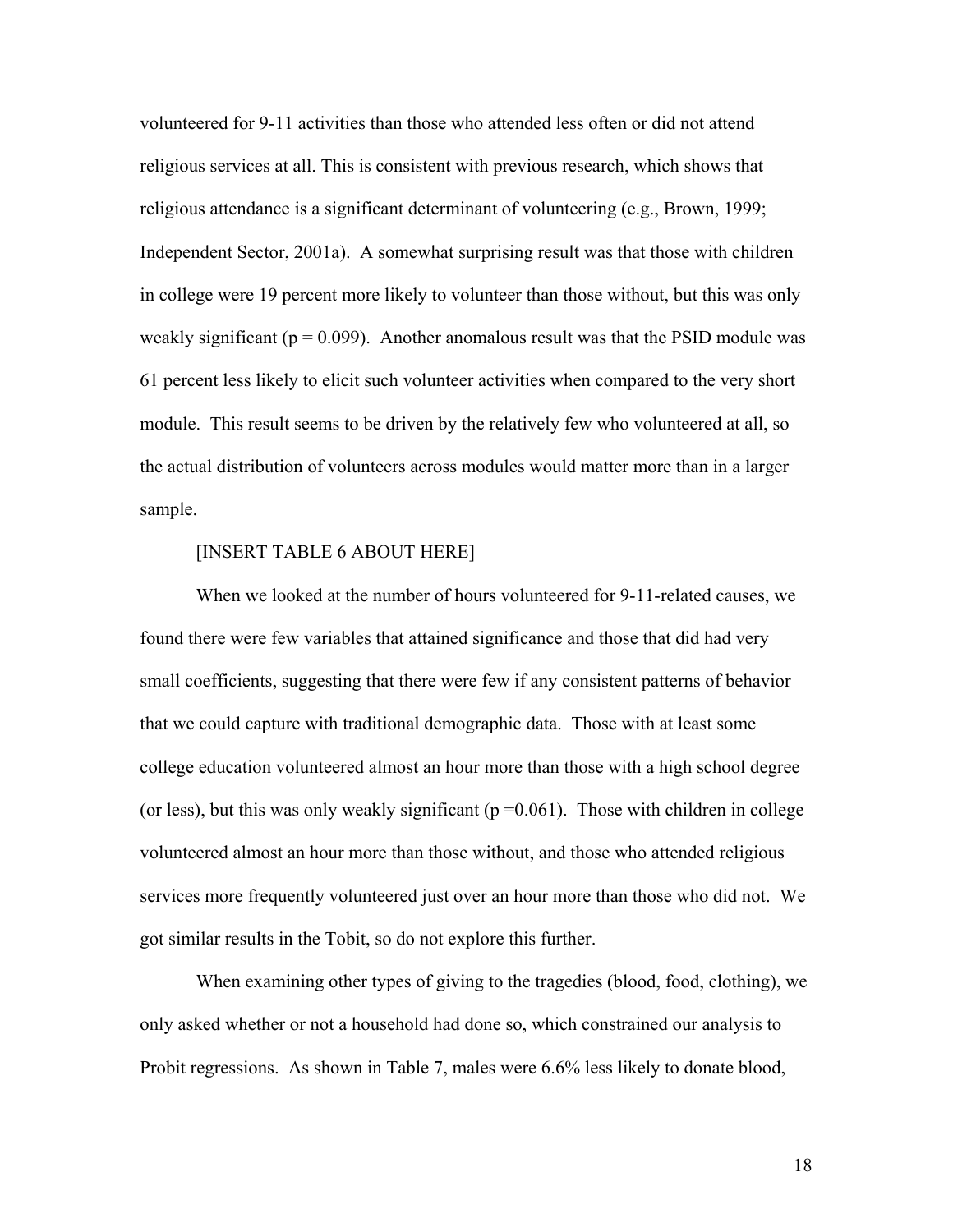food or clothing. Those with some college were 5.6% more likely to donate blood, food or clothing, but this was only weakly significant. Finally, those with middle incomes (\$40,000 to \$80,000) were 7.2% more likely to make this type of donation than lower income households

#### [INSERT TABLE 7 ABOUT HERE]

 The next two hypotheses relate to non-tragedy (general) giving and volunteering before and after the September 11 attacks.

- $H_8$ : Some groups of people changed their overall giving in response to the events of September 11.
- H9: Some groups of people changed their volunteering in response to the events of September 11.

We were interested in investigating different groups changed their giving and volunteering behavior in response to the terrorist attacks. It is important to note that the dependent variables for these two hypotheses were different from those of the previous hypotheses (i.e., general rather than tragedy-related giving and volunteering.)

 Knowing that the philanthropic reactions to the attack on America may vary by some of the demographic groups, we disaggregated our pre and post samples by some of the key demographic factors and tested these differences a couple of ways. First, we conducted t-tests for pre and post differences in unconditional means. Then we ran regressions that included a dichotomous variable for the respondents surveyed after 9-11, to see whether sampling before or after 9-11 affected the coefficient of mean giving (controlling for income, education, race, etc.). Finally, we compared the log-likelihood values and conducted Chow tests to see whether inclusion of the pre/post dummy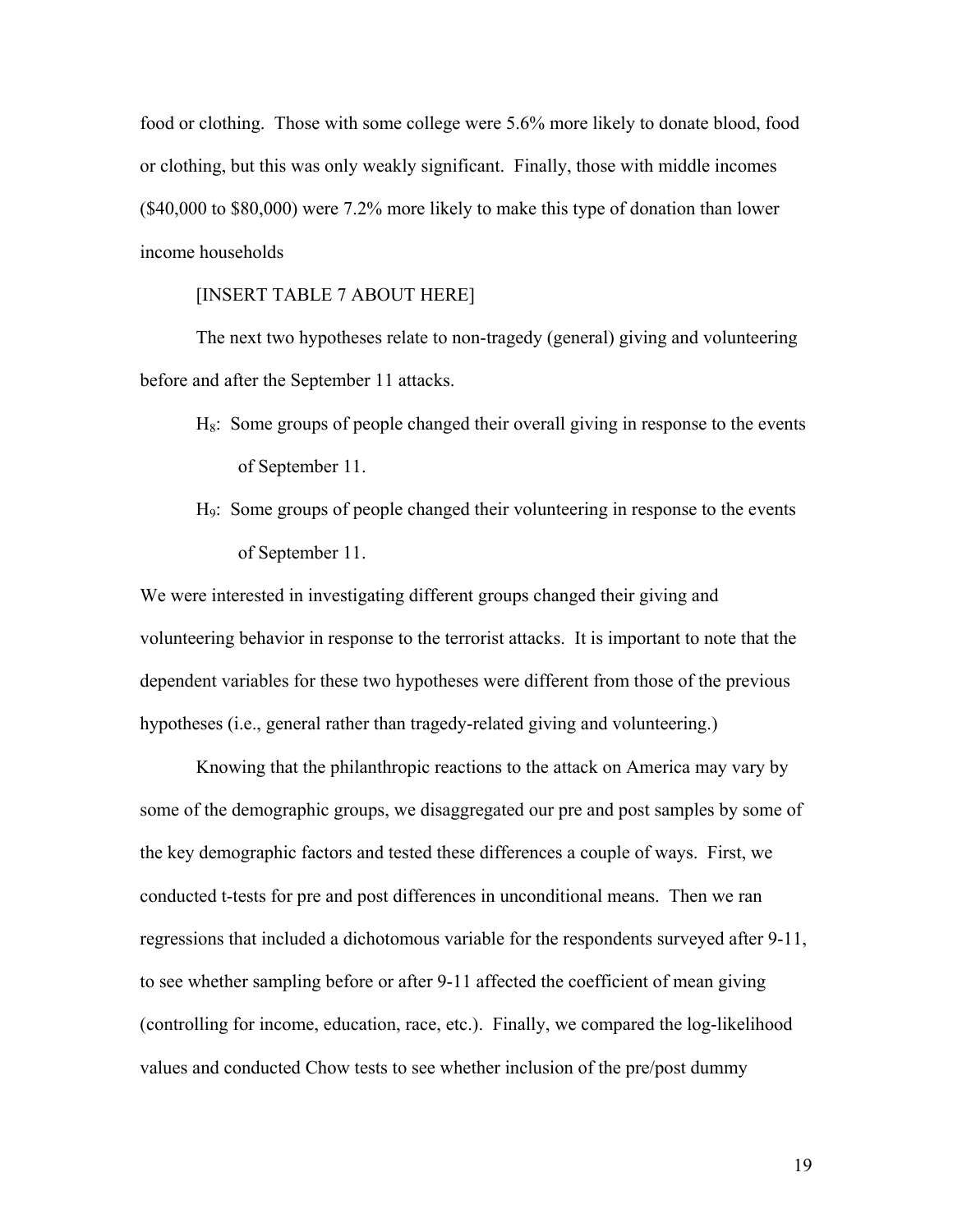sufficed, or whether 9-11 affected all the other coefficients as well. While it would have been preferred to survey the exact same households pre and post 9-11, these regressions provide critical insights into whether or not 9-11 is associated with changes in philanthropic behaviors.

 We first examined whether there were differences in the unconditional means for pre- and post-9-11 samples (see Table 8). We found that all demographic groups reported more donations after 9-11, although not all of the differences were statistically significant. Respondents who were whites, low-income (less than \$40,000 per year), high income (\$80,000 or more per year), tax itemizers, or who attended religious services at least once a week, reported significantly higher levels of donations after 9-11 than before the tragedy. Respondents with some college education (but no degree) volunteered significantly more following 9-11. There were no other statistically significant differences in the mean levels of volunteering by any of the various demographic groups.

 Table 9 shows the results of the Tobit and Probit regressions, in which we examined the effect on the conditional means of being sampled before or after 9-11, for each demographic group. In this table, the Tobit estimates indicate the amount (in dollars or hours) that post-9-11 giving/volunteering by each group differed from pre-event giving/volunteering. The Probit estimates measure the increase in the probability that members of each group became donors as a result of 9-11.

 Using these regression methods, we found no statistically significant differences (at  $p < .05$ ) in reported amounts donated pre- versus post-9-11 (see Table 9). However, the events of 9-11 did increase the probability of reporting donations for several groups.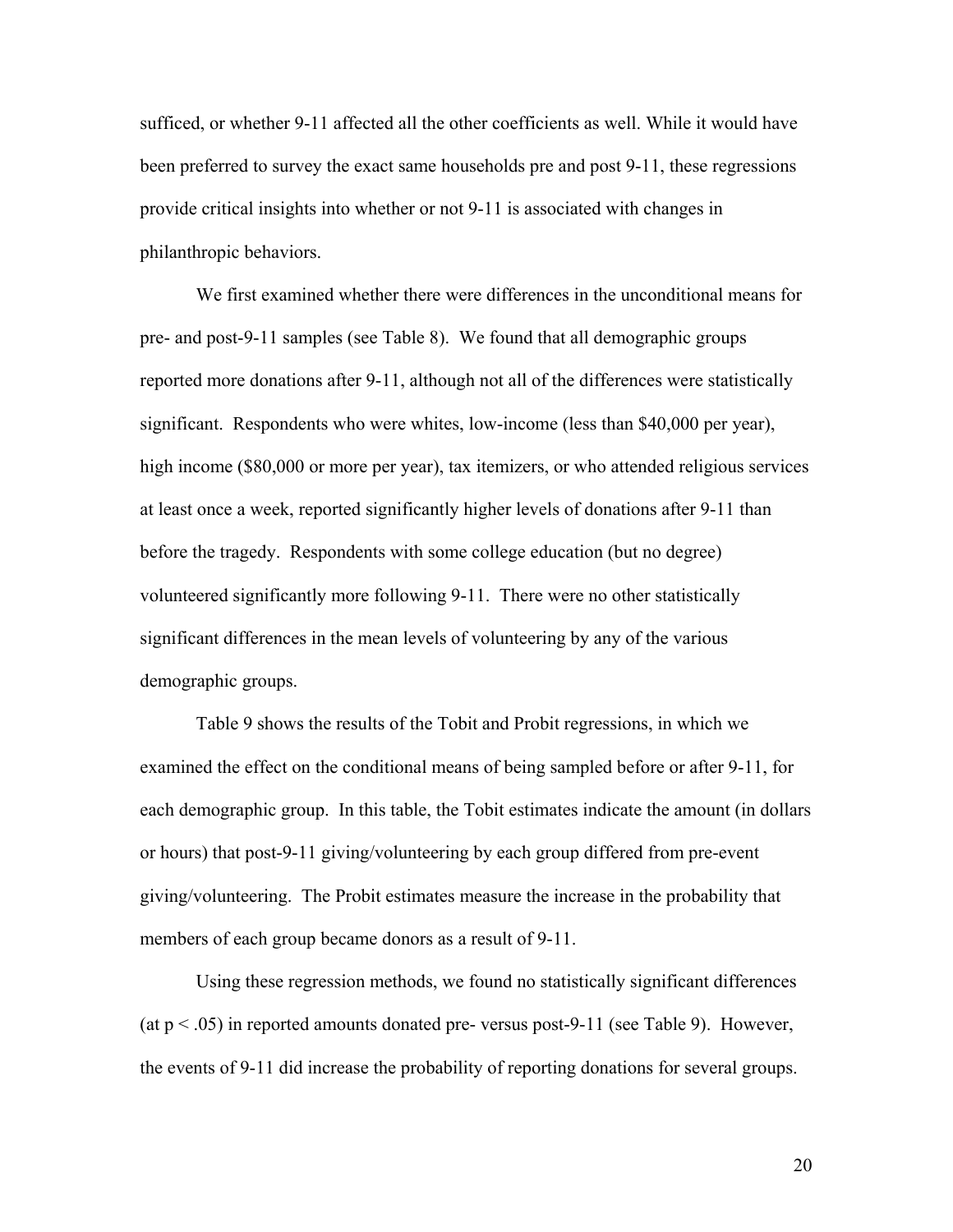Subjects who were white or other races (but not black), low-income, itemizers, had some college experience, or attended church services at least once a week were more likely to report making a donation (at least \$1) following the events of September 11.

 We also found several significant effects in estimating pre- and post-9-11 volunteering in our Probit and Tobit frameworks (Table 9). A larger number of volunteer hours were reported after 9-11 by respondents who were white, low-income, married, itemizers, had some college education, or attended religious services at least once a week. These same groups were also more likely to report volunteering at all post-9-11, along with medium income households (\$40,000-\$80,000 per year) and subjects with a college degree.

 Finally, we conducted Chow tests to test whether or not the inclusion of the dichotomous variable for post-9-11 respondents improved the overall estimation of the models. For example, among low income households, we found very strong evidence for both the Tobit (chow test = 2097.8; critical value .005 = 32.8) and the Probit (chow test = 539.0; critical value  $.005 = 32.8$ ) that there were differences in the pre and post giving patterns. Although the chow test scores are smaller for our volunteering analyses, we still find relatively large improvements in both the Tobit (chow = 42.3; critical value .05 = 26.29) and the Probit (chow = 37.9; critical value  $.05 = 26.29$ ). These results lend additional credence to the use of pre-post subsamples among different demographic groups, thus supporting our conclusion that the pattern of giving for some groups of people was different after the events of September 11, 2001.

Summary and Conclusions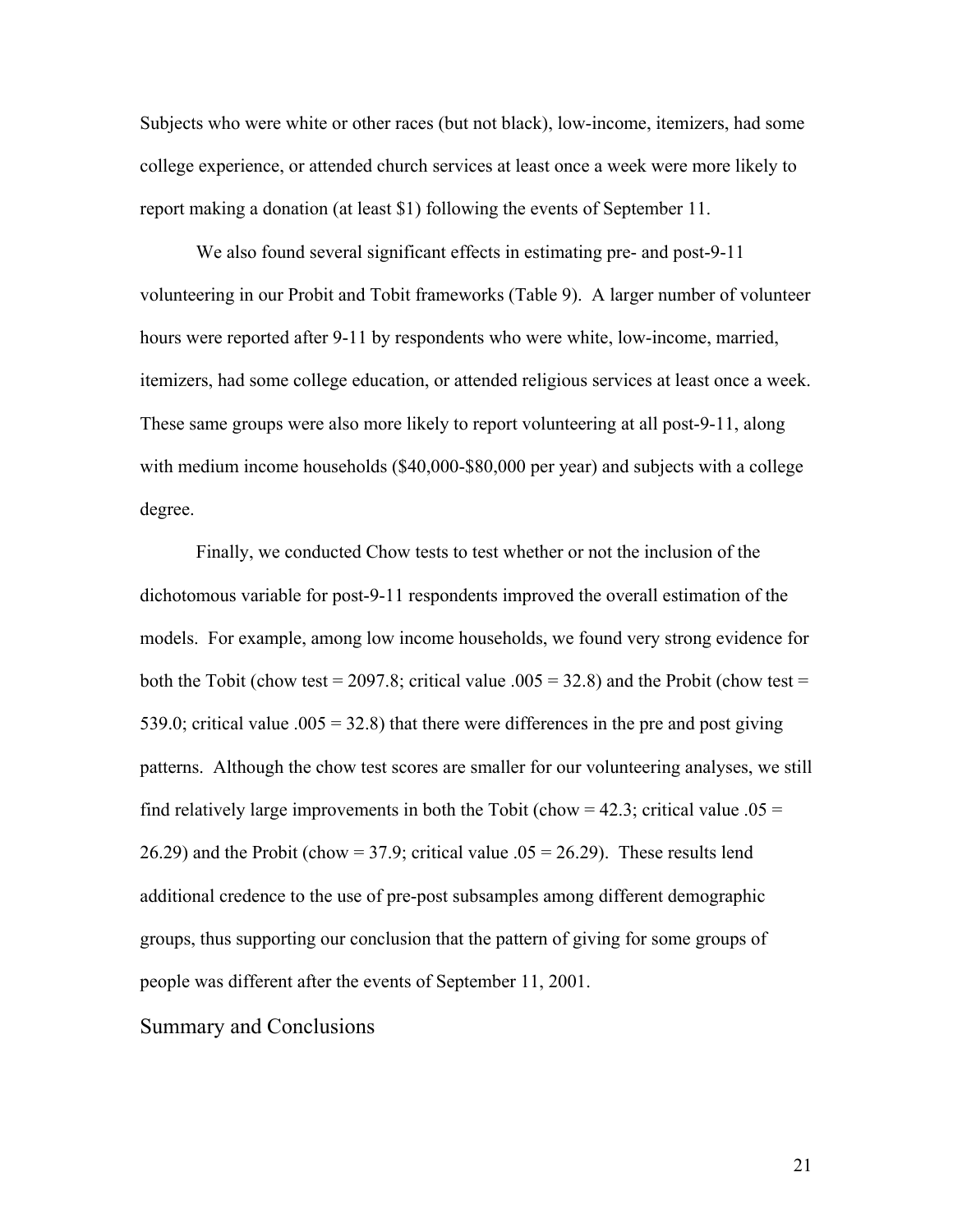Our results show that most households (74.4 percent) responded to the September 11 attacks on America with some form of charitable behavior—giving money; giving food, clothing, blood; and/or giving volunteer hours to help the victims. Of the adults surveyed, 65.6 percent said they or their household made financial contributions to the relief efforts. Most of these donations were made fairly quickly, within the first few months following the tragedy, and most of the contributions were relatively small, particularly in comparison to foundation and corporate donations. For example, among contributing households the average gift was \$133.72 and the median was \$50. Looking at all households in the survey (including those that did not make a contribution), the mean was \$85.40 and the median was \$25.

The \$133.72 average gift found by the survey was higher than might be expected. The median gift of \$50 may be more representative of giving by most Americans in response to September 11. We hypothesize that several factors may have played a role in raising the amount of the average gift. For example, the simple random sample that was used (originally designed for the different purposes of the larger survey) over-represented certain groups of donors who tend to report higher-than-average donations on other surveys of giving. Also, respondents reported several large gifts, ranging from \$800 to \$5,000, which raised the average.

In addition, some respondents may have "over-reported" the amounts that they gave (reporting amounts higher than they actually gave), perhaps because they wanted to feel more a part of the intense emotional and patriotic outpouring of support in response to the horrific events of September 11. Some of the gifts reported may be donations respondents intended to make, but for which they had not yet actually sent a contribution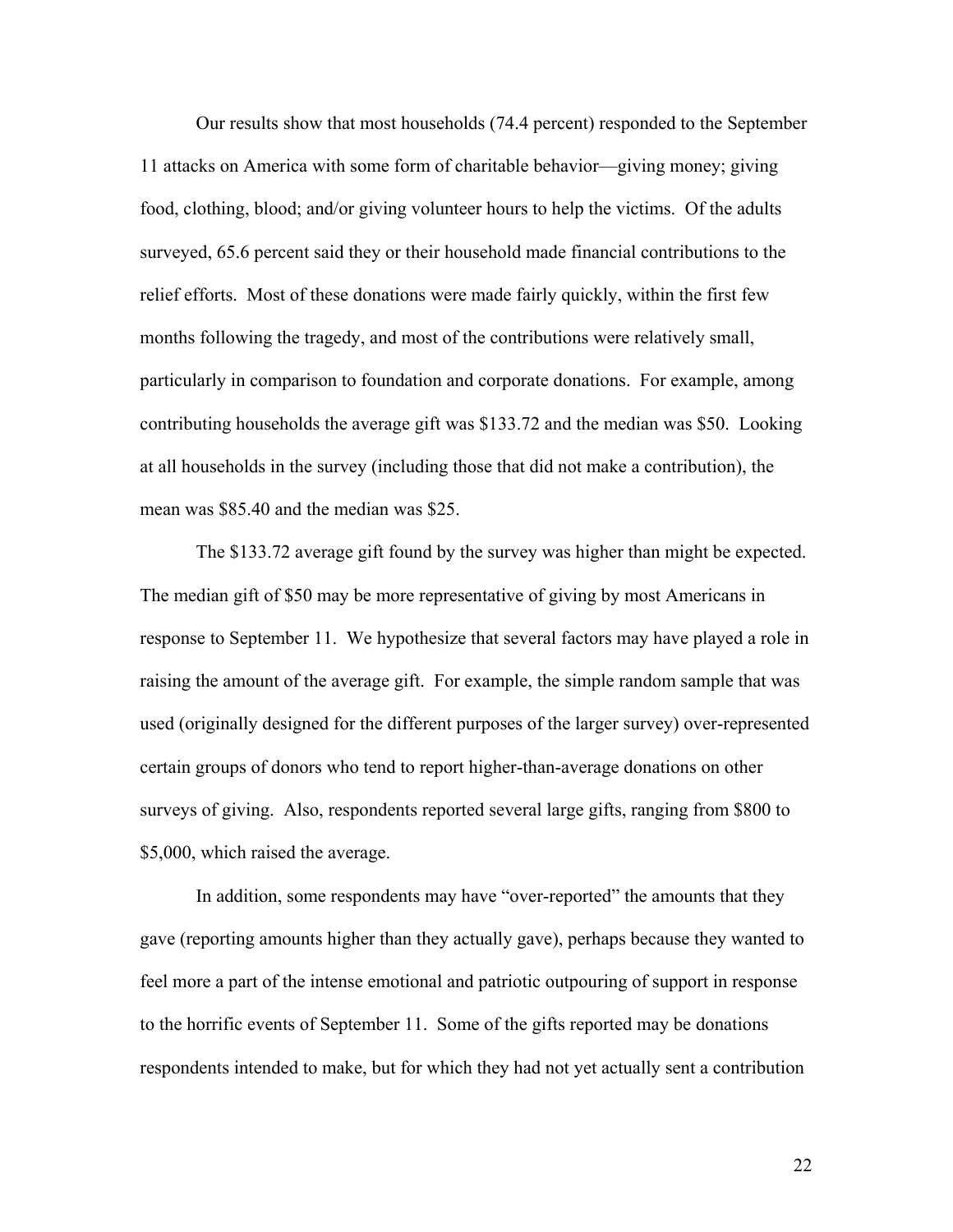at the time of the survey. Finally, although the survey specifically asked about giving to the victims of September 11, some of the gifts reported may have been given to local organizations for other relief or non-relief causes in the spirit of responding to the tragedy. The outpouring of giving and media coverage also may have raised awareness of the need for philanthropic giving more generally.

The most important variable in determining the amount of cash donations was household income. The probability of making any 9-11 gifts increased slightly with each year of age, but at a decreasing rate. These results are consistent with the previous research on the determinants of giving in general, which shows that household income is the most important factor in decisions about charitable giving.

Turning to voluntary service, 8.4 percent of those surveyed reported volunteering to help the victims of the tragedy. The average volunteer donated nearly 17 hours of time, and the median level was 8 hours. It is not surprising that few people reported volunteering, given the difficulty of volunteering in this particular tragedy. For example, travel was restricted, volunteering on-site was discouraged early on, and the primary need was for people with very specialized skills.

A significant factor in determining volunteer service to help the tragedy victims was whether or not a person had done any volunteer work in the previous year. We also found that religiosity (that is, religious attendance at least once a week) was a strong predictor of 9-11 volunteering. This is consistent with previous literature on volunteering in general. A somewhat surprising result was that those with children in college were more likely to volunteer than those without. Few variables predicted the number of volunteer hours, suggesting that there were few if any consistent patterns of behavior that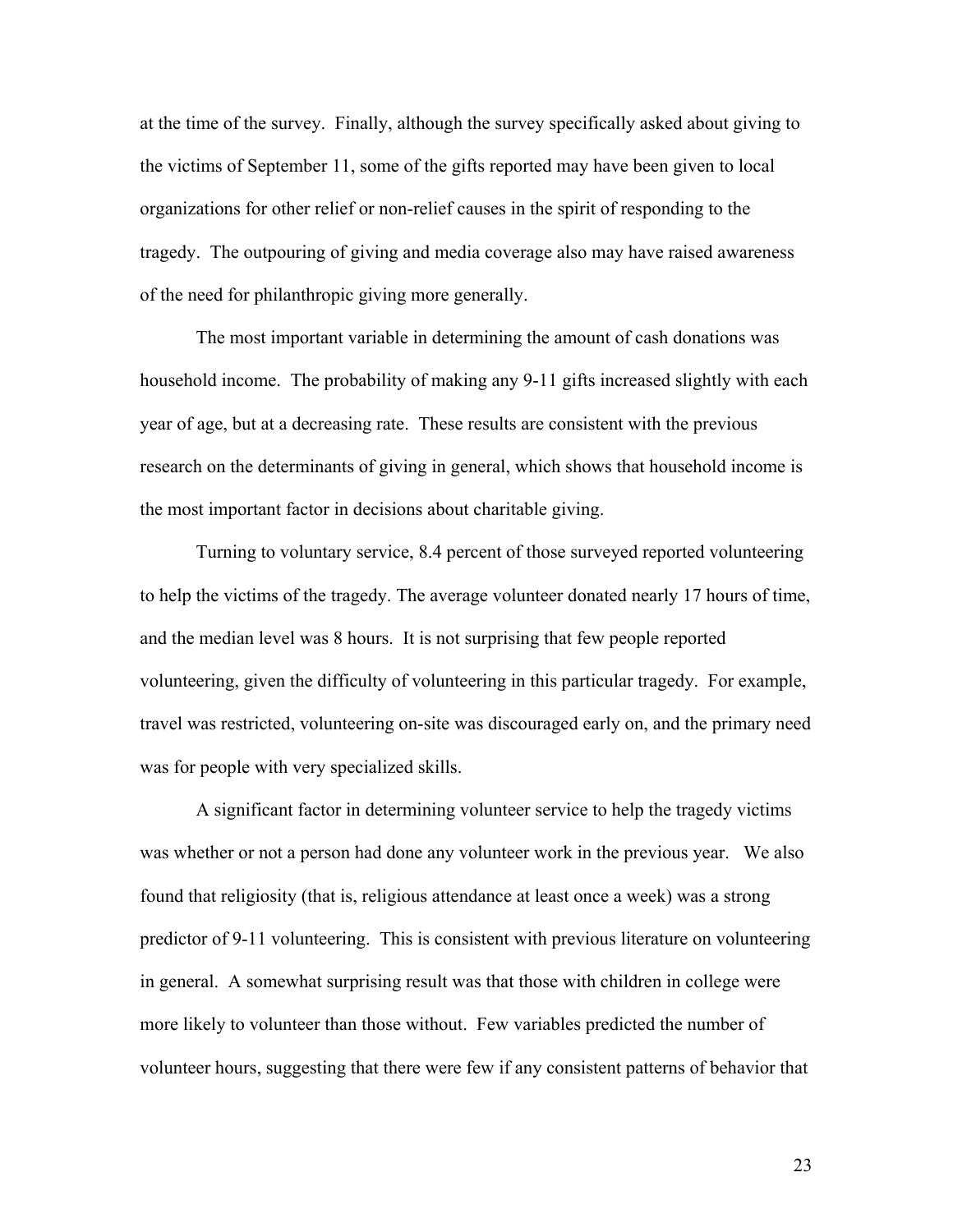we could capture with traditional demographic data. The particular circumstances related to the September 11 tragedy were probably so unusual that the typical patterns of volunteering behavior did not apply.

Of the adults surveyed, 27.2 percent reported making other types of donations after the tragedy, such as blood, food or water, and clothing. We found similar effects for giving blood etc. to the tragedy in the multivariate framework as we did for other types of giving: gender, income and education made small but significant differences in the probability of making such donations. Donations of this type have not received much emphasis in the research literature, so this represents a special contribution of this study.

When we examined general (non-tragedy) giving, we found that several demographic groups (subjects who were white or other races (but not black), low-income, itemizers, had some college experience, or attended church services at least once a week) were more likely to have donated at all following the attack on America. However, after controlling for income, education, etc., there was no strong evidence that any of the demographic groups studied gave significantly more money following 9-11. On the other hand, a larger number of volunteer hours were reported after 9-11 by respondents who were white, low-income, married, itemizers, had some college education, or attended religious services at least once a week. These same groups were also more likely to report volunteering at all post-9-11, along with medium income households (\$40,000- \$80,000 per year) and subjects with a college degree.

One possible shortcoming of this study is that respondents may have overstated their philanthropy after the events of September 11, in an effort to portray themselves in a more favorable, "patriotic" light. However, all Americans were affected by the terrorist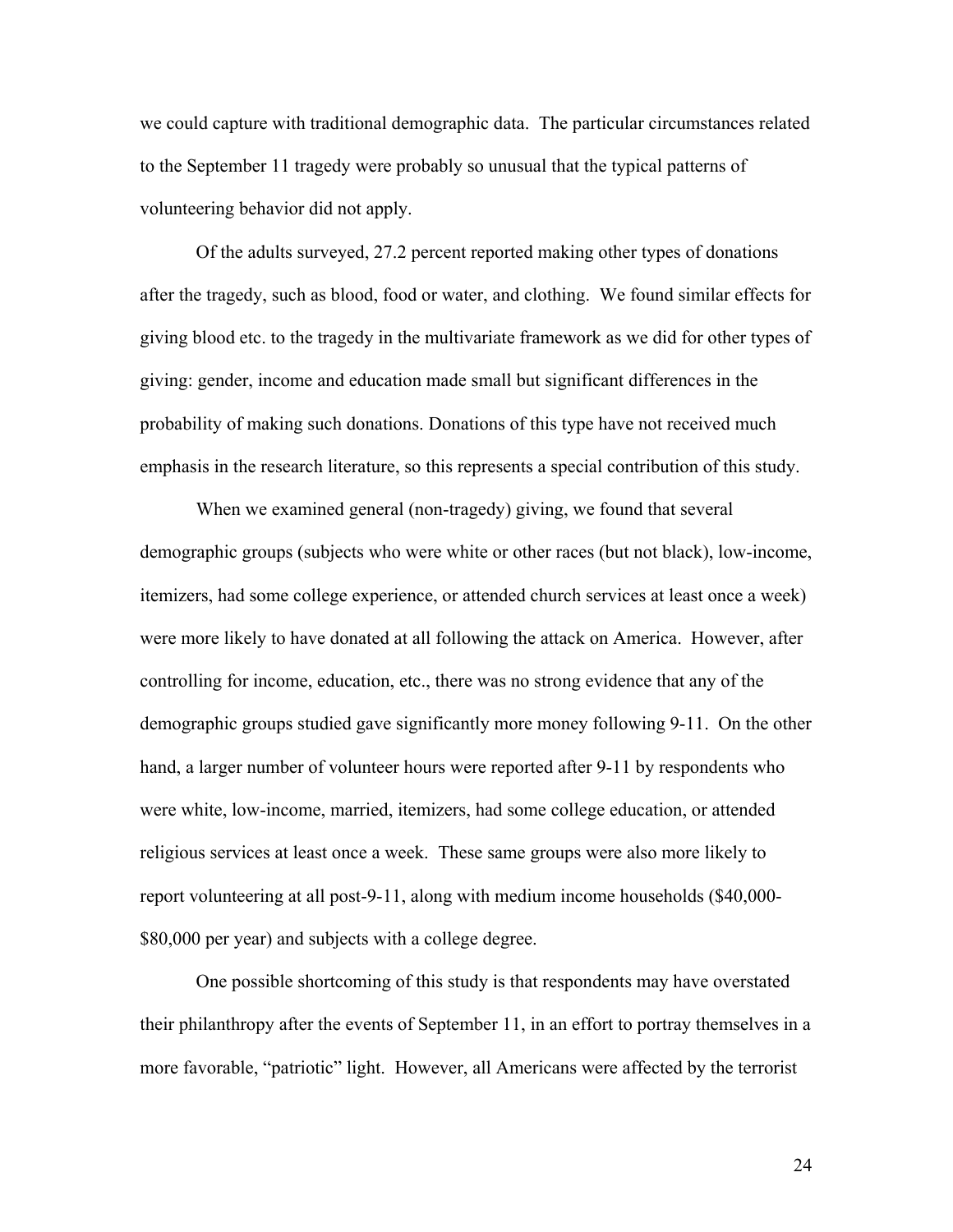attacks and any inflation in reporting would most likely affect all groups equally. For this reason we believe that the differences that we found between groups are real ones.

Overall, our results were consistent with previous findings on the determinants of philanthropic behavior (giving and volunteering) in general. However, there were a number of variables that we were unable to measure that may have played an important role in determining individual and household action in response to this particular tragedy. For example, we did not gather any information on personal feelings of empathy, anger, security, or patriotism, or whether or not respondents had immediate family members or close friends directly affected by the attacks.

The America Gives study was unique because the Center on Philanthropy was "in the field" gathering data on individual and household philanthropy of Americans at the time of the September 11 attacks. This gave us an opportunity to study personal philanthropy both before and after a significant national event. After the September 11 attacks, many people worried that individual donations to nonprofit organizations would be negatively affected—that is, that people would donate less money to nonprofits because they had made donations related to the tragedy. Future work with this data set will focus on the question of whether 9-11 giving and volunteering crowded out non-9-11 giving and volunteering.

 We have some suggestions for researchers who may want to study donative behavior in relation to this crisis or others. First, we would recommend obtaining as much information about demographics of the sample as possible, in order to further the knowledge of determinants of individual philanthropy in response to crisis. Second, we would recommend that anyone querying household giving or individual volunteering for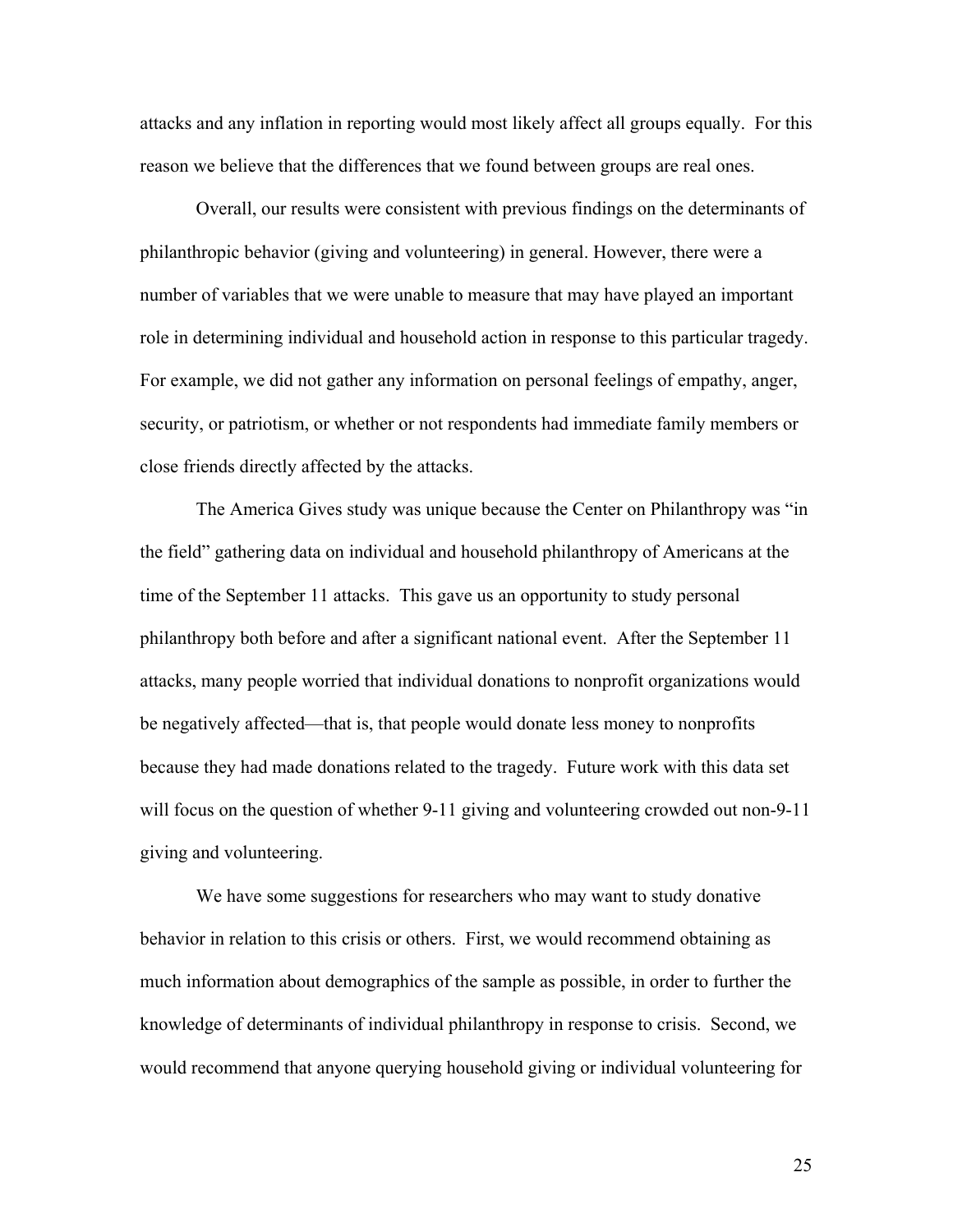the month of September 2001 (and the months immediately following) specifically include questions to assess charitable behavior related to this tragedy. This would help to stimulate recall of tragedy-related donations, and provide a more accurate assessment of other types of donations without confounding the two. In addition, including this type of question will enable future researchers to obtain a longer-term picture of the potential "crowding out" effect of personal philanthropy in response to a national crisis.

 Hopefully, nonprofit managers will never again face the question of how to manage during such a terrible crisis, but our results do suggest a few things for practitioners to consider in the future. First, the nature of the crisis may lead to different opportunities to fundraise and to recruit volunteers. Nonprofits must strategize as to how the crisis is affecting the national psyche and what impact it is likely to have on their subsector. Our results found different reactions to 9-11 by income, educational, and racial groups, which might inform how nonprofits proceed in the future. Second, the effects were different for giving and volunteering. Nonprofits need to have volunteer coordinators (whether paid or themselves volunteers) to take full advantage of increased interest in volunteering.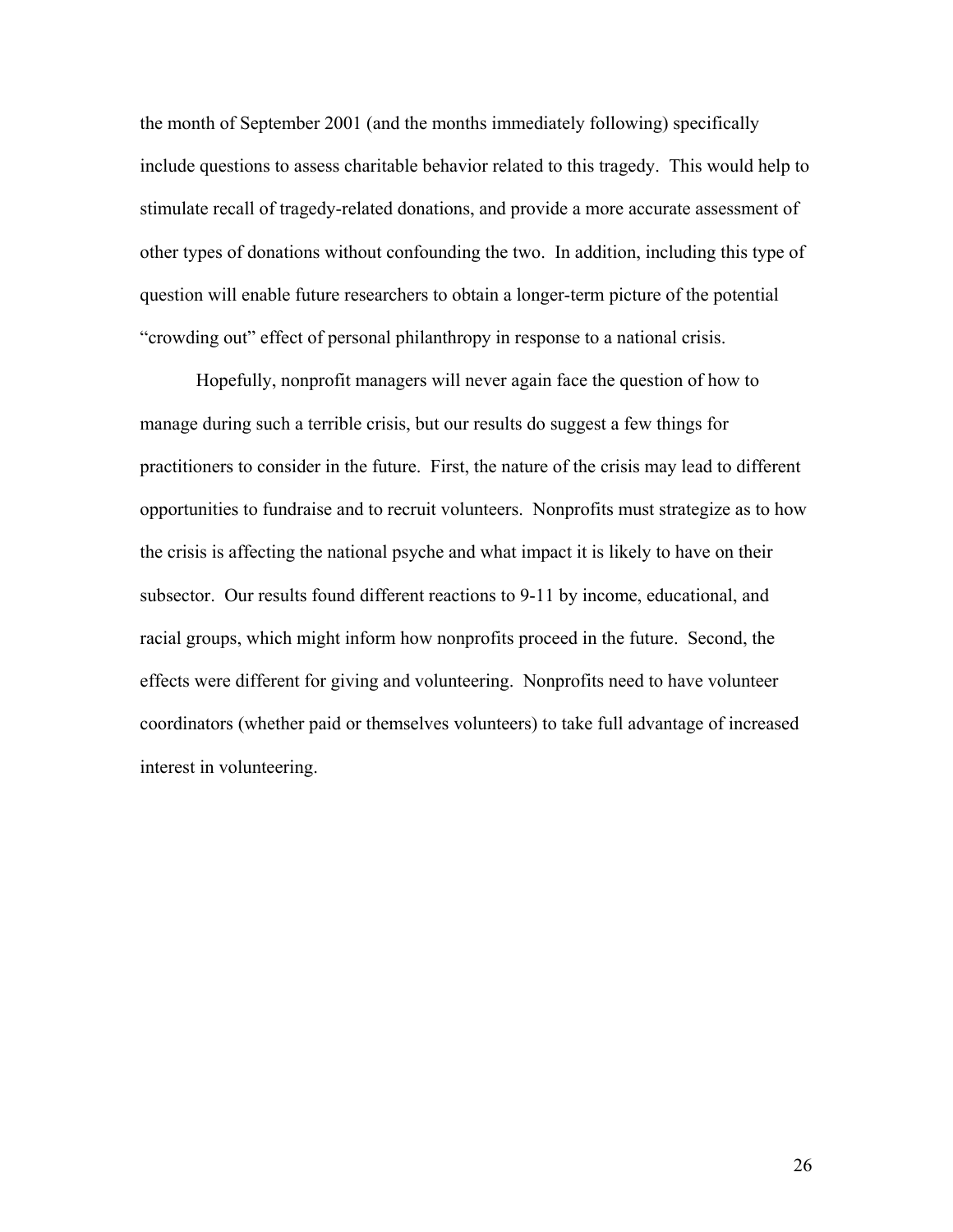#### APPENDIX

- H2: There were no significant differences between module subsamples after September 11, with respect to demographics.
- H3: There were no significant differences between post-September 11 subsamples in terms of tragedy-related giving.
- H4: There were no significant differences between post-September 11 subsamples in terms of tragedy-related volunteering.

 $H_2$ ,  $H_3$  and  $H_4$  were designed to test whether we would be able to aggregate our data across modules for purposes of analysis of the tragedy-related questions. If supported,  $H_2$ would allow us to conclude that the demographics of our module sub-samples were similar enough that we could combine them for further analysis.  $H_3$  and  $H_4$  if supported, would indicate that the module used along with the tragedy questions had no effect on reports of tragedy-related giving or volunteering. This makes sense because with all modules we asked about charitable activity related to the tragedy before asking about other types of giving and volunteering, and all modules used the same set of tragedyrelated questions.  $H_2$   $H_3$  and  $H_4$  were analyzed using one-way ANOVAs (t-tests).

H2 was supported for all demographic variables (see Table 8). We concluded that the demographics of our module sub-samples were similar enough that we could combine them for purposes of analysis of the tragedy-related questions.

#### [INSERT TABLE 10 ABOUT HERE]

In order to test  $H_3$  and  $H_4$  we decided to exclude from our analyses two outliers who otherwise would have skewed the analysis. One of these was a woman who reported a donation of \$65,000 toward tragedy relief—she happened to complete the Method-Area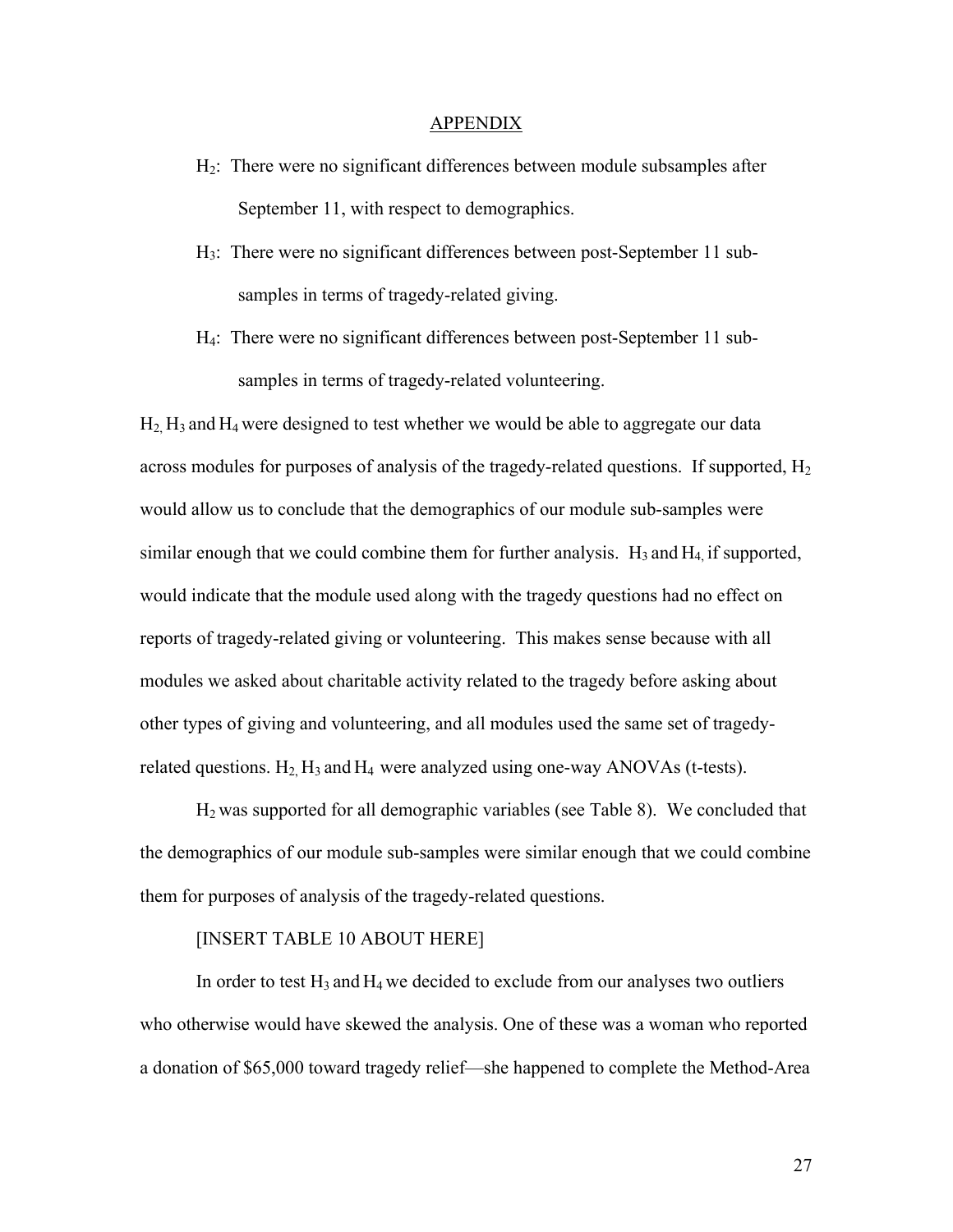module. (The next-highest response was \$5,000). The other outlier was a female who volunteered 840 hours to help the victims of the tragedy (equivalent to 10 weeks of 12 hour days, 7 days a week). She completed the PSID module. (The second-highest response was 200 hours). Whether the reported values are true or not, they were so different from other responses that they would distort the results, regardless of which module was used.

 As shown in Table 11, both of these hypotheses were supported. There were no significant differences between the sub-samples in terms of charitable donations of time or treasure in response to the September 11 tragedy. This held true whether we included all subjects or looked at donors only or volunteers only.

#### [INSERT TABLE 11 ABOUT HERE]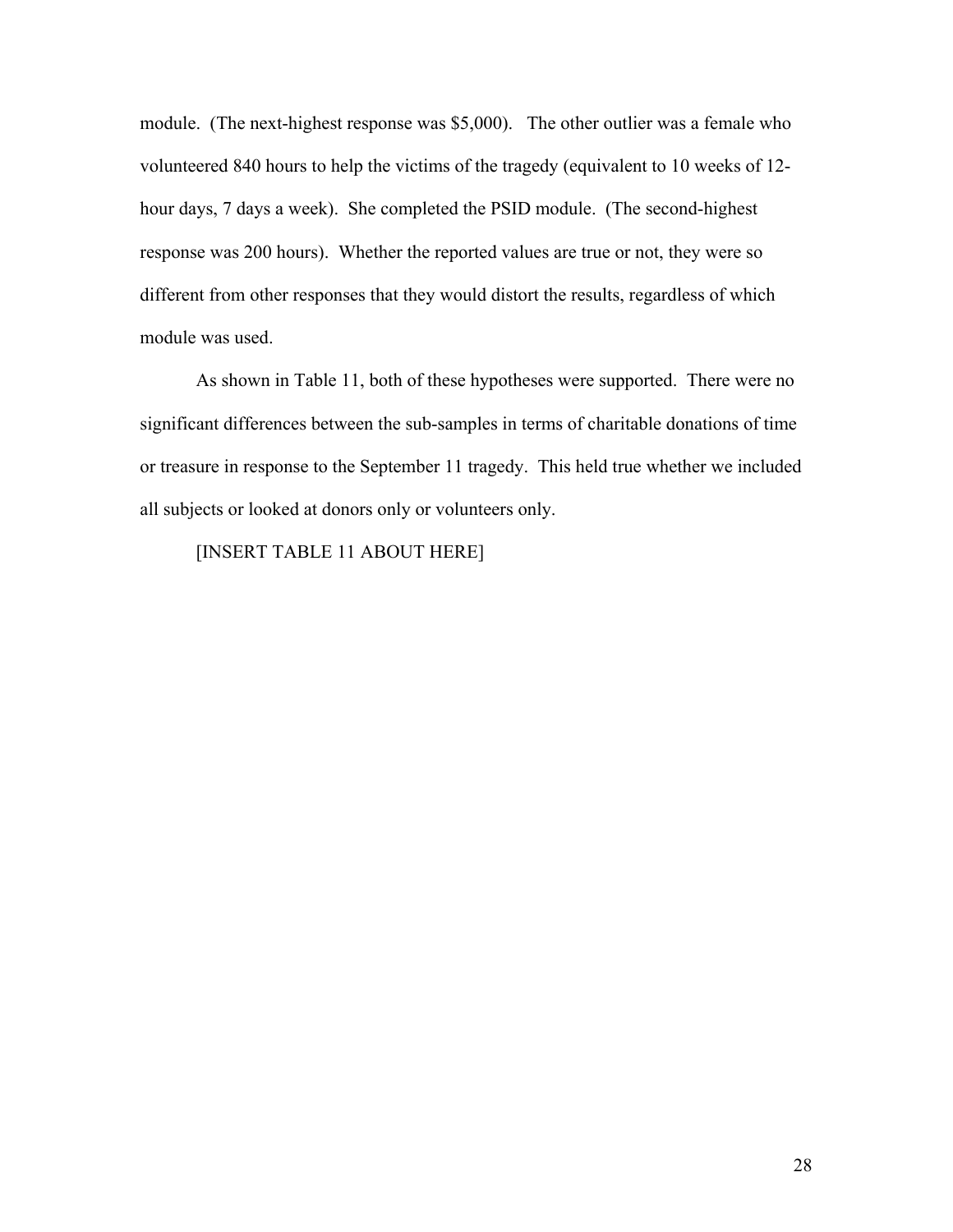# Acknowledgments

The authors would like to thank Frank Walker and Walker Information for their expertise and assistance with the data gathering. We are especially grateful to Richard Steinberg, William Chin and Kiyoko Kamimura for their help with the econometrics and methodological issues.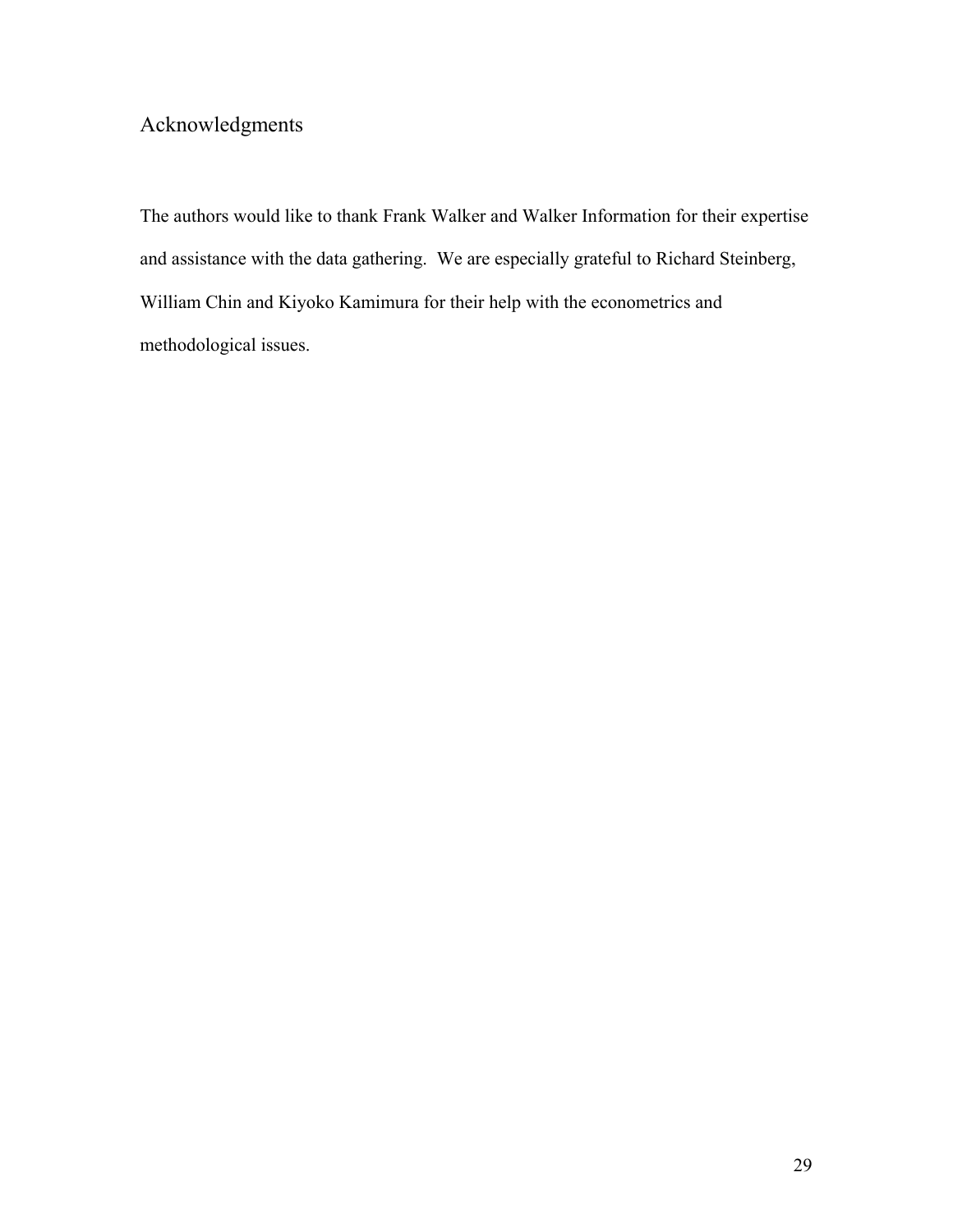#### References

AAFRC Trust for Philanthropy. (2002). Giving USA 2002. Indianapolis, IN: Author.

- Andreoni, J., Gale, W.G., & Scholz, J.K. (1996). Charitable Contributions of Time and Money. Working paper.
- Association of Fundraising Professionals (2002). Study of the Impact of the Events of September 11 on Charities. Alexandria, VA: Author.
- Bennett, R. & Kottasz, R. (2000). Emergency fund-raising for disaster relief. Disaster Prevention and Management, 9 (5), 352-359.
- Bram, J., Orr, J., & Rapaport, C. (2002). Measuring the effects of the September 11 attack on New York City. Federal Reserve Board of New York Economic Policy Review, November, 5-20.
- Brown, E. (1999). Patterns and purposes of philanthropic giving. In C.T. Clotfelter & T. Ehrlich (Eds.) Philanthropy and the Nonprofit Sector in a Changing America. Bloomington, IN: Indiana University Press.
- Brown, E., & Lankford, H. (1992). Gifts of money and gifts of time: Estimating the effects of tax prices and available time. Journal of Public Economics, 47 321-341.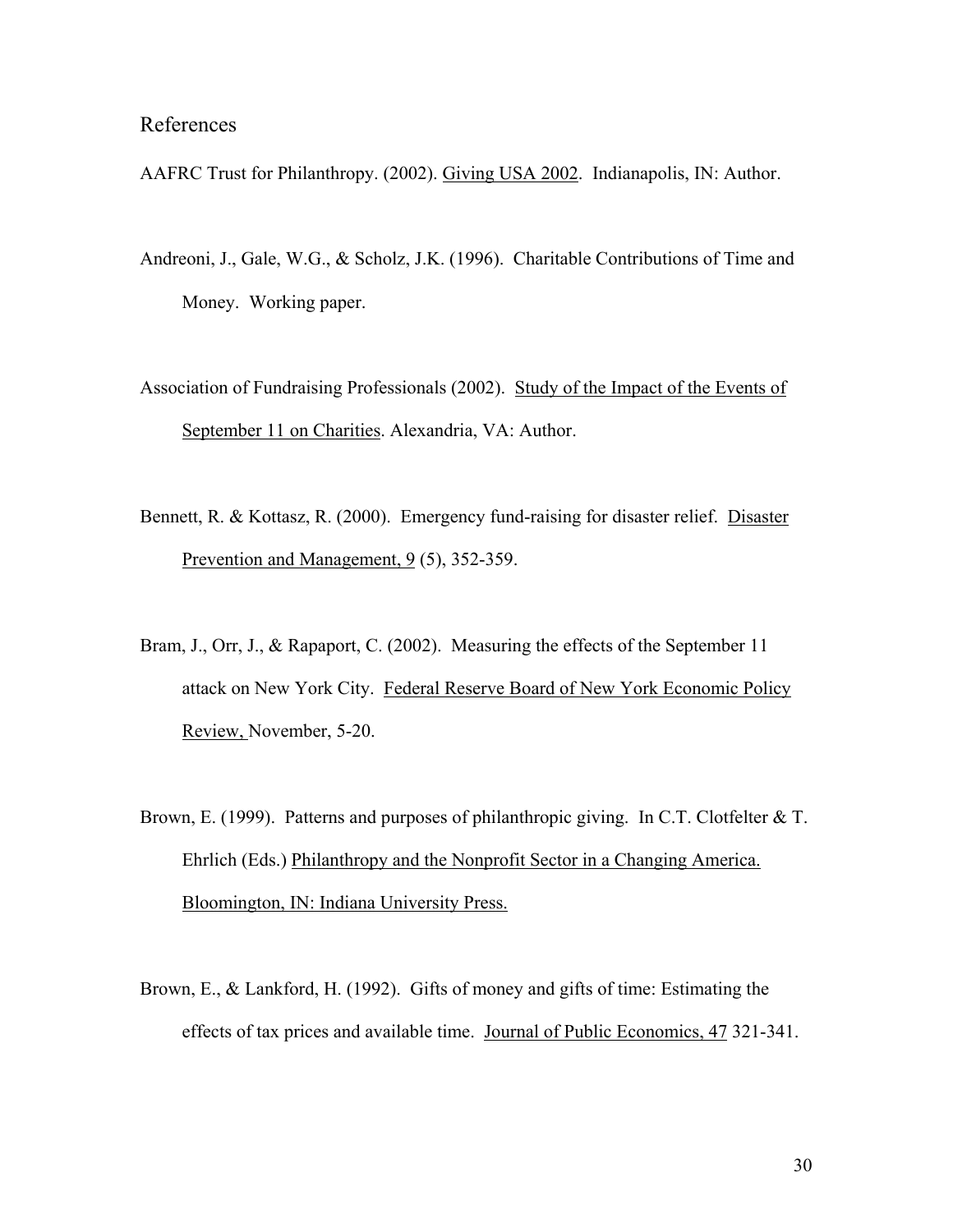- Brown, M. & Rooney, P. (2002). Giving During Crisis: An historical Analysis. Paper presented at the 31<sup>st</sup> Annual Conference of the Association for Research on Nonprofit Organizations and Voluntary Action, Nov. 14-16, Montreal, Canada.
- Britton, N.R. (1991). Permanent disaster volunteers: Where do they fit? Nonprofit and Voluntary Sector Quarterly, 20 (4).
- Cox, L.R. (2002). September 11 Relief Funds: A Report at Six Months. New York Regional Association of Grantmakers. Retrieved from http://www.nyrag.org.
- Donors Forum of Chicago. (2002). Six Months Later...: A Survey of Local Nonprofits and Foundations Reporting on Their Fiscal Health and Outlook After September 11. Chicago, IL: Author.
- Duncan, B. (1999). Modeling charitable contributions of time and money. Journal of Public Economics, 72, 213-242.
- Fischer, H.W. (1994). Response to Disaster: Fact Versus Fiction and Its Perpetuation: The Sociology of Disaster. Lanham, MD: University Press of America.
- Foundation Center. (2002). September 11: Perspectives from the Field of Philanthropy. New York, NY: Author. Retrieved from http://fdncenter.org/research/911/book.html.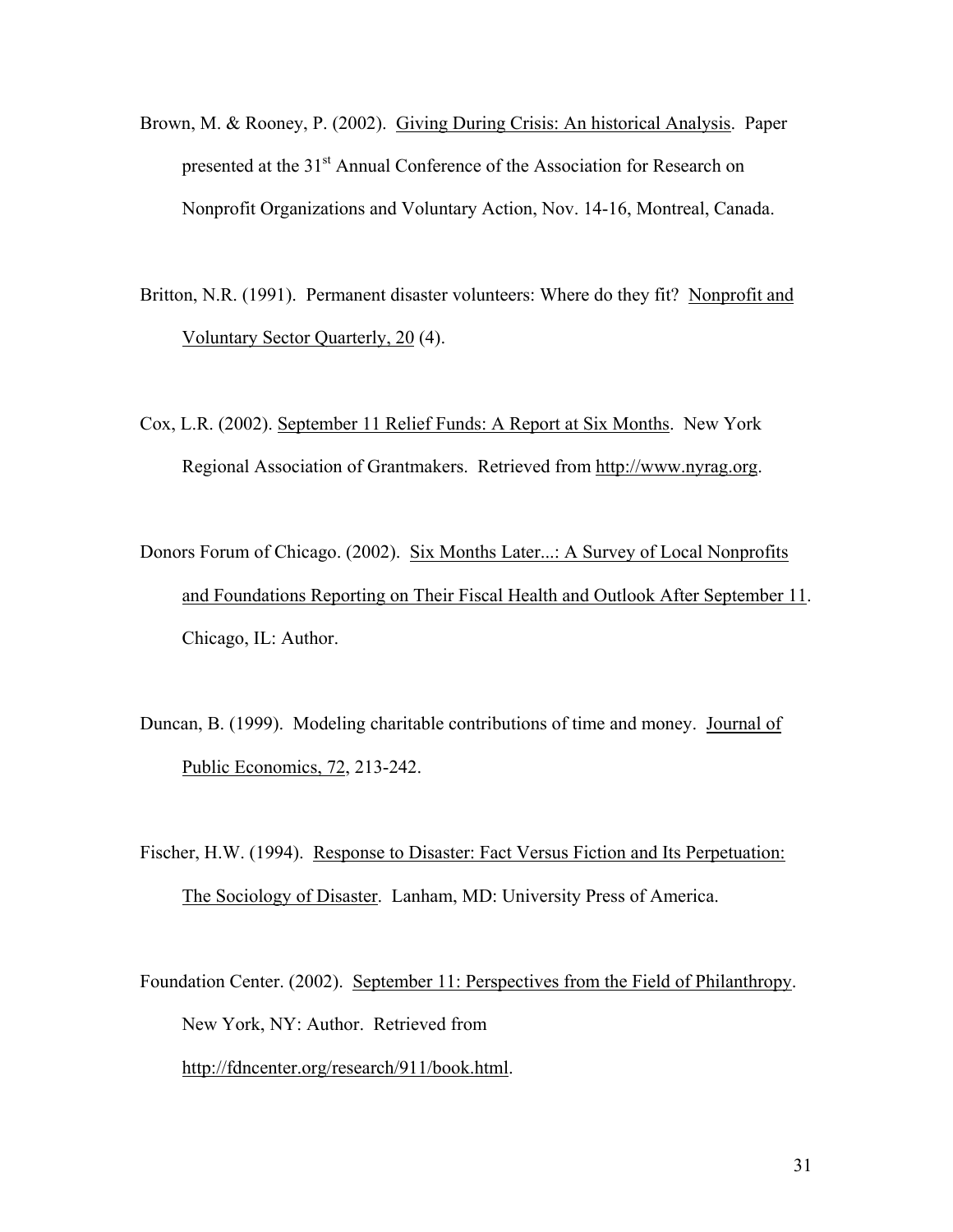- Hall, M., McKeown, L., & Roberts, K. (2001). Caring Canadians, Involved Canadians: Highlights from the 2000 National Survey of Giving, Volunteering and Participating. Ottawa, Canada: Canadian Centre for Philanthropy and Statistics Canada.
- Independent Sector. (1999). Giving and Volunteering in the United States, 1999 Edition. Washington, DC: Author.
- Independent Sector. (2001a). Giving and Volunteering in the United States, 2001 Edition. Washington, DC: Author.
- Independent Sector. (2001b). A Survey of Charitable Giving After September  $11<sup>th</sup>$ , 2001. Washington, DC: Author. Retrieved January 18, 2002 from http://www.independentsector.org/sept11/survey.html.
- Jalondoni, N., & Hume, K. (2001). America's Family Volunteers. Washington, D.C.: Independent Sector.
- Mesch, D., Rooney, P., Chin, W., & Steinberg, K. (2002). The Effects of Race, Gender and Measurement on Giving and Volunteering: Indiana as a Test Case. Paper presented at the 31<sup>st</sup> Annual Conference of the Association for Research on Nonprofit Organizations and Voluntary Action, Nov. 14-16, Montreal, Canada.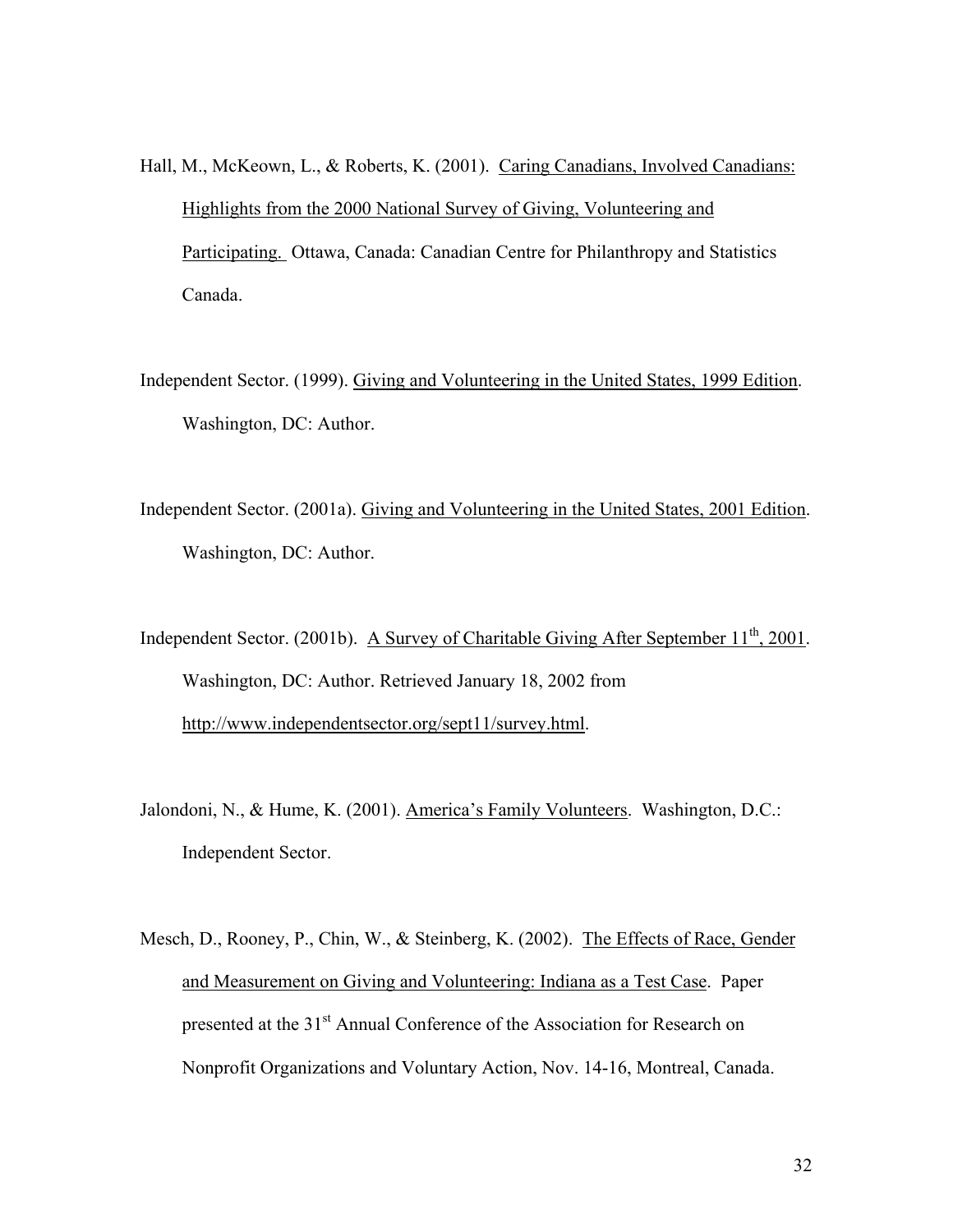Nasser, H.E. (2001). Poll: Charities should offer support, not just cash. USA Today, December 19. Retrieved January 2, 2002 from http://www.usatoday.com/news/attack/2001/12/19/poll-story.htm.

- O'Neill, M., and Roberts, W.L. (2000). Giving and Volunteering in California. San Francisco: Institute for Nonprofit Organization Management, University of San Francisco.
- Raphael, B. (1986). When Disaster Strikes: How Individuals and Communities Cope with Catastrophe. New York: Basic Books.
- Renz, L. (2002a). Assessing the Post-9/11 Funding Environment: Grantmakers' Perspectives. New York, NY: The Foundation Center.
- Renz, L. (2002b). Giving in the Aftermath of 9/11: Foundations and Corporations Respond. New York, NY: The Foundation Center.
- Rooney, P.M. (2002). The Effect of the Stock Market and the Attack on America on Charitable Giving. Indianapolis: Center on Philanthropy at Indiana University.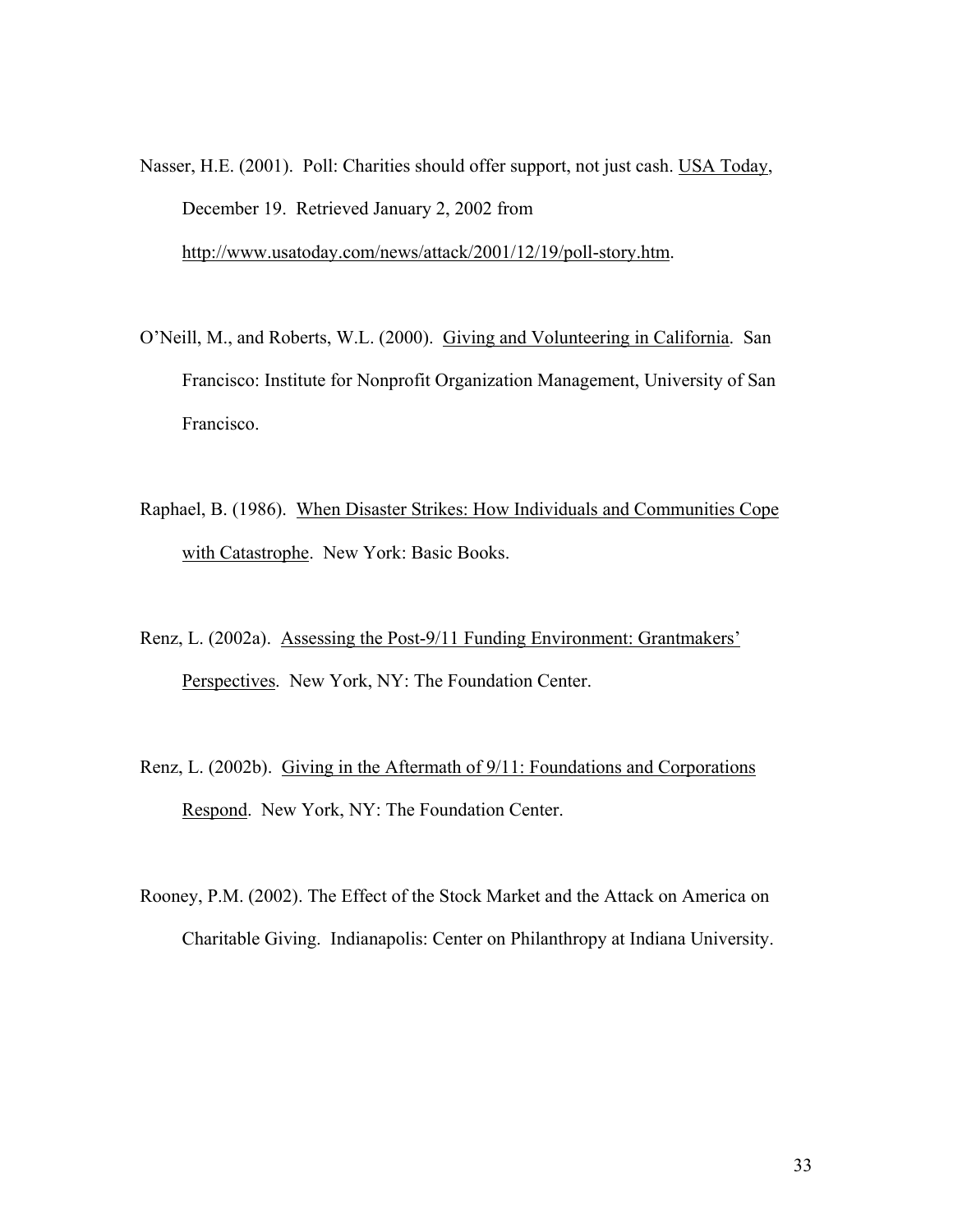- Rooney, P.M., Steinberg, K.S., & Schervish, P.G. (2001). A methodological comparison of giving surveys: Indiana as a test case. Nonprofit and Voluntary Sector Quarterly, 30 (3), 551-568.
- Schuster, M.A., Bradley, D.S., Jaycox, L.H., Collins, R.L., Marshall, G.N., Elliott, M.N., Zhou, A.J., Kanouse, D.E., Morrison, J.L., & Berry, S.H. (2001). A national survey of stress reactions after the September 11, 2001, terrorist attacks. New England Journal of Medicine, 345 (20), 1507-1512.
- Seessel, T. (2002). The Philanthropic Response to 9/11: A Report Prepared for the Ford Foundation. Trenton, NJ: Thomas Edison State College.
- Smith, T., Rasinski, K.A. & Toce, M. (2001). America Rebounds: A National Study of Public Response to the September  $11<sup>th</sup>$  Terrorist Attacks. Chicago, IL: National Opinion Research Center at the University of Chicago.
- Steinberg, K.S., Rooney, P.M., & Chin, W. (2002). Measurement of volunteering: A methodological study using Indiana as a test case. Nonprofit and Voluntary Sector Quarterly, 31 (4), 484-501.
- Tierney, K.J. (2001). Strength of a City: A Disaster Research Perspective on the World Trade Center Attack. Retrieved April 18, 2002 from http://www.ssrc.org/sept 11/essays/tierney.htm.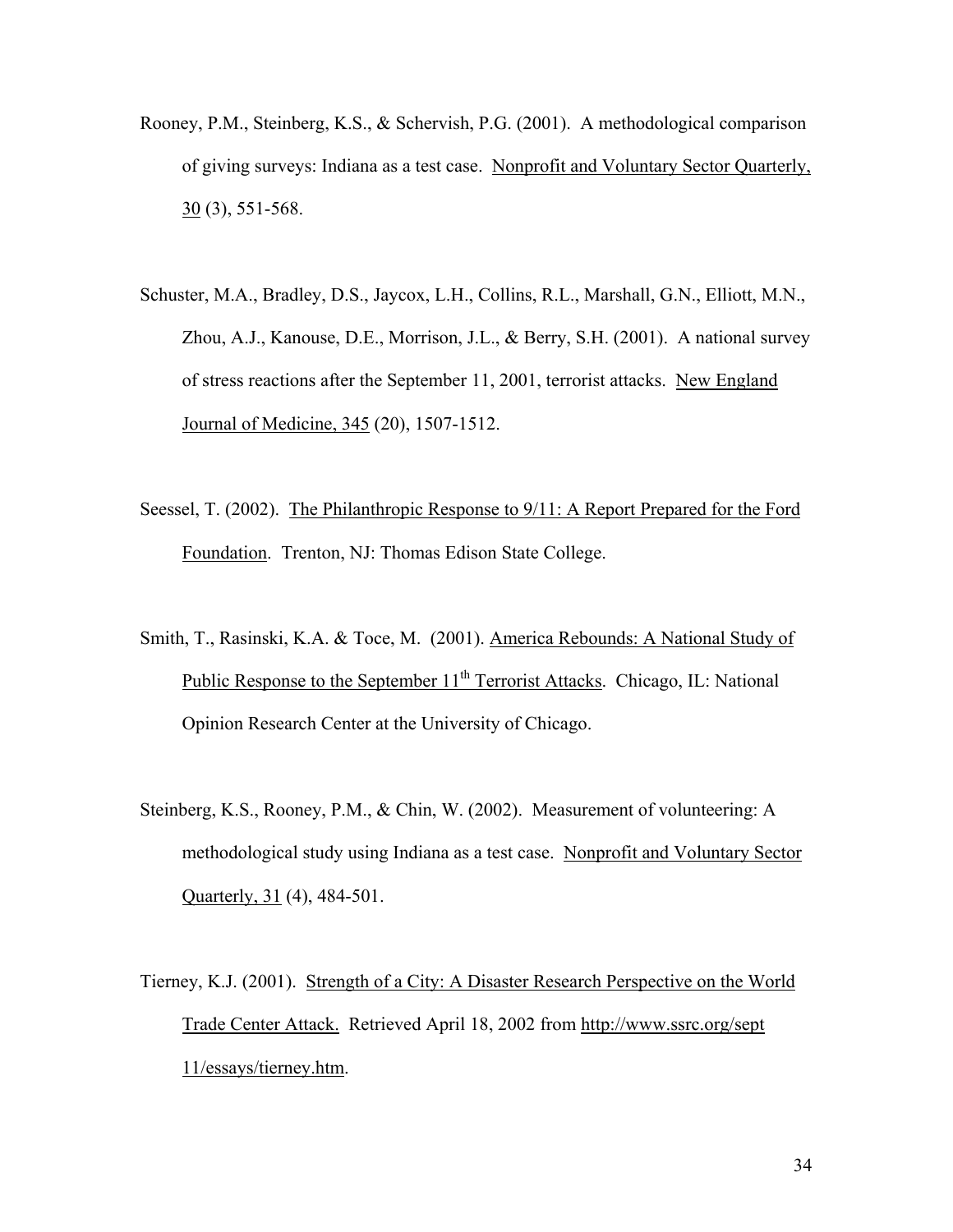Washington Regional Association of Grantmakers. (2002). The Philanthropic Response to September 11<sup>th</sup>: A Six Month Report. Washington, DC: Author.

Wolensky, R.P. (1979). Toward a broader conceptualization of volunteerism in disasters. Nonprofit and Voluntary Sector Quarterly, 8 (3-4).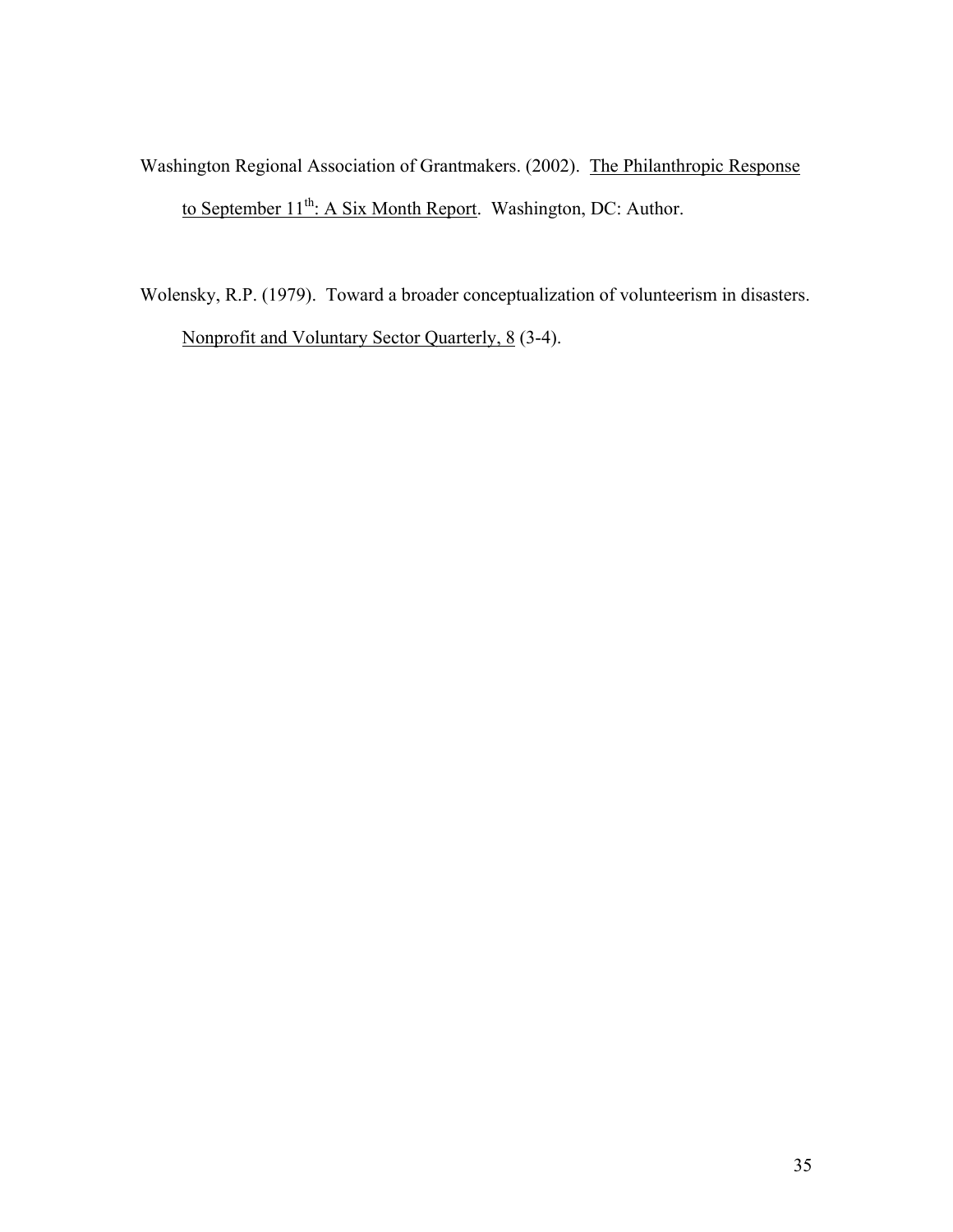### Biographical Paragraphs

Kathryn S. Steinberg is the Assistant Director of Research at the Center on Philanthropy at Indiana University, and an Associate Member of the Philanthropic Studies Faculty at Indiana University-Purdue University at Indianapolis.

Patrick M. Rooney is the Director of Research at the Center on Philanthropy at Indiana University. He is also an Associate Professor of Economics and Philanthropic Studies at Indiana University-Purdue University at Indianapolis.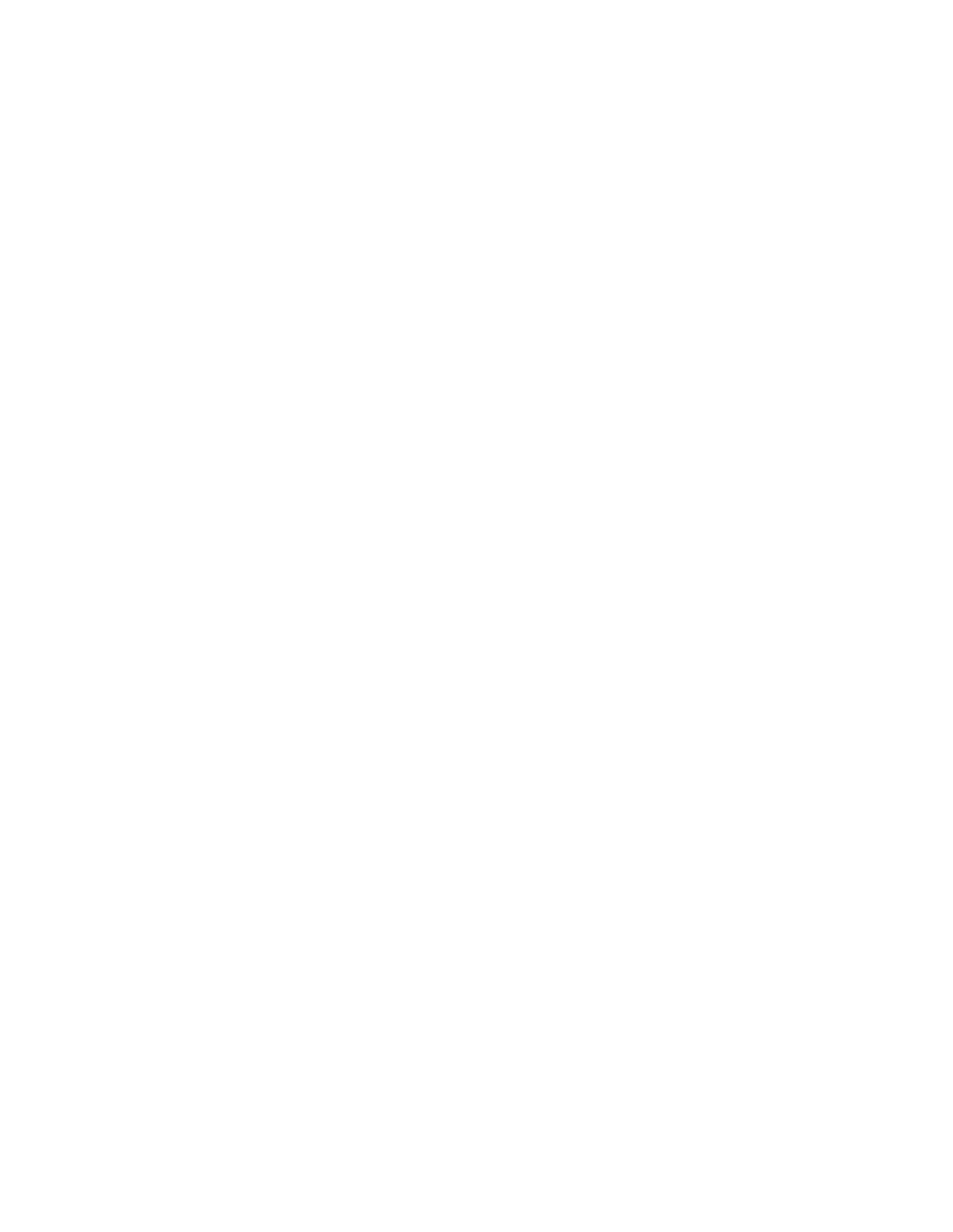#### TABLE 1: AMERICA GIVES MODULES

|                          | Demographic    | Tragedy        | Very           |                |            |          | Method-        |
|--------------------------|----------------|----------------|----------------|----------------|------------|----------|----------------|
|                          | Questions      | Questions      | Short          | <b>PSID</b>    | Area       | Method   | Area           |
| Sample Size: Total       | 4,200          | 1,304          | 900            | 800            | 900        | 800      | 800            |
| Pre-Sept. 11             | 2,896          | ---            | 800            | 512            | 800        | 576      | 208            |
| Post-Sept. 11            | 1,304          | 1,304          | 100            | 288            | 100        | 224      | 592            |
|                          |                |                |                |                |            |          |                |
| # Questions: Total       | 16             | $\overline{6}$ | $\overline{6}$ | 46             | 121        | 170      | 458            |
| Giving                   | $\overline{a}$ | ---            | $\overline{4}$ | 38             | 42         | 47       | 454            |
| Volunteering             | $\overline{a}$ | ---            | $\overline{2}$ | $\overline{4}$ | 79         | 123      | $\overline{4}$ |
|                          |                |                |                |                |            |          |                |
| <b>Types of Prompts:</b> |                |                |                |                |            |          |                |
| Giving                   | ---            | yes/no,        | yes/no,        | Prompt         | Prompt by  | Prompt   | Prompt by      |
|                          |                | amt            | amt            | by             | subsector  | by       | method of      |
|                          |                |                | (formal        | subsector      | of contri- | method   | contact,       |
|                          |                |                | only)          | of contri-     | bution; 3  | of       | then by        |
|                          |                |                |                | bution         | prompts    | contact; | subsector;     |
|                          |                |                |                | (formal        | for        | $\,6\,$  | 7 prompts      |
|                          |                |                |                | only)          | informal   | prompts  | for            |
|                          |                |                |                |                | giving, 1  | for      | informal       |
|                          |                |                |                |                | for        | informal | giving         |
|                          |                |                |                |                | political  | giving   |                |
|                          |                |                |                |                | donations  |          |                |
| Volunteering             | $\overline{a}$ | yes/no,        | yes/no,        | yes/no,        | Prompt     | Prompt   | yes/no,        |
|                          |                | amt            | amt            | then by 1      | formal     | formal   | then by 1      |
|                          |                |                | (formal        | subsector      | vol'g by   | $\&$     | subsector      |
|                          |                |                | only)          | (formal        | subsector, | informal | (formal        |
|                          |                |                |                |                |            |          |                |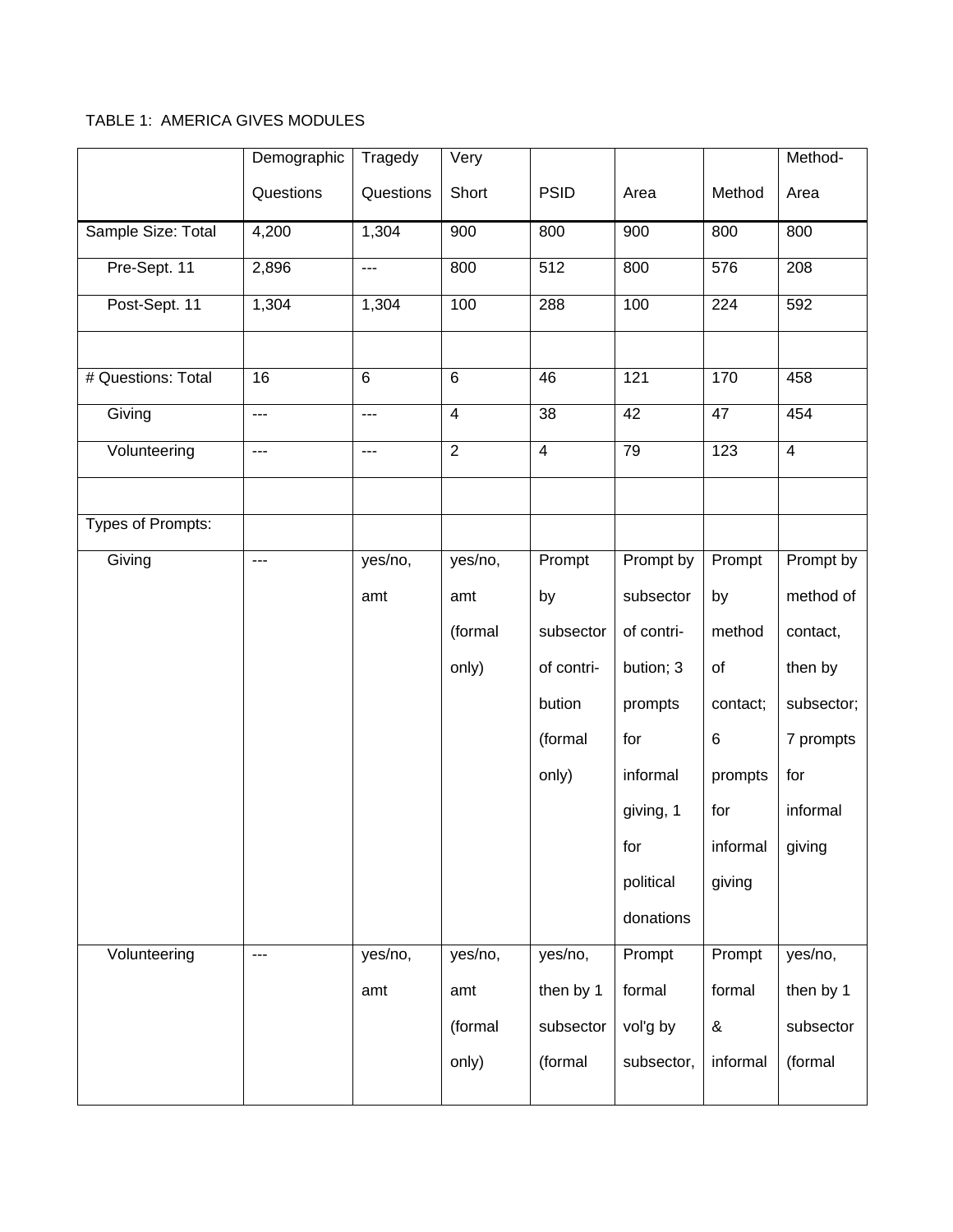|                     |        |     |             | only) | 1 general   | vol'g by | only) |
|---------------------|--------|-----|-------------|-------|-------------|----------|-------|
|                     |        |     |             |       | prompt for  | method   |       |
|                     |        |     |             |       | informal    | of       |       |
|                     |        |     |             |       | voľg        | contact  |       |
|                     |        |     |             |       |             |          |       |
| Inducements:        | totals |     |             |       |             |          |       |
| None                | 3,202  | --- | 805         | 698   | 805         | 694      | 200   |
| Calling card--Total | 998    | --- | 95          | 102   | 95          | 106      | 600   |
| Pre-Sept. 11        | 501    | --- | 95          | 56    | 95          | 47       | 208   |
| Post-Sept. 11       | 497    | --- | $\mathbf 0$ | 46    | $\mathbf 0$ | 59       | 392   |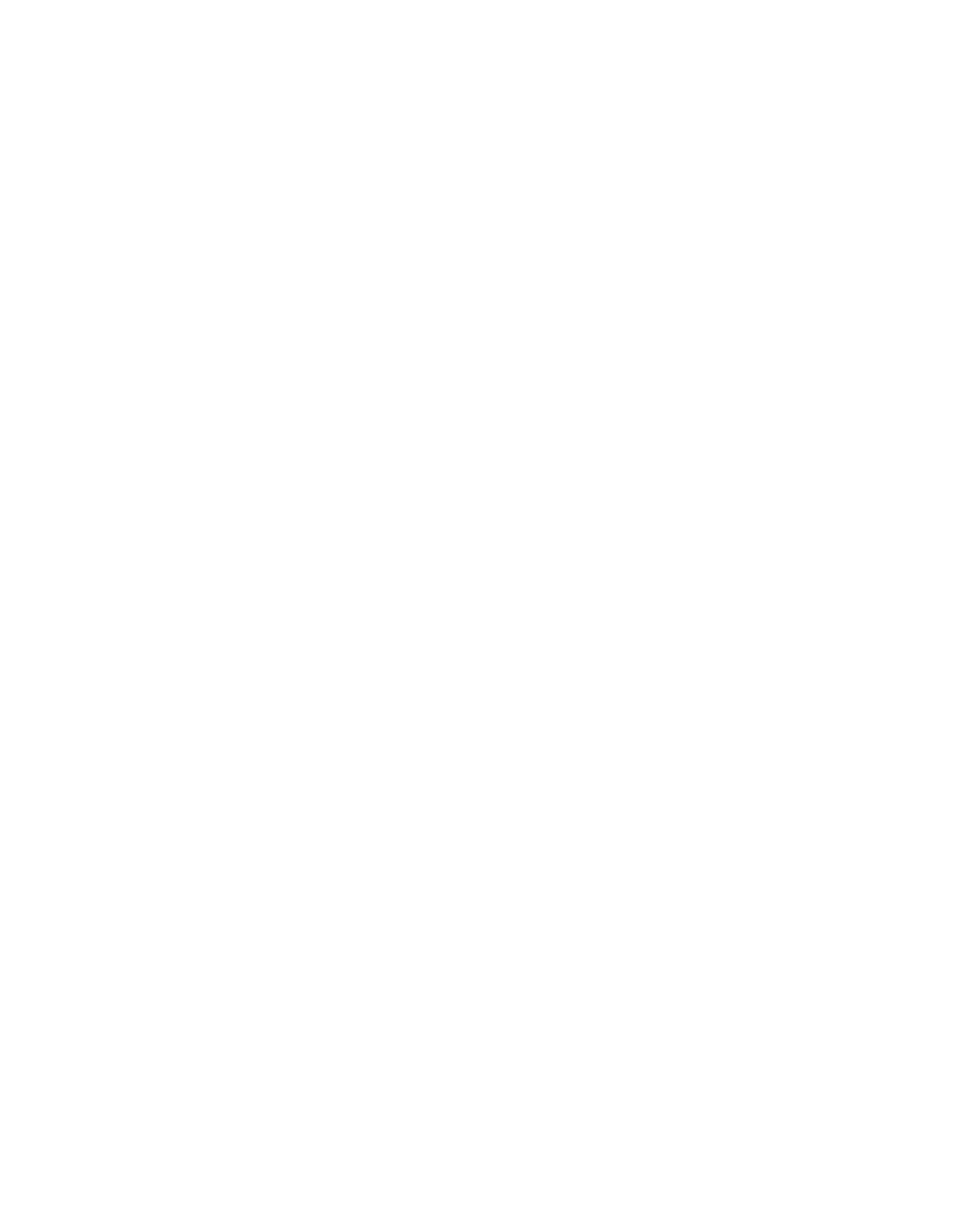#### TABLE 2: -DEMOGRAPHICS OF TOTAL SAMPLE BY MODULE

|                            | Total         | Very           |                |       |         | Method-      |
|----------------------------|---------------|----------------|----------------|-------|---------|--------------|
|                            | <b>Sample</b> | Short          | <b>PSID</b>    | Area  | Method  | Area         |
| Sample size                | 4,200         | 900            | 800            | 900   | 800     | 800          |
| Female $(\% )$             | 59.3          | 57.6           | 60             | 61    | 58.8    | 59.3         |
| Couples $(\% )$            | 61.5          | 60.9           | 64.3 *         | 61.4  | 58.5 *  | 62.3         |
| White $(\% )$              | 81.1          | 79.4           | 82.3           | 81    | 81.4    | 81.4         |
| Black (%)                  | 8.1           | $10.4*$        | 7.1            | 7.6   | 7.5     | 7.5          |
| Hispanic $(\%)$            | 4.7           | 4.3            | 4.4            | 5.3   | 5.2     | 4.1          |
| Asian $(\% )$              | 2.1           | $\overline{2}$ | $\overline{2}$ | 2.4   | 1.8     | $\mathbf{2}$ |
| Other Minority (%)         | 4.1           | 3.8            | 4.1            | 3.7   | 4.2     | 5            |
| Age:                       |               |                |                |       |         |              |
| Mean                       | 45.3          | 45.23          | 45.34          | 45.43 | 45.47   | 44.78        |
| Median                     | 44            | 44             | 44             | 44    | 44      | 44           |
| Min                        | 18            | 18             | 18             | 18    | 18      | 18           |
| Max                        | 93            | 91             | 87             | 92    | 90      | 93           |
| Education $(\% )$ :        |               |                |                |       |         |              |
| $\leq$ High school diploma | 30.6          | 32.1           | 31.7           | 29    | 31.2    | 28.9         |
| Some college               | 36.8          | 34.9           | 37             | 38.5  | 36.9    | 36.8         |
| Bachelor's degree          | 18.2          | 18.7           | 17.4           | 16.4  | 18      | 20.4         |
| Grad/prof school           | 14.4          | 14.3           | 13.8           | 16.1  | 13.9    | 13.9         |
| Joint tests                |               |                |                |       |         |              |
| Income $(\% )$ :           |               |                |                |       |         |              |
| $$0 - 40,000$              | 42.4          | 39.6           | 39.2           | 42.6  | 47.9 ** | 42.9         |
| \$40,000 to \$80,000       | 37.3          | 40.7           | 40.1           | 35.3  | 34.1    | 36.2         |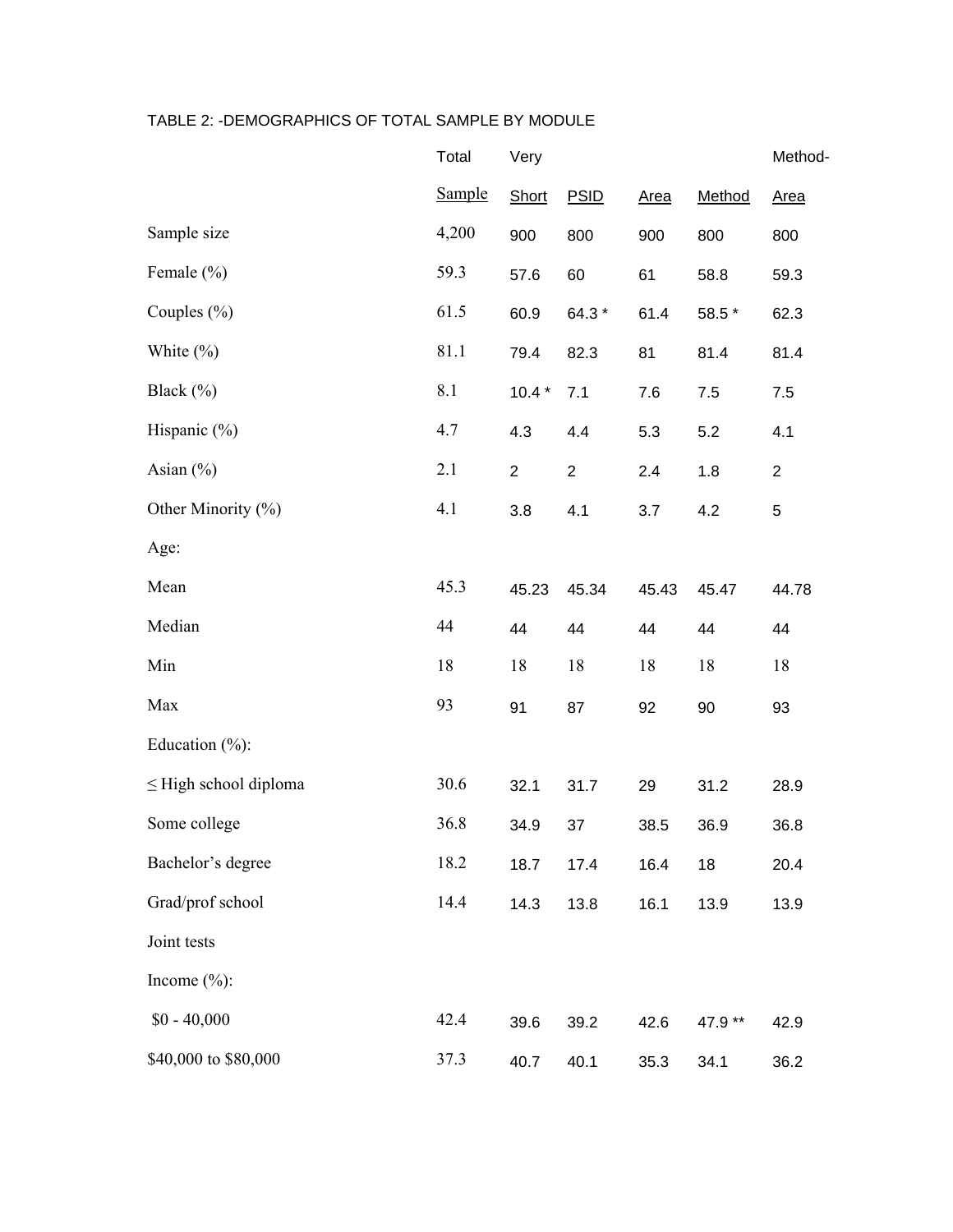| $$80,000+$                      | 20.3     | 19.7 | 20.7 | 22.1    | 18       | 20.9 |
|---------------------------------|----------|------|------|---------|----------|------|
| Total reporting income          | $81.2**$ | 82.4 | 80.4 | 78.4    | 81.1     | 83.9 |
| Joint tests                     |          |      |      |         | $***$    |      |
| % with income $> $120,000$      | 5.8      | 6.1  | 6.3  | $5.2**$ | $5.1***$ | 6.5  |
| % who itemized deductions       | 49.8     | 52.3 | 50.1 | 52.5    | $45.9**$ | 47.4 |
| % of itemizers with donations   | 78.7     | 78.3 | 79.8 | 77.5    | 80.7     | 77.7 |
| % of sample with itemized gifts | 34.3     | 36.1 | 35.1 | 35.7    | 31.9     | 32.3 |
| $* = p < .10$                   |          |      |      |         |          |      |

 $*** = p < .05$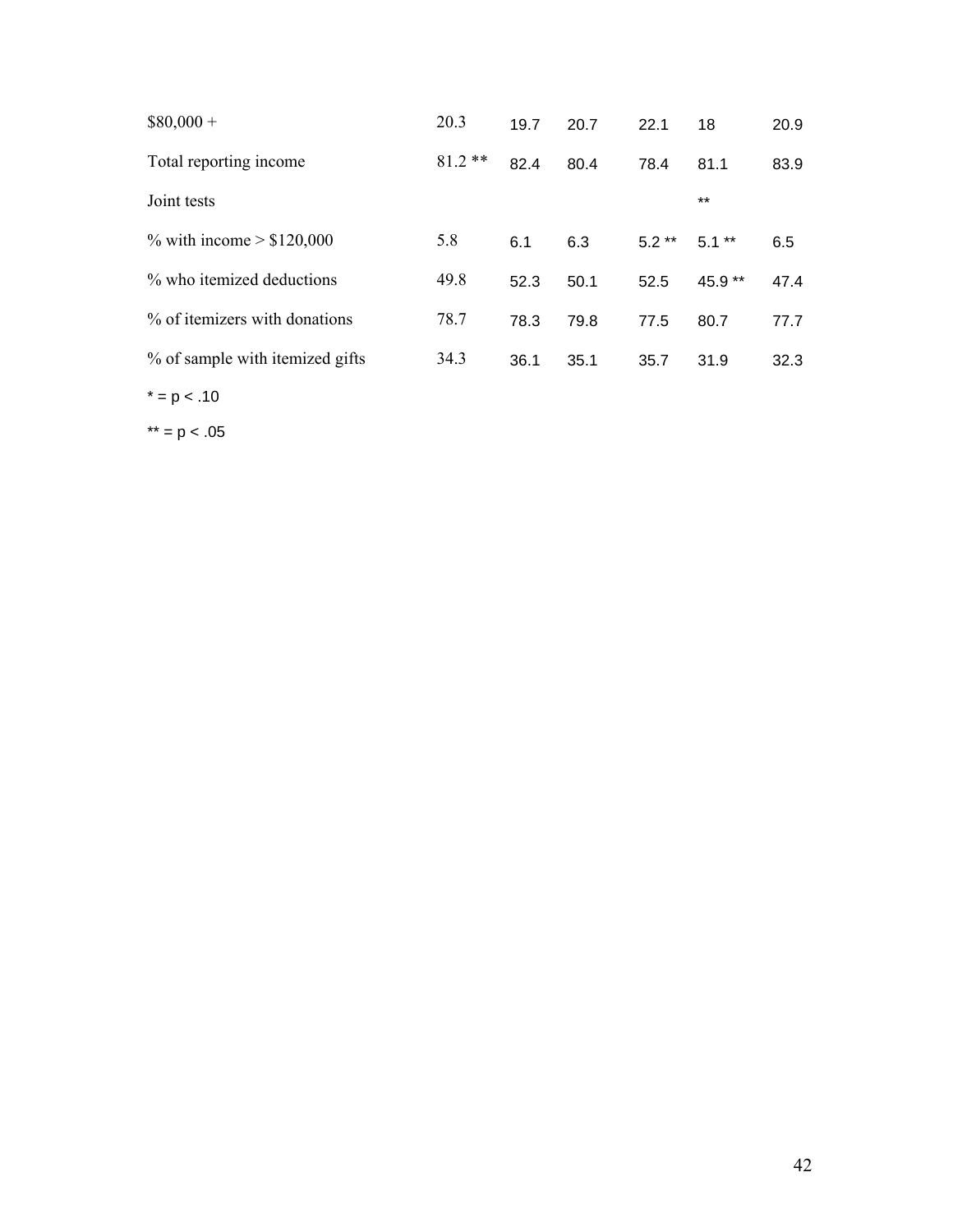#### TABLE 3: RELATIONSHIPS AMONG RESPONSES TO THE 9-11 TRAGEDY

|                                        | Total  |
|----------------------------------------|--------|
|                                        | Sample |
| Post-9-11 N                            | 1,304  |
|                                        |        |
| Donated \$                             | 65.6%  |
| Donated Other Items                    | 27.2%  |
| Volunteered                            | 8.4%   |
| <b>Total Participating in Some Way</b> | 74.4%  |

#### Relationship Between Volunteering & Giving Money

| Percentage of Volunteers Who:      |            |
|------------------------------------|------------|
| Made no donations of \$            | 21.7%      |
| Made donations of \$               | 78.3%      |
| Percentage of Nonvolunteers Who:   |            |
| Made no donations of \$            | 35.5%      |
| Made donations of \$               | 64.5%      |
| Chi-Square                         | $8.251***$ |
| Correlation betw. \$ & hours given | 0.04       |

#### Relationship Between Volunteering & Giving Items

| Percentage of Volunteers Who: |       |
|-------------------------------|-------|
| Made no donations of items    | 56.9% |
| Made donations of items       | 43.1% |

Percentage of Nonvolunteers Who: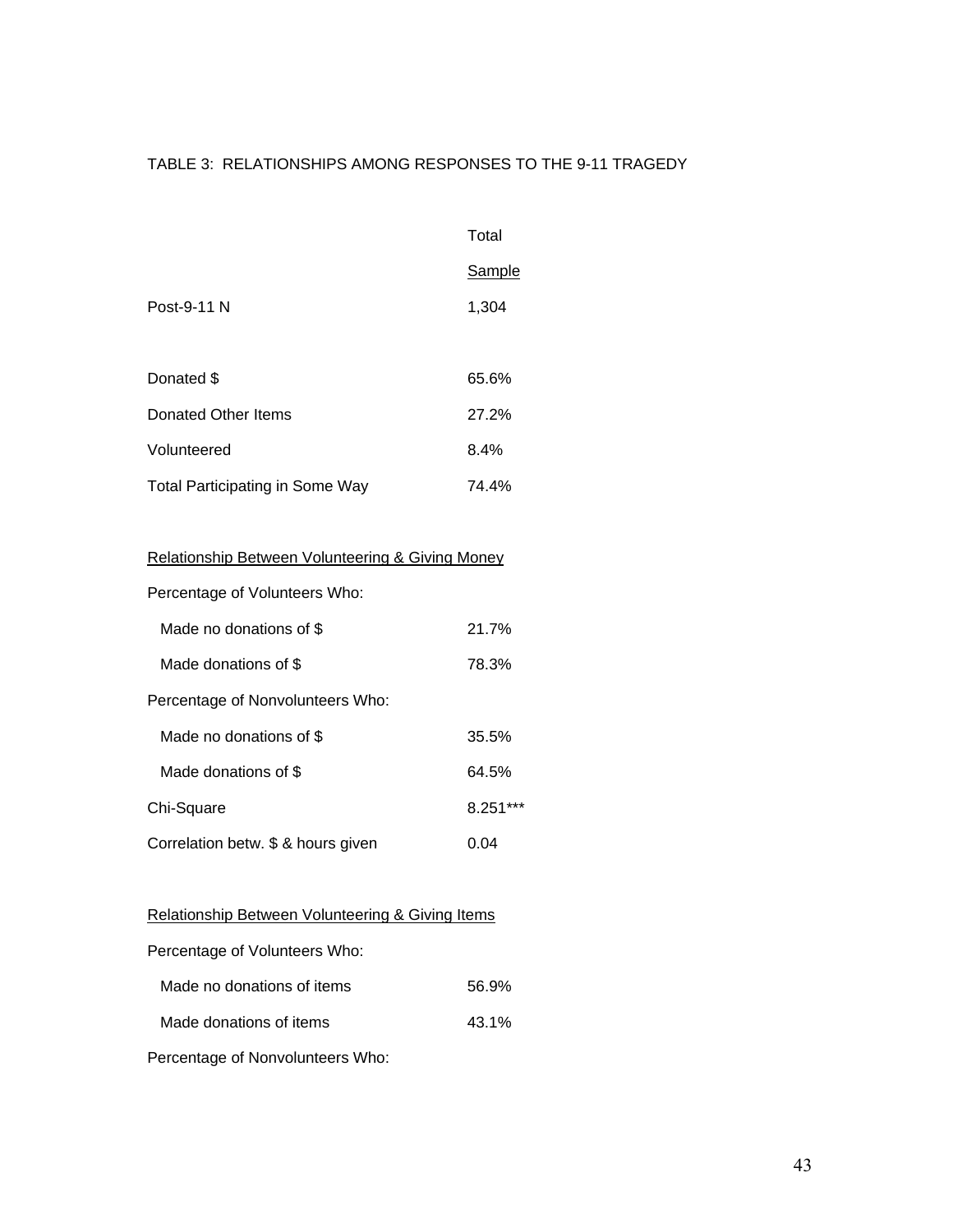| Made no donations of items | 74.4%       |
|----------------------------|-------------|
| Made donations of items    | 25.6%       |
| Chi-Square                 | $15.523***$ |

Relationship Between Giving Money & Giving Items

Percentage of Item Donors Who:

| Made no donations of \$           | 29.4% |
|-----------------------------------|-------|
| Made donations of \$              | 70.6% |
| Percentage of Item Nondonors Who: |       |
| Made no donations of \$           | 36.4% |
| Made donations of \$              | 63.6% |
| Chi-Square                        | 5.45  |

 $* = p < .10$ 

 $*** = p < .05$ 

\*\*\* =  $p < .001$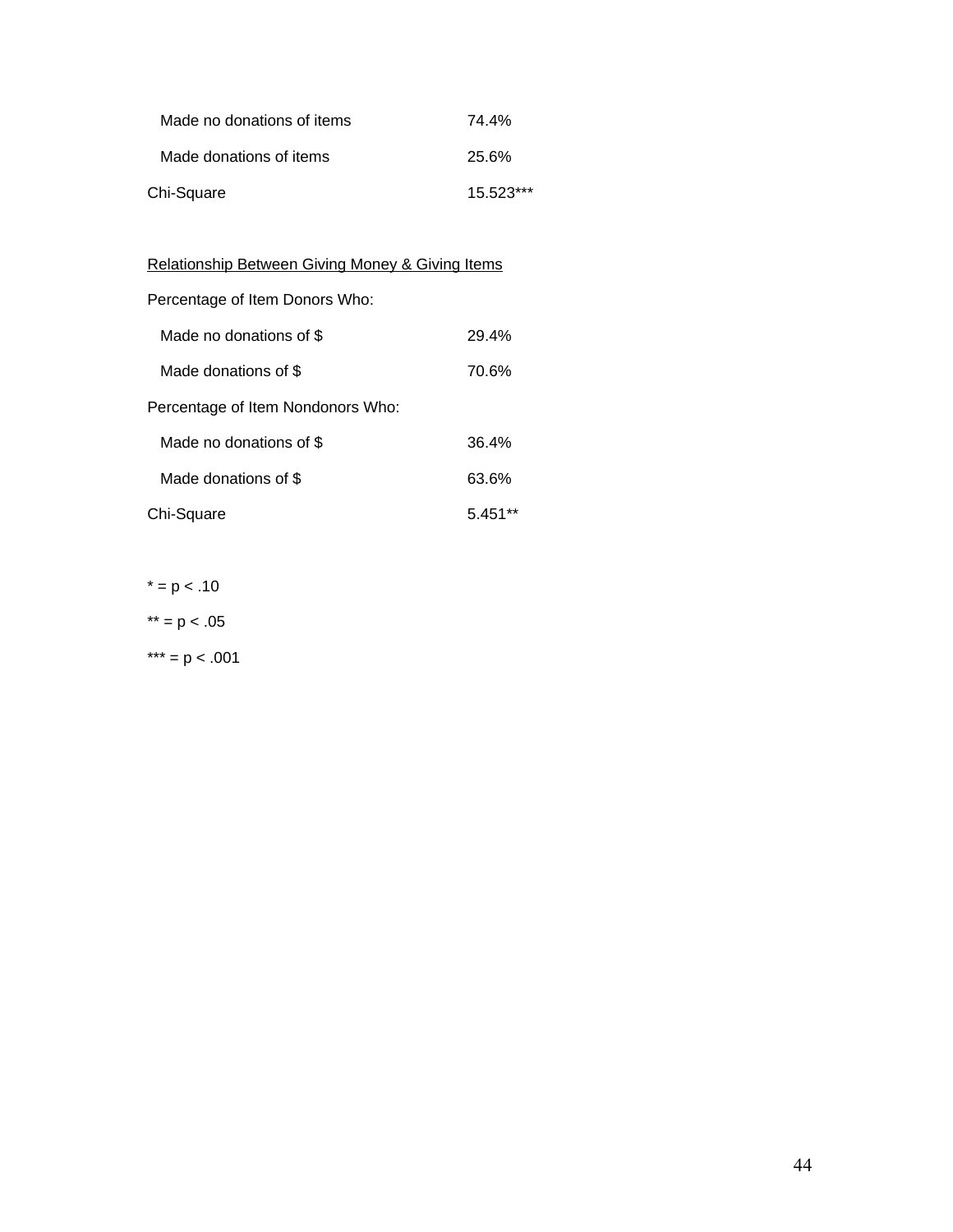#### TABLE 4: DEMOGRAPHICS OF PRE- AND POST- 9-11 SAMPLES

|                            | Total         | Pre-           | Post- |           |
|----------------------------|---------------|----------------|-------|-----------|
|                            |               | Sept.          | Sept. |           |
|                            | <b>Sample</b> | 11             | 11    | ţ         |
| Sample size                | 4,200         | 2,896          | 1,304 | --        |
| Female (%)                 | 59.3          | 59.7           | 58.4  | 0.841     |
| Couples $(\% )$            | 61.5          | 61.2           | 62    | $-0.661$  |
|                            |               |                |       |           |
| Race:                      |               |                |       |           |
| White $(\%)$               | 81.1          | 80.3           | 82.8  | $-1.727*$ |
| Black $(\%)$               | 8.1           | 8.9            | 6.2   | 2.889***  |
| Hispanic $(\% )$           | 4.7           | 4.7            | 4.6   | 0.147     |
| Asian $(\% )$              | 2.1           | $\overline{c}$ | 2.1   | $-0.144$  |
| Other Minority (%)         | 4.1           | 4.1            | 4.2   | $-0.822$  |
|                            |               |                |       |           |
| Age (Mean)                 | 45.3          | 45.49          | 44.73 | 1.445     |
|                            |               |                |       |           |
| Education $(\% )$ :        |               |                |       |           |
| $\leq$ High school diploma | 30.6          | 31.2           | 29.3  | 1.144     |
| Some college               | 36.8          | 37.5           | 35.3  | 1.303     |
|                            |               |                |       |           |
| Bachelor's degree          | 18.2          | 16.6           | 21.6  | 3.937***  |
| Grad/prof school           | 14.4          | 14.7           | 13.8  | 0.781     |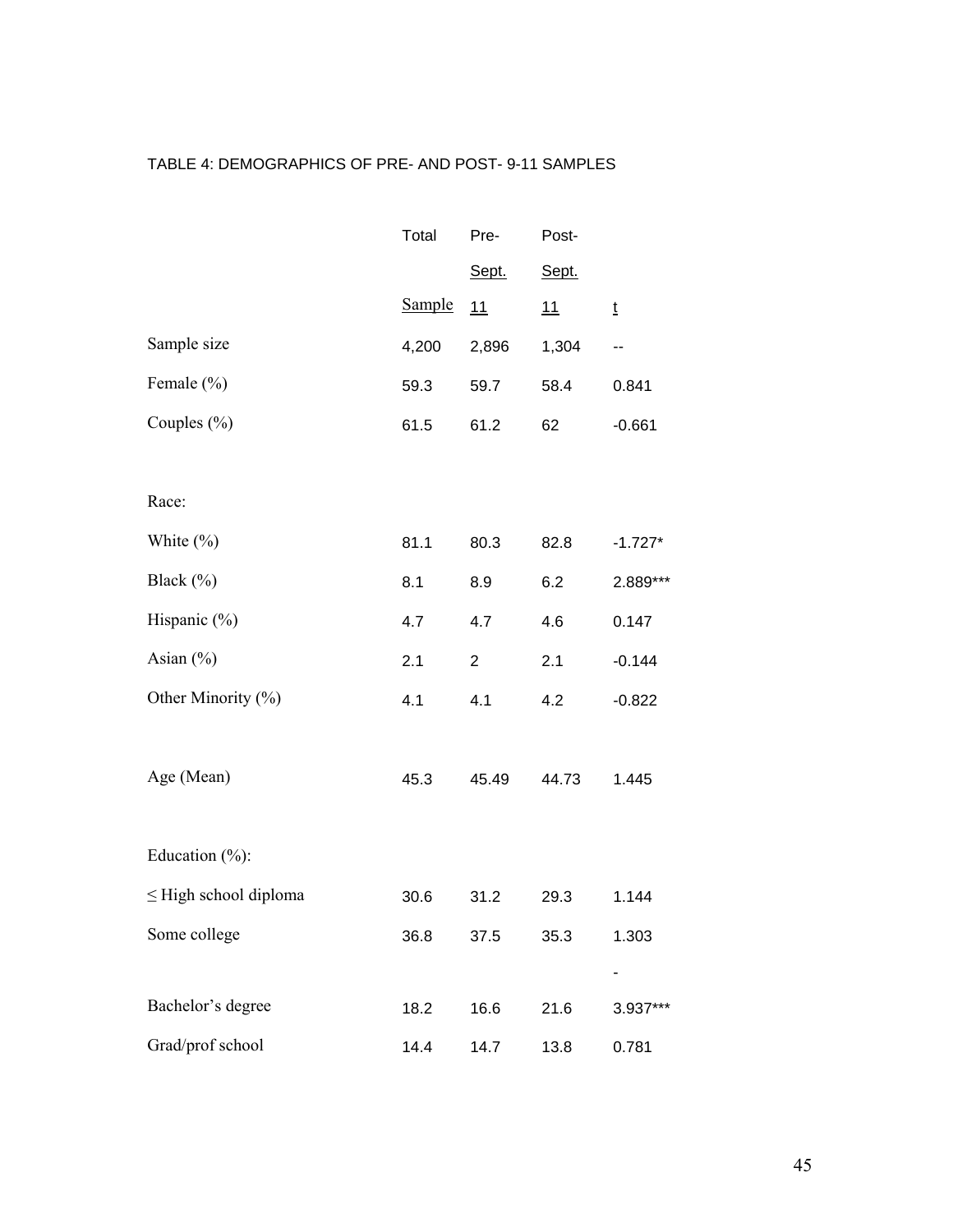Income (%):

| $$0 - 40,000$                 | 42.4 | 42.4 | 42.3 | $-0.004$ |
|-------------------------------|------|------|------|----------|
| \$40,000 to \$80,000          | 37.3 | 37.6 | 36.8 | 0.38     |
| $$80,000 +$                   | 20.3 | 20   | 20.9 | $-0.553$ |
|                               |      |      |      |          |
| % with income $> $120,000$    | 5.8  | 5.5  | 8    | $-1.271$ |
| % who itemized deductions     | 49.8 | 50.7 | 47.8 | $-1.6$   |
| % of itemizers with donations | 78.7 | 78.1 | 80.2 | 0.978    |
|                               |      |      |      |          |
| # of kids at home (mean)      | 0.85 | 0.86 | 0.81 | 1.322    |
| # of kids in college (mean)   | 0.12 | 0.11 | 0.13 | -9.62    |

Note:  $* = p < .10$  $*** = p < .05$ 

\*\*\* =  $p < .01$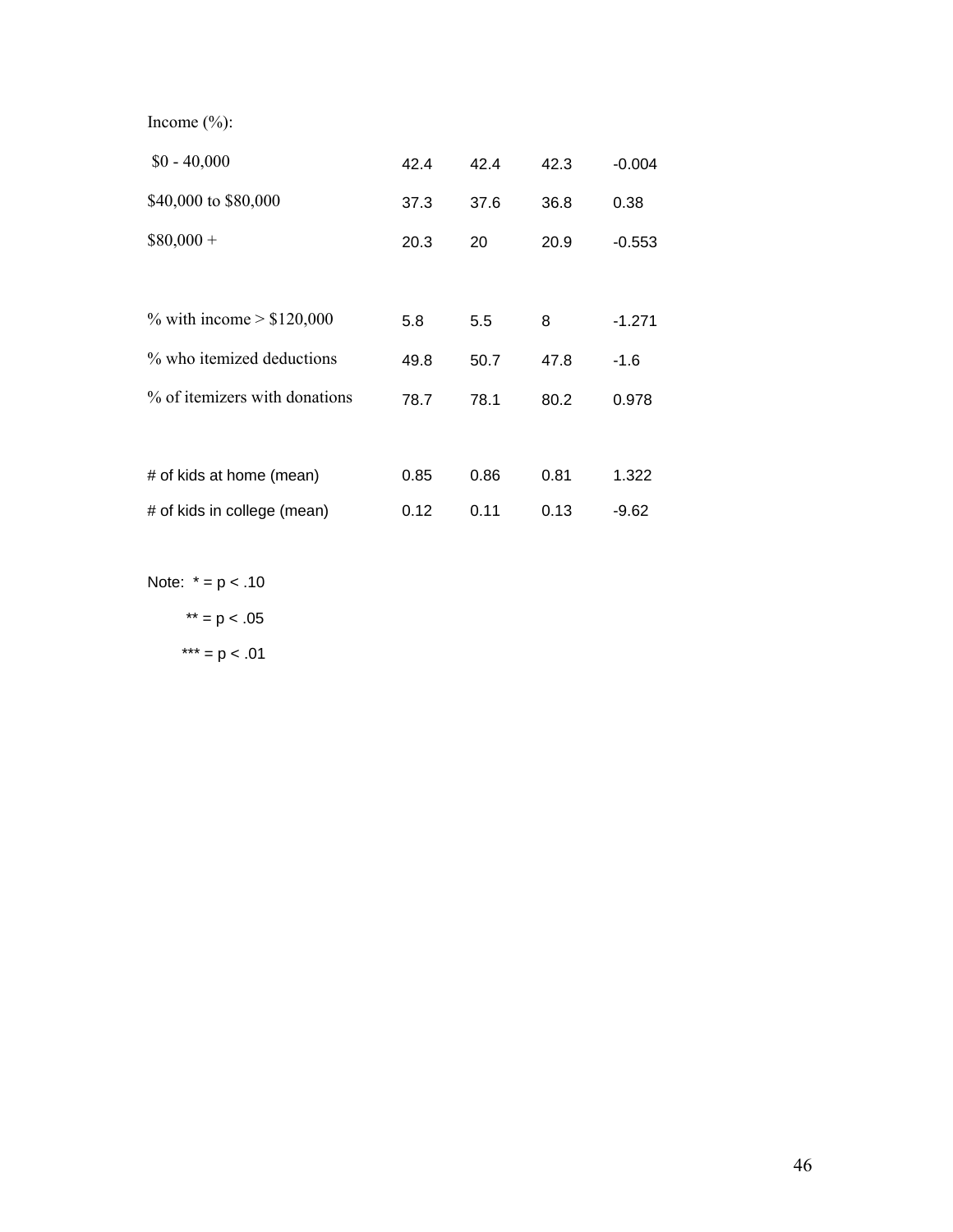#### TABLE 5: REGRESSIONS ON TRAGEDY GIVING

| Variables              | <b>TOBIT</b> |                             |              |       |
|------------------------|--------------|-----------------------------|--------------|-------|
|                        |              | Marginal Impact a,c,d,e,f,g |              |       |
|                        |              |                             |              |       |
| <b>CONSTANT</b>        | -42.5744583  |                             | $-0.558309$  |       |
| <b>PSID</b>            | $-0.443457$  |                             | $-0.217939$  |       |
| AREA                   | -2.62946757  |                             | $-0.311153$  |       |
| <b>METHOD</b>          | 19.0017063   |                             | $-0.011653$  |       |
| METHOD-AREA            | 5.30541      |                             | $-0.089534$  |       |
| <b>AGE</b>             | 0.51845137   |                             | 0.034230     | **    |
| AGE**2                 | $-0.006480$  |                             | .333114E-03  | $***$ |
| <b>MALE</b>            | 2.97119      |                             | -.418499E-02 |       |
| <b>WHITE</b>           | 10.4263374   |                             | 0.161609     |       |
| SOME COLLEGE           | 7.63094354   |                             | .696397E-02  |       |
| <b>INCOME (40-80K)</b> | 27.5966599   | $***$                       | 0.264858     | ***   |
| INCOME(80+)            | 55.0012228   | ***                         | 0.252251     | $***$ |
| # of KIDS              | 1.81572      |                             | 0.061575     |       |
| # of KIDS IN COLLEGE   | 8.19201436   |                             | 0.047829     |       |
| <b>SIGMA</b>           | 78.9141872   | $***$                       |              |       |
|                        |              |                             |              |       |
| N                      | 899          |                             | 1043         |       |
| Adjusted R squared     |              |                             |              |       |
|                        |              |                             |              |       |
| <b>LOG LIKELIHOOD</b>  | $-3794.67$   |                             | $-643.254$   |       |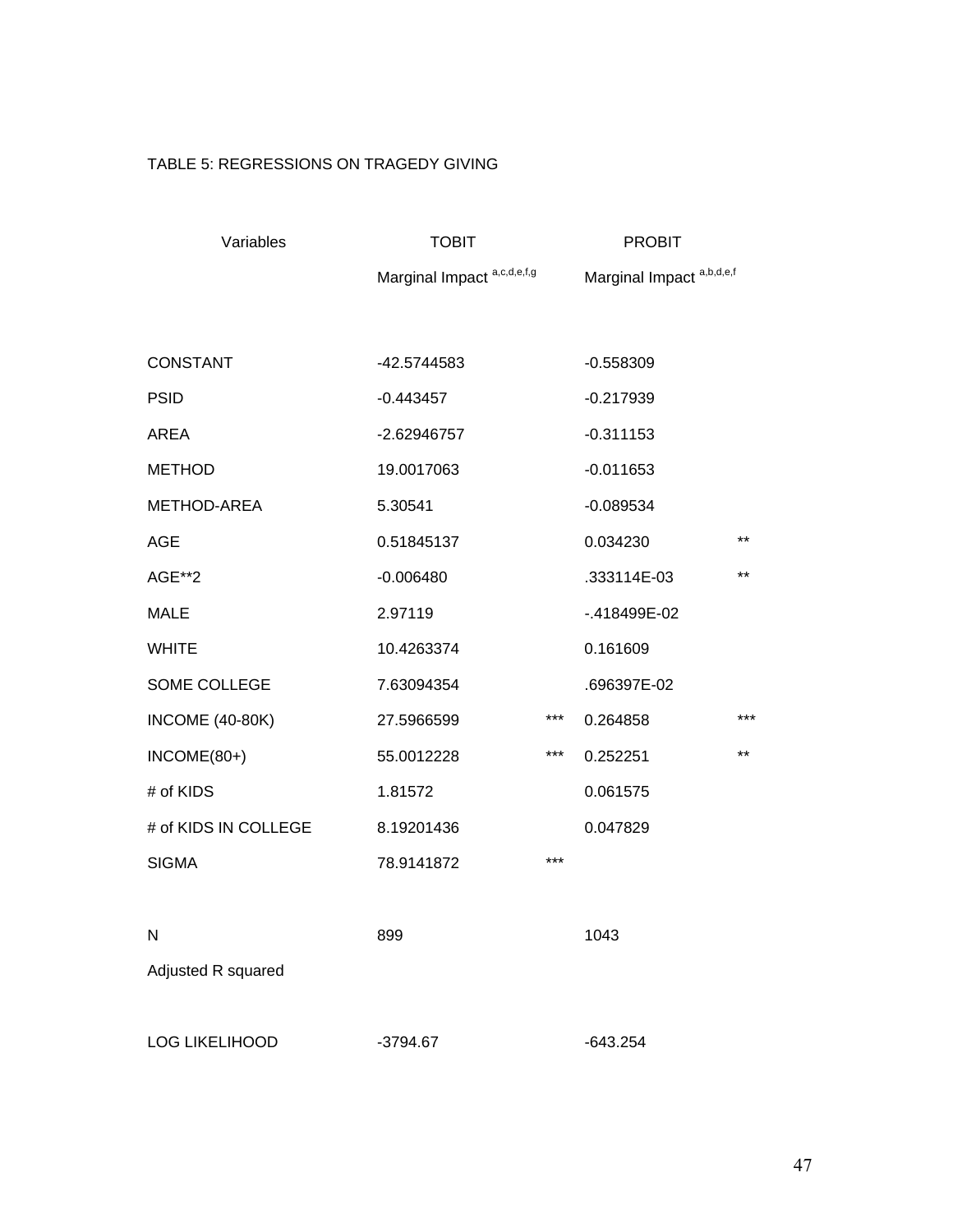#### Notes:

a Asterisks indicate the level of statistical significance for any particular independent variable.

(\*p<0.10 \*\*p<0.05 \*\*\*p<0.01)

- **b** Probit marginal impacts estimate the marginal probability of donating due to changes in each variable.
- $c$  Tobit marginal impacts estimate the change in donation amount due to changes

in each variable.

- <sup>d</sup> All coefficients for categorical variables are relative to the values of the excluded category for that variable (females, minority, single, high school or less, income \$0-40K, religious attendance < once A week, Area-Method module).
- <sup>e</sup> Statistical significance is determined for the coefficients on the latent index for donations,

with respect to the latent indicator variable.

- f Table with standard errors or t-scores is available on request from the authors.
- $9$ Tobit marginal impacts are calculated at the mean of the data.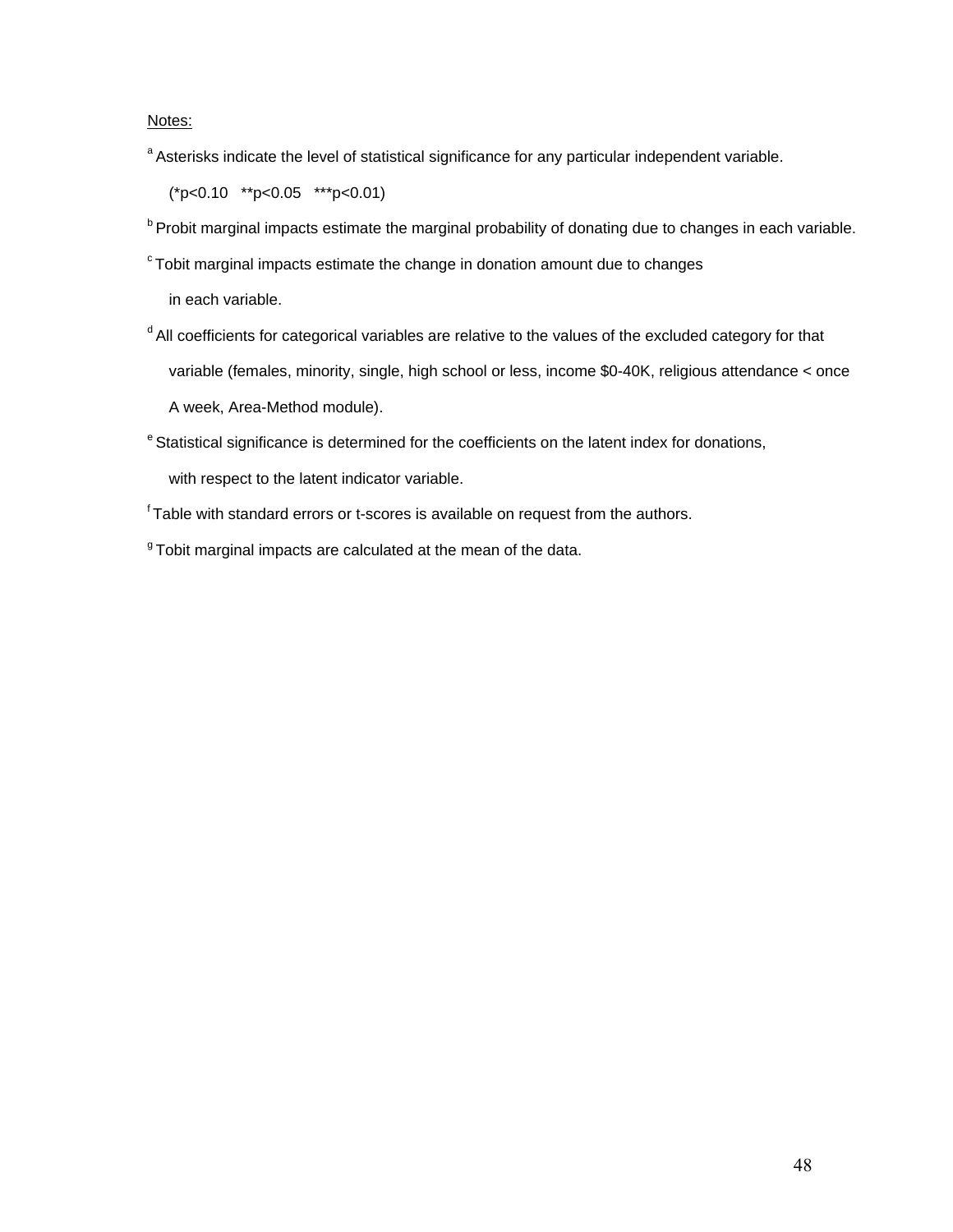#### TABLE 6: REGRESSIONS ON TRAGEDY VOLUNTEERING

| Variables              | <b>TOBIT</b>                           |          | <b>PROBIT</b>                        |         |
|------------------------|----------------------------------------|----------|--------------------------------------|---------|
|                        | Marginal Impact <sup>a,c,d,e,f,g</sup> |          | Marginal Impact <sup>a,b,d,e,f</sup> |         |
|                        |                                        |          |                                      |         |
| CONSTANT               | $-4.0043$                              | $***$    | $-1.96866$                           | $***$   |
| <b>PSID</b>            | $-0.8154$                              | *        | $-0.613666$                          | $***$   |
| AREA                   | $-0.29777$                             |          | $-0.091477$                          |         |
| <b>METHOD</b>          | $-0.45091$                             |          | $-0.364874$                          |         |
| METHOD-AREA            | 0.19587                                |          | $-0.043714$                          |         |
| AGE                    | 0.07565                                |          | 0.037005                             |         |
| AGE**2                 | $-0.001080$                            |          | -.519308E-03                         | $\star$ |
| <b>MALE</b>            | $-0.24701$                             |          | $-0.105876$                          |         |
| <b>MARRIED</b>         | $-0.13195$                             |          | $-0.170154$                          |         |
| <b>WHITE</b>           | $-0.09939$                             |          | .388883E-02                          |         |
| <b>EDUCATION</b>       | 0.50536                                | $^\star$ | 0.180967                             |         |
| <b>INCOME (40-80K)</b> | $-0.06584$                             |          | $-0.032399$                          |         |
| $INCOME(80+)$          | 0.22973                                |          | 0.120311                             |         |
| # of KIDS              | $-0.12795$                             |          | $-0.041444$                          |         |
| # of KIDS IN COLLEGE   | 0.33817                                | $\ast$   | 0.185641                             |         |
| <b>RELIGIOUS</b>       | 0.7592                                 | $***$    | 0.420241                             | ***     |
| <b>SIGMA</b>           | 1.7762                                 | $***$    |                                      |         |
|                        |                                        |          |                                      |         |
| N                      | 1038                                   |          | 1044                                 |         |

Adjusted R squared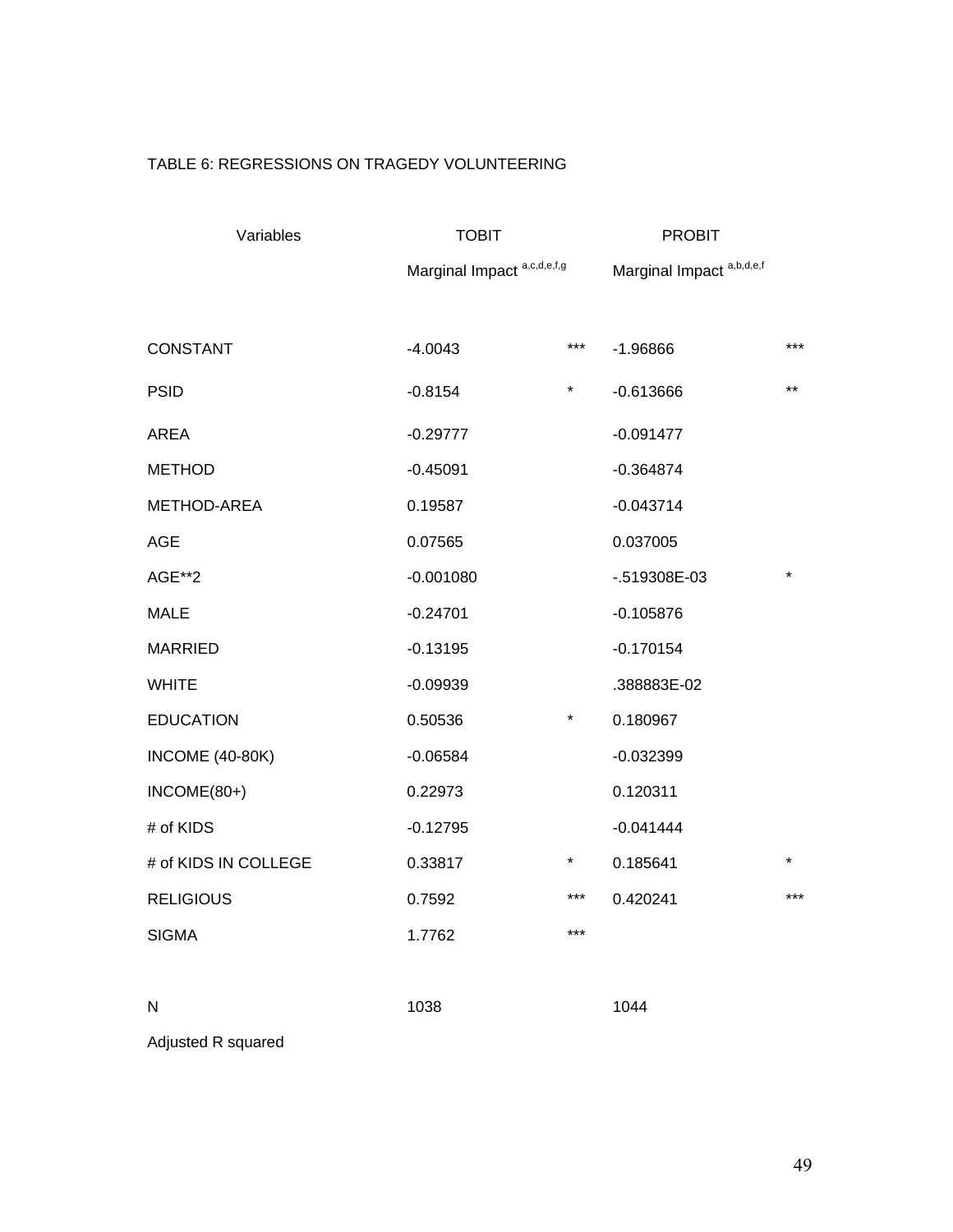#### Notes:

<sup>a</sup> Asterisks indicate the level of statistical significance for any particular independent

variable.

(\*p<0.10 \*\*p<0.05 \*\*\*p<0.01)

<sup>b</sup> Probit marginal impacts estimate the marginal probability of donating due to changes in each variable.

 $\degree$  Tobit marginal impacts estimate the change in donation amount due to changes in each variable.

- <sup>d</sup> All coefficients for categorical variables are relative to the values of the excluded category for that variable (females, minority, single, high school or less, income \$0-40K, religious attendance < once a week, Area-Method module).
- <sup>e</sup> Statistical significance is determined for the coefficients on the latent index for donations, with respect to the latent indicator variable.

 $<sup>f</sup>$  Table with standard errors or t-scores is available on request from the authors.</sup>

 $9$  Tobit marginal impacts are calculated at the mean of the data.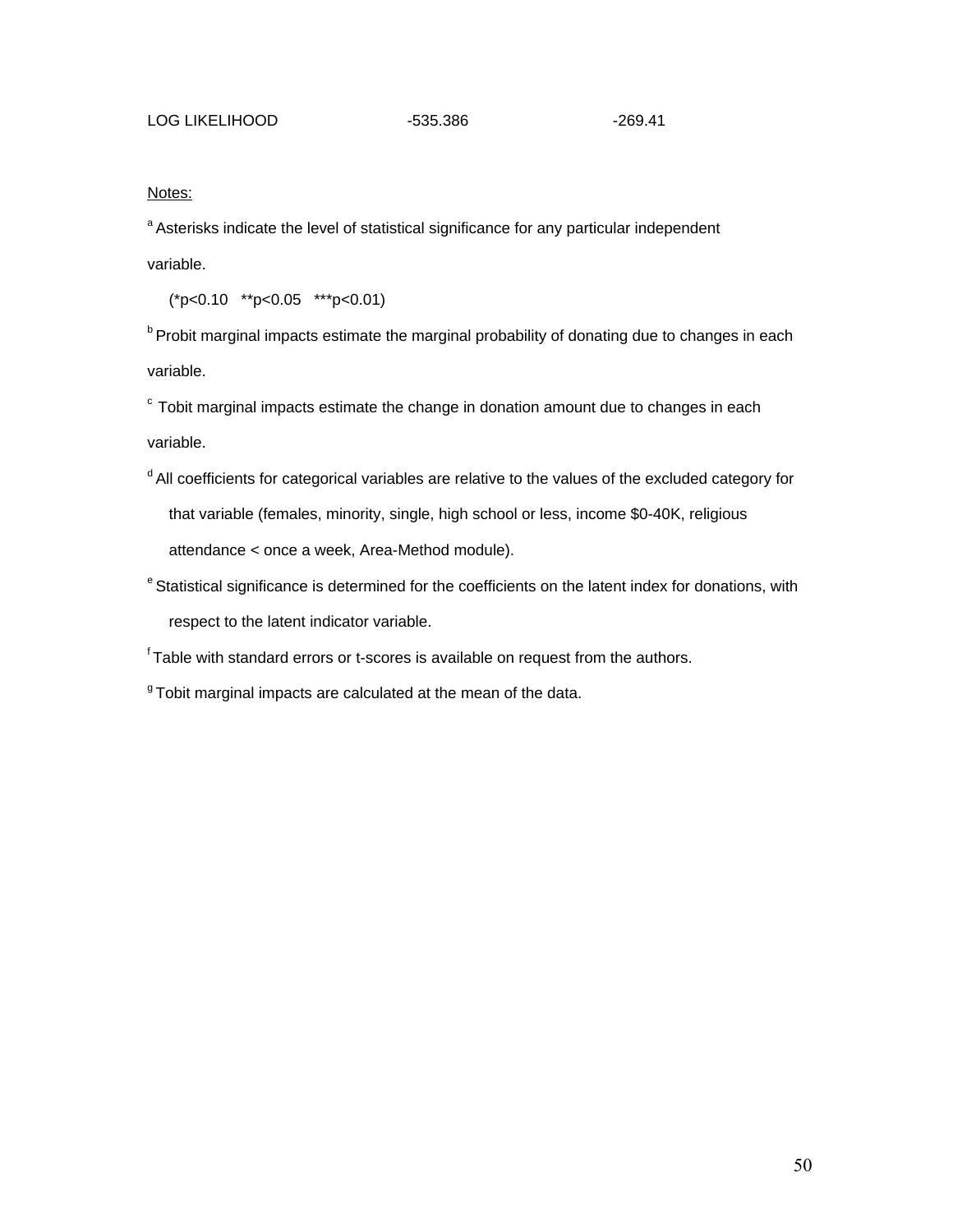#### TABLE 7: PROBITS ON OTHER TYPES OF TRAGEDY GIVING (BLOOD, FOOD, CLOTHING)

| Variables             | <b>PROBIT</b>   |         |
|-----------------------|-----------------|---------|
|                       | Marginal Impact |         |
|                       |                 |         |
| CONSTANT              | $-0.21031$      |         |
| PSID module           | 0.098762        |         |
| Area Module           | 0.086285        |         |
| <b>Method Module</b>  | 0.071452        |         |
| Method-Area Module    | 0.072301        |         |
| Age                   | 0.000057019     |         |
| Age**2                | $-0.000041676$  |         |
| Male                  | $-0.065626$     | $***$   |
| Married               | $-0.032652$     |         |
| White                 | $-0.029542$     |         |
| Some college          | 0.056196        | $\star$ |
| Income \$40-80K       | 0.07193         | $***$   |
| Income \$80K+         | 0.027433        |         |
| # of Kids             | 0.01221         |         |
| # of Kids in College  | 0.021581        |         |
| Religious             | 0.018107        |         |
|                       |                 |         |
| N                     | 1,037           |         |
|                       |                 |         |
| <b>LOG LIKELIHOOD</b> | $-590.013$      |         |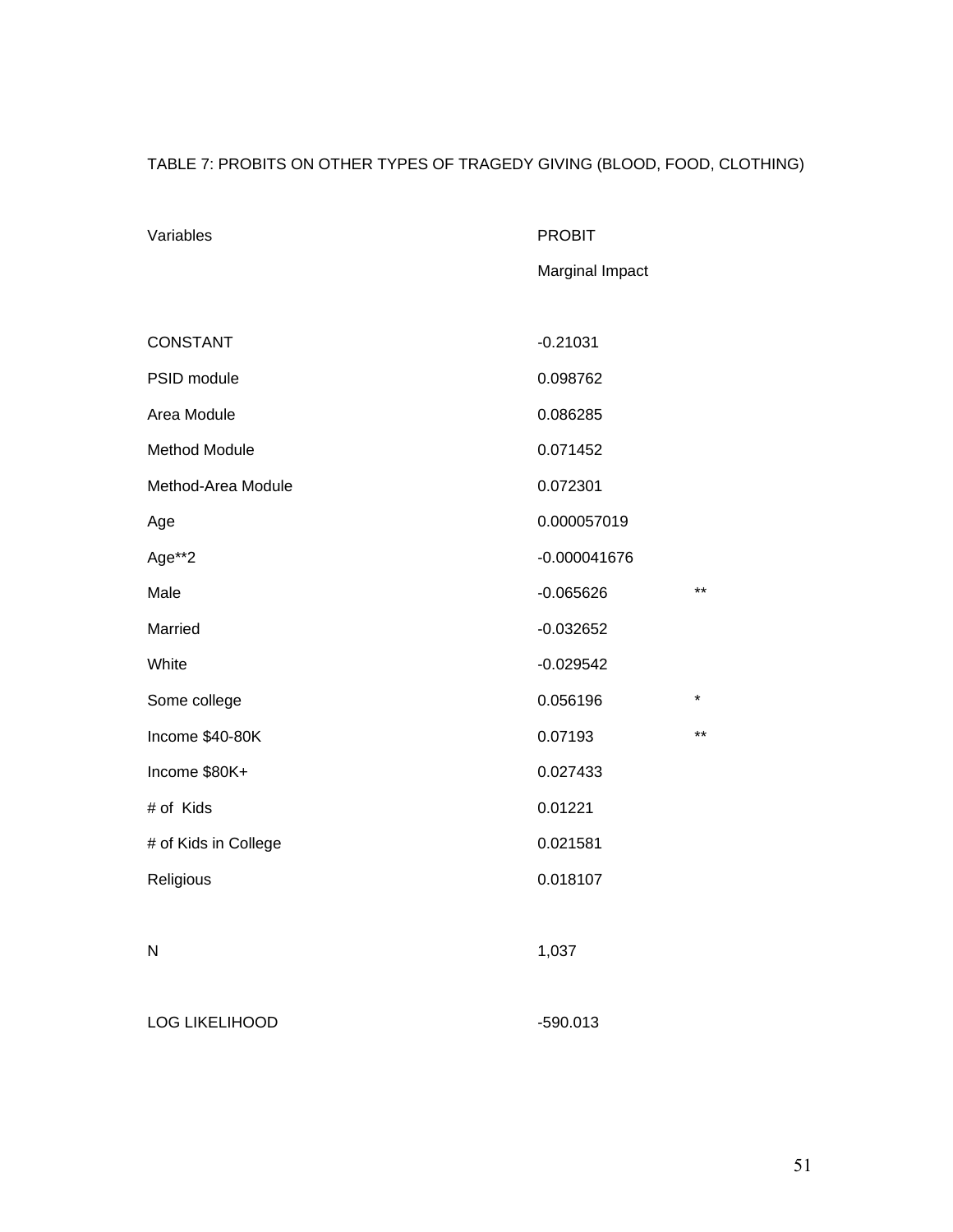Asterisks indicate the level of statistical significance for any particular independent variable.

(\*p<0.10 \*\*p<0.05 \*\*\*p<0.01)

Probit marginal impacts estimate the marginal probability of donating due to changes in each variable.

- All coefficients for categorical variables are relative to the values of the excluded category for that variable (females, minority, single, high school or less, income \$0-40K, religious attendance < once a week, Area-Method module).
- Statistical significance is determined for the coefficients on the latent index for donations, with respect to the latent indicator variable.

Table with standard errors or t-scores is available on request from the authors.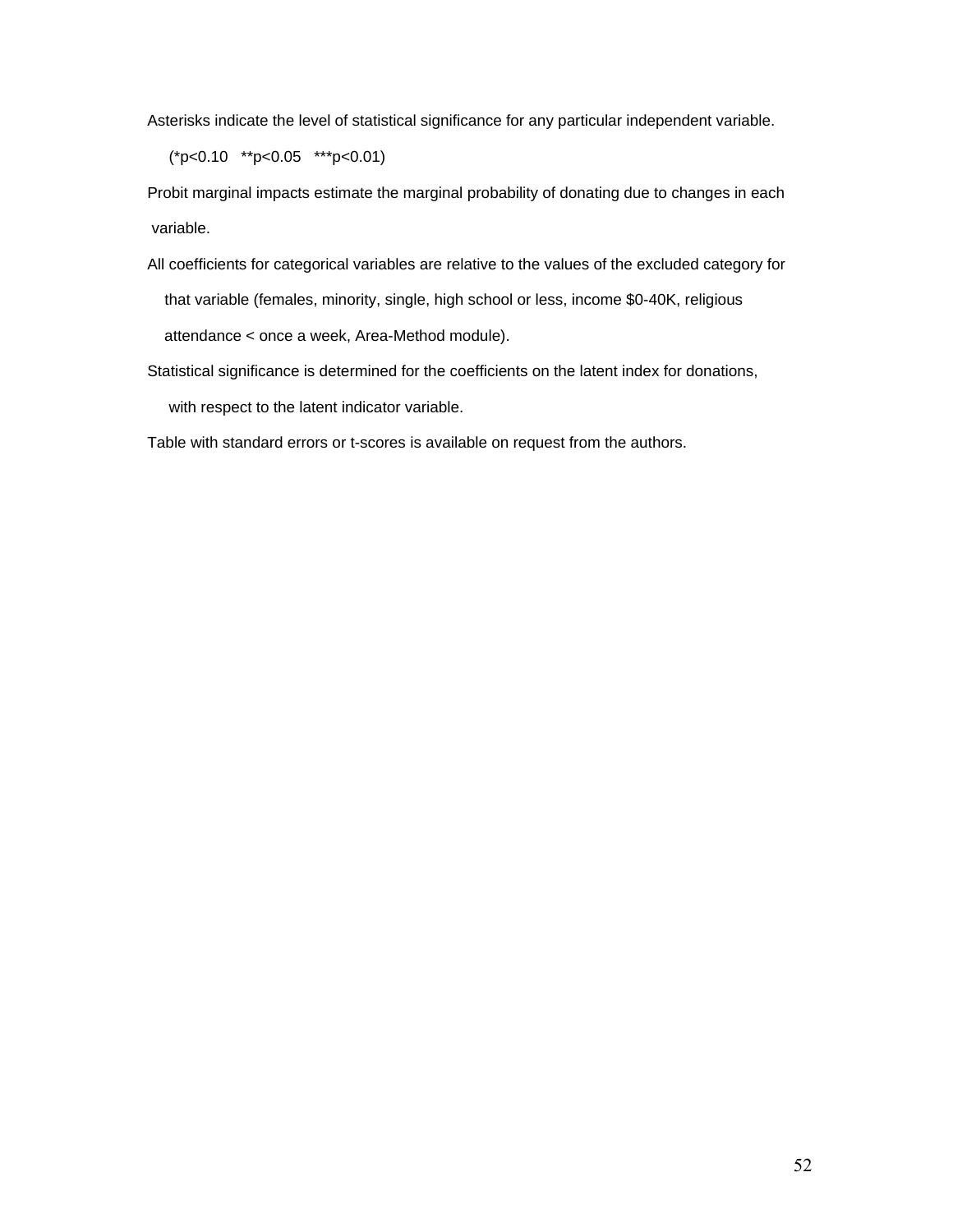# TABLE 8: PRE-POST EVENT COMPARISONS OF NON-TRAGEDY GIVING AND VOLUNTEERING

### Formal Giving

|                  | N   | Pre-event mean | Post-event mean | t       |         |
|------------------|-----|----------------|-----------------|---------|---------|
| White            | 862 | 1442.35        | 1851.53         | $-2.65$ | $***$   |
| Other race       | 114 | 987.09         | 1240.46         | $-0.69$ |         |
| Income $<$ \$40K | 448 | 530.53         | 801.11          | $-2.35$ | $\star$ |
| Income \$40-80K  | 389 | 1433.74        | 1571.14         | $-0.71$ |         |
| Income $> $80K$  | 220 | 2985.35        | 3982.68         | $-2.15$ | *       |
| < High school    | 300 | 679.51         | 755.85          | $-0.56$ |         |
| Some college     | 373 | 1154.62        | 1515.56         | $-1.85$ |         |
| College degree   | 383 | 2213.53        | 2751.96         | $-1.80$ |         |
| Itemizer         | 469 | 2089.60        | 2716.73         | $-2.59$ | $***$   |
| Religious        | 433 | 2144.19        | 2884.58         | $-2.87$ | $***$   |

### Volunteering

|                  | N   | Pre-event mean | Post-event mean | t                  |
|------------------|-----|----------------|-----------------|--------------------|
| White            | 857 | 88.61          | 101.08          | $-1.35$            |
| Other race       | 113 | 82.42          | 79.01           | 0.12               |
| Married          | 619 | 88.77          | 103.47          | $-1.37$            |
| Income $<$ \$40K | 445 | 76.49          | 92.35           | $-1.22$            |
| Income \$40-80K  | 386 | 86.14          | 87.43           | $-0.12$            |
| Income > \$80K   | 220 | 112.24         | 122.24          | $-0.49$            |
| < High school    | 298 | 59.66          | 72.16           | $-0.88$            |
| Some college     | 371 | 68.89          | 102.03          | $\star$<br>$-1.96$ |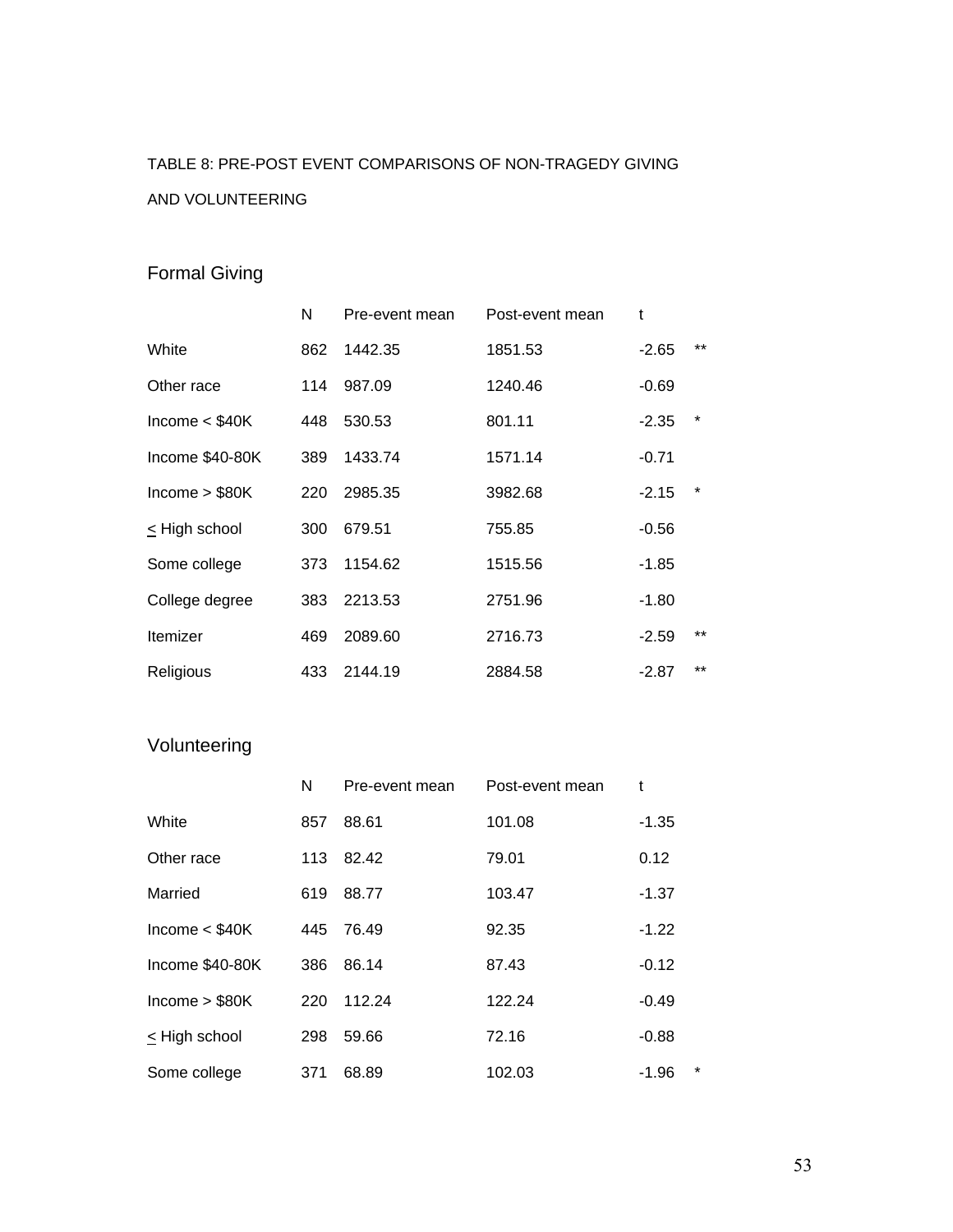| College degree  | 381 | 133.68     | 111.12 | 0.09    |
|-----------------|-----|------------|--------|---------|
| <b>Itemizer</b> |     | 466 97.65  | 114.09 | $-1.30$ |
| Religious       |     | 430 118.43 | 142.19 | $-1.57$ |

Note:  $* = p < .05$ 

 $**$  = p < .01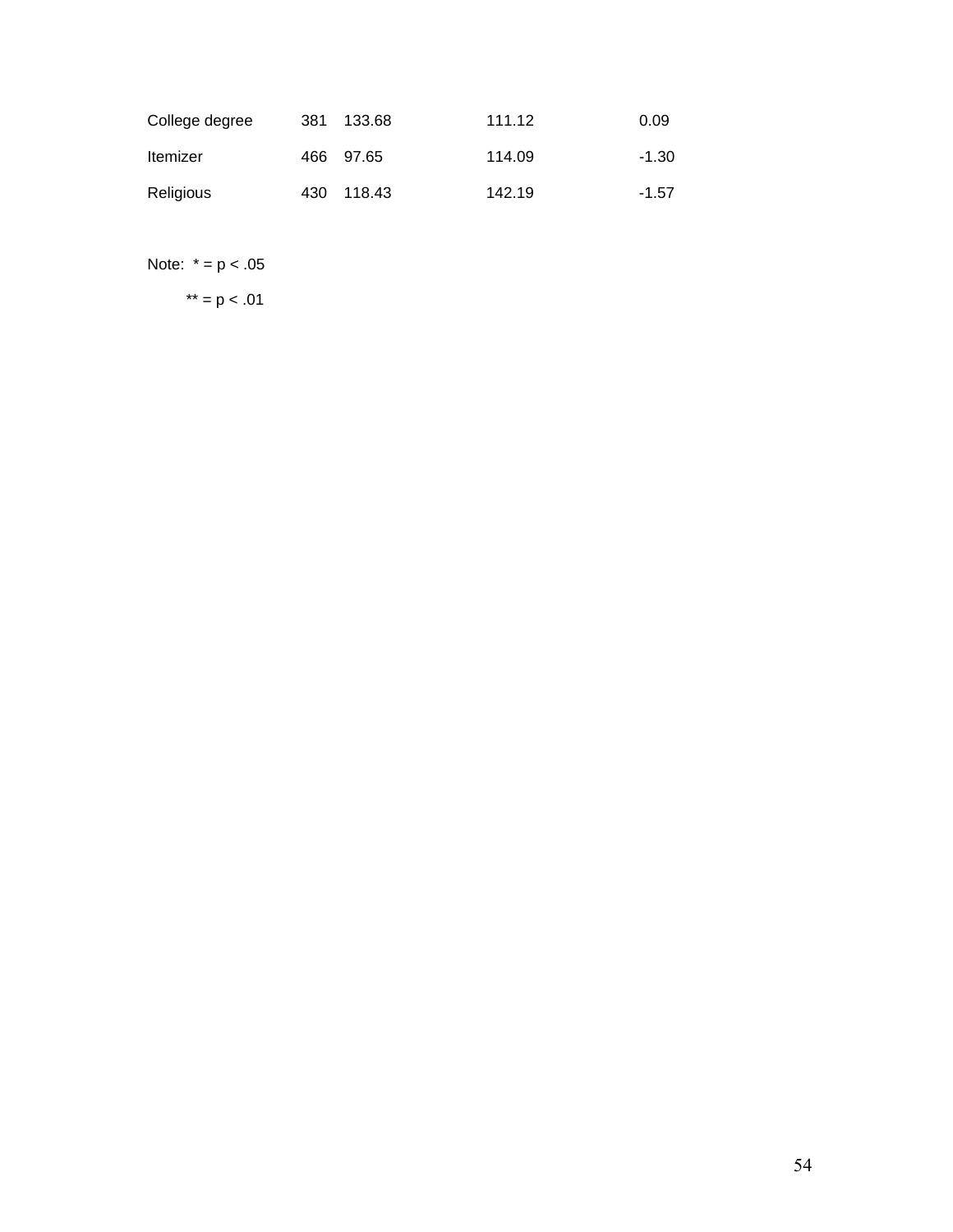# TABLE 9: PROBITS AND TOBITS ON NON-TRAGEDY GIVING AND VOLUNTEERING a, b, c, d, e, f

Formal Giving

| Variables                  |           | Tobit       | Marginal | Probit      | Marginal |         |
|----------------------------|-----------|-------------|----------|-------------|----------|---------|
|                            | ${\sf N}$ | Coefficient | Impact   | Coefficient | Impact   |         |
| White                      | 2692      | 80.1066     |          |             | 0.032191 | $\star$ |
| <b>Black</b>               | 271       | 128.635     |          | $-0.104768$ |          |         |
| Other race                 | 367       | 355.535     |          |             | 0.13264  | $\star$ |
| Single never married       | 677       | $-18.2459$  |          | 0.07255     |          |         |
| Single living with partner | 119       | 36.0489     |          |             |          |         |
| Married                    | 1946      | 154.468     |          | 0.164407    |          |         |
| <b>Divorced</b>            | 425       | $-203.169$  |          | 0.265595    |          |         |
| Widowed                    | 182       | 891.538     |          |             |          |         |
| Income $<$ \$40K           | 1420      | 261.996     |          |             | 0.073331 | $***$   |
| Income \$40-80K            | 1256      | $-29.9429$  |          | 0.019174    |          |         |
| Income $> $80K$            | 679       | $-86.1469$  |          | 0.286158    |          |         |
| $\leq$ High school         | 978       | $-190.961$  |          | 0.055715    |          |         |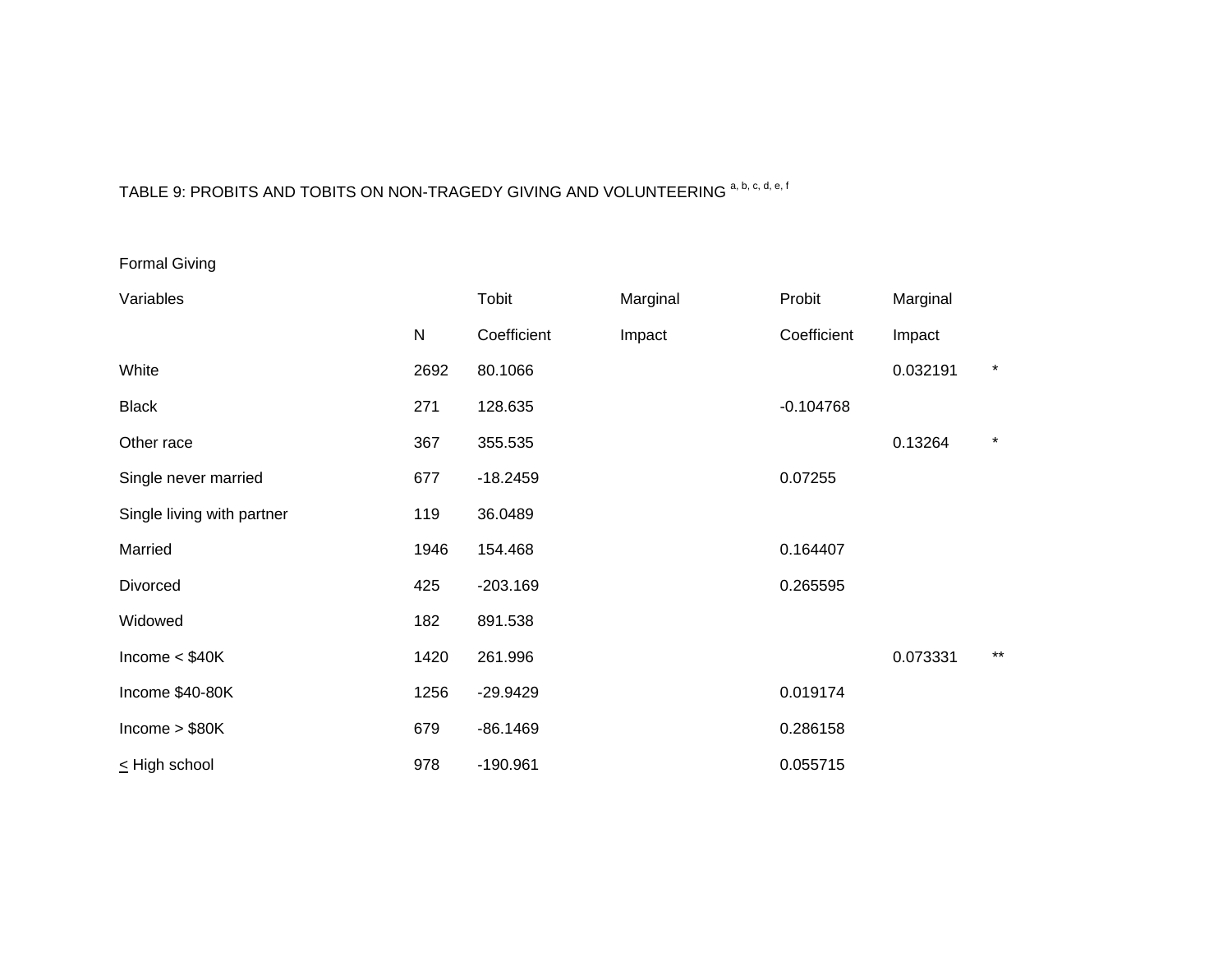| Some college               | 1235      | 199.761     |           |                 |             | 0.056393 | $\star$ |
|----------------------------|-----------|-------------|-----------|-----------------|-------------|----------|---------|
| College degree             | 1142      | 273.776     |           |                 | 0.262472    |          |         |
| Itemizer                   | 1571      | 220.667     |           |                 | 0.215078    |          |         |
| Religious                  | 1452      | 333.825     |           |                 |             | 0.047628 | $\star$ |
| Less religious             | 1890      | 37.8771     |           |                 | 0.164549    |          |         |
|                            |           |             |           |                 |             |          |         |
| Volunteering               |           |             |           |                 |             |          |         |
| Variables                  |           | Tobit       | Marginal  |                 | Probit      | Marginal |         |
|                            | ${\sf N}$ | Coefficient | Impact    |                 | Coefficient | Impact   |         |
| White                      | 2674      |             | 27.441915 | $^{\star\star}$ |             | 0.069727 | $***$   |
| <b>Black</b>               | 266       | 43.9306     |           |                 | 0.297614    |          |         |
| Other race                 | 368       | 86.9276     |           |                 | 0.286261    |          |         |
| Single never married       | 675       | 28.9482     |           |                 | 0.089572    |          |         |
| Single living with partner | 119       | 64.3254     |           |                 |             |          |         |
| Married                    | 1935      |             | 31.274089 | $***$           |             | 0.092857 | $***$   |
| Divorced                   | 421       | 39.1358     |           |                 | 0.087764    |          |         |
| Widowed                    | 183       | 132.068     |           |                 | 0.32312     |          |         |
| Income $<$ \$40K           | 1411      |             | 34.847454 | $***$           |             | 0.0754   | $\star$ |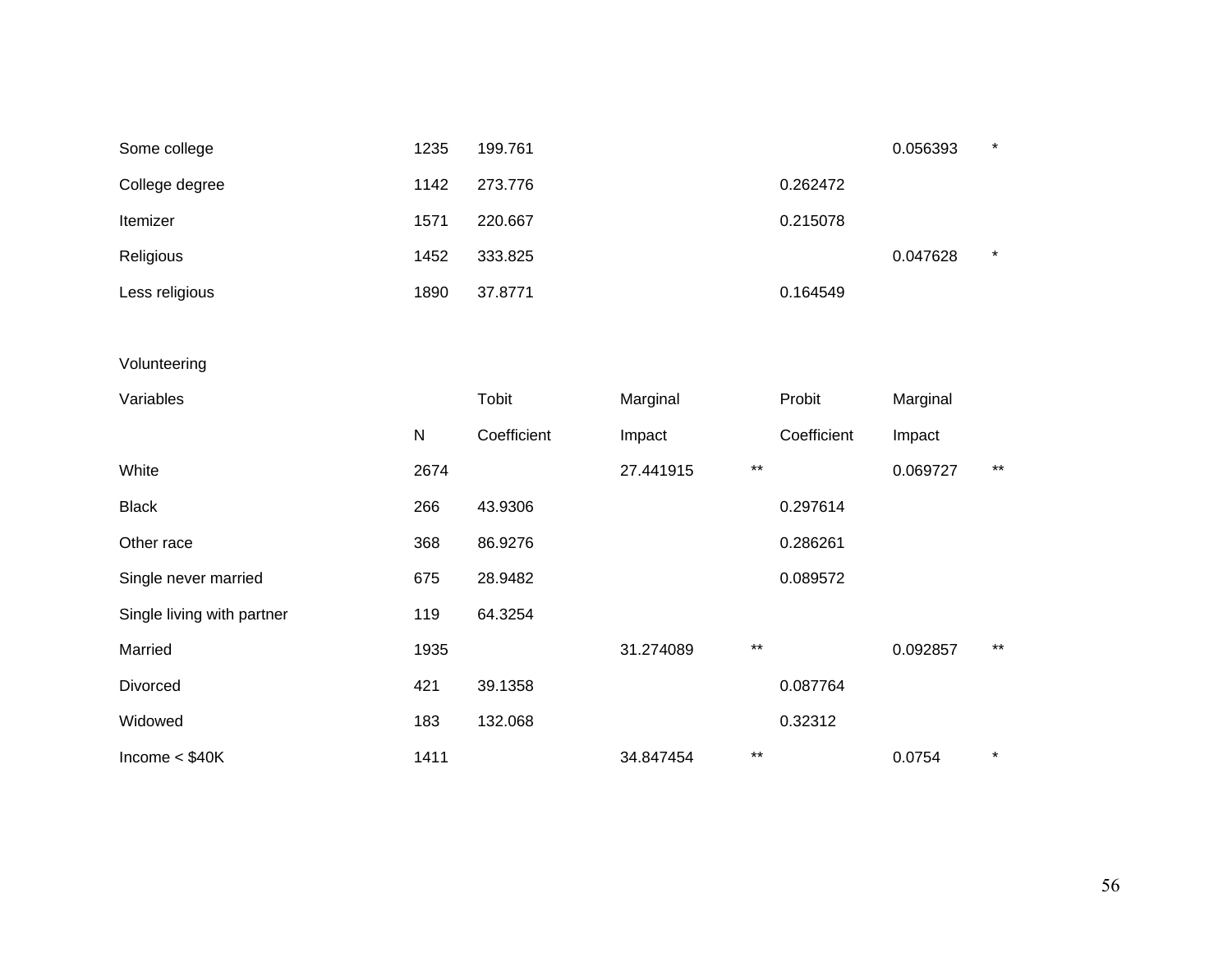| Income \$40-80K    | 1241 | 46.0768 |           |       |          | 0.085562 | $\star$ |
|--------------------|------|---------|-----------|-------|----------|----------|---------|
| lncome > \$80K     | 681  | 54.9842 |           |       | 0.14579  |          |         |
| $\leq$ High school | 971  | 62.1296 |           |       | 0.125299 |          |         |
| Some college       | 1228 |         | 32.546541 | $***$ | 0.171898 |          |         |
| College degree     | 1134 | 51.5718 |           |       |          | 0.1004   | $***$   |
| Itemizer           | 1556 |         | 30.921094 | $***$ |          | 0.10732  | $***$   |
| Religious          | 1441 |         | 48.235458 | $***$ |          | 0.12038  | $***$   |
| Less religious     | 1879 | 40.5832 |           |       | 0.117745 |          |         |

<sup>a</sup> Asterisks indicate the level of statistical significance for any particular independent variable.

(\*p<0.05 \*\*p<0.01)

<sup>b</sup> This table summarizes results from many regression analyses, in which we examined, for each demographic group, the effects of the following independent variables: PSID module, Area module, Method module, Method-Area module, Age, Age squared, Male, White, Some college, Medium income, High income, number of kids, number of kids in college, and 911 dummy. (Excluded: Area-Method module, Female, Minority, High school or less, Low income.) Coefficients and marginal impacts are shown for the 911 dummy variable only, for each demographic group. Tobit and Probit coefficients are shown for nonsignificant results,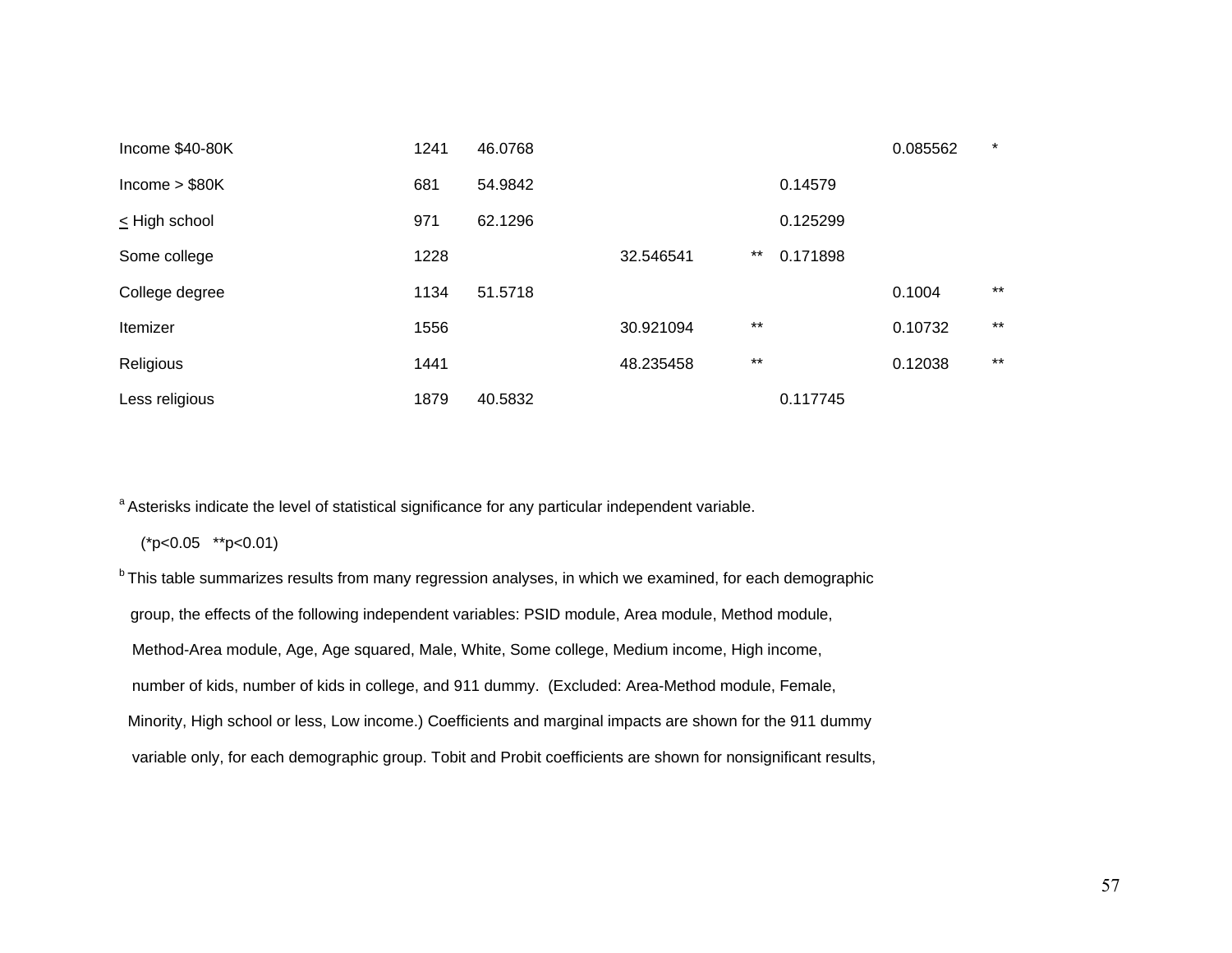and marginal impacts are shown for significant results.

<sup>c</sup> Probit estimates measure the increase in the probability that members of each group became donors as

A result of 9-11.

 $d$  Tobit estimates indicate the amount (in dollars or hours) that post-9-11 giving/volunteering by each group

differed from pre-event giving/volunteering.

e Table with OLS results, standard errors, and t-scores is available on request from the

authors.

f Tobit marginal impacts are calculated at the mean of the data.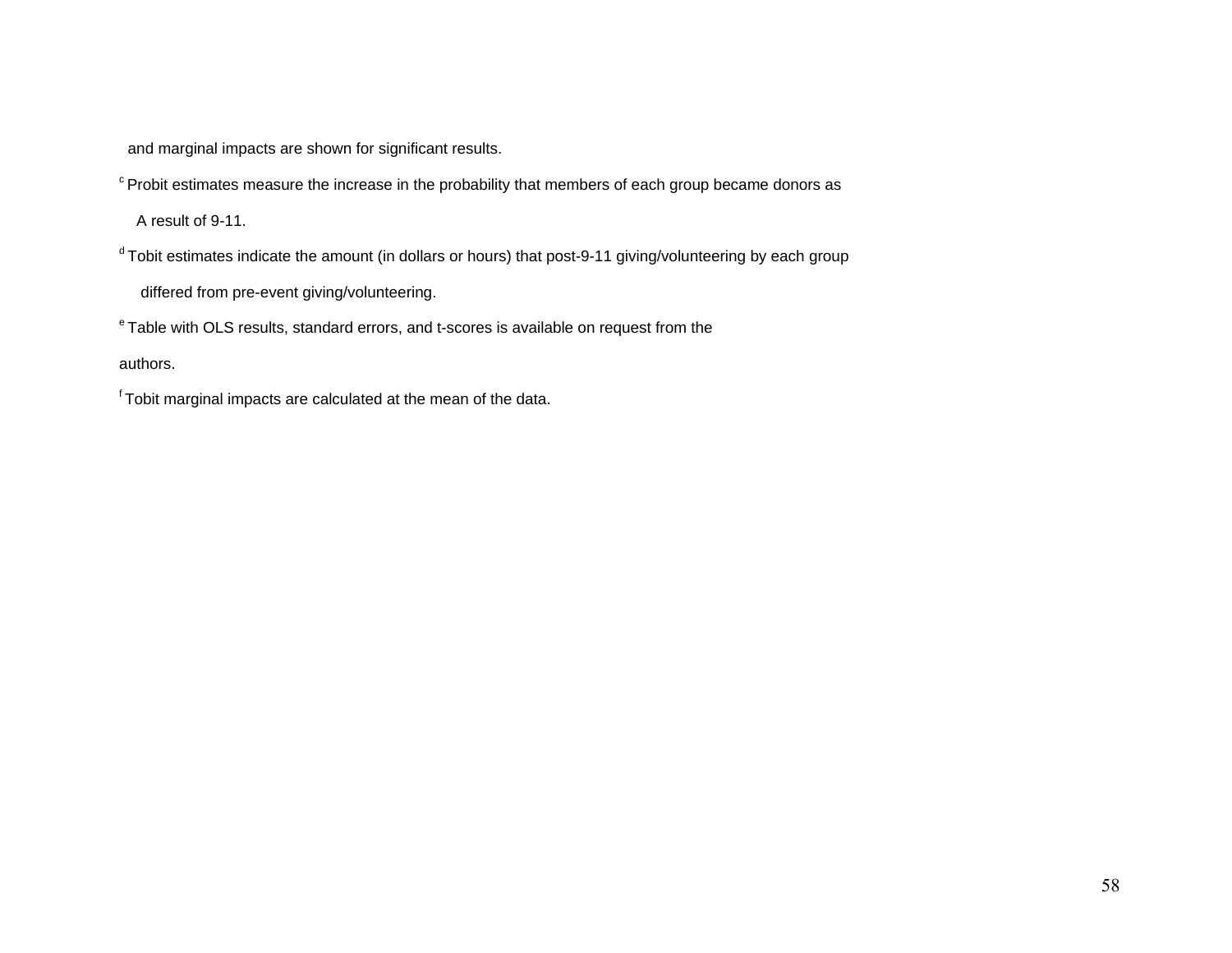# TABLE 10: POST 9-11 SUB-SAMPLES: DEMOGRAPHIC DIFFERENCES BETWEEN MODULES

|                     | Total  | Very  |             | (IS)                    | (Hall)     | Method- |       |
|---------------------|--------|-------|-------------|-------------------------|------------|---------|-------|
|                     | Sample | Short | <b>PSID</b> | Area                    | Method     | Area    | E     |
| Sample size         | 1,304  | 100   | 288         | 100                     | 224        | 592     | ۰.    |
| Female $(\% )$      | 58.4   | 61    | 57.3        | 52                      | 60.3       | 58.8    | 0.615 |
| Couples $(\% )$     | 62     | 70    | 60.6        | 64                      | 59         | 62.1    | 0.989 |
|                     |        |       |             |                         |            |         |       |
| Race:               |        |       |             |                         |            |         |       |
| White $(\% )$       | 82.8   | 78.6  | 86.2        | 81                      | 83.9       | 81.7    | 1.033 |
| Black (%)           | 6.2    | 4.1   | 4.9         | $\overline{7}$          | 6.4        | 7.1     | 0.594 |
| Hispanic (%)        | 4.6    | 9.2   | 2.8         | $\overline{\mathbf{4}}$ | $\sqrt{5}$ | 4.7     | 1.706 |
| Asian $(\% )$       | 2.1    | 3.1   | 1.8         | 4                       | 1.8        | 1.9     | 0.659 |
| Other Minority (%)  | 4.2    | 5.1   | 4.2         | $\overline{\mathbf{4}}$ | 3.2        | 4.7     | 0.67  |
|                     |        |       |             |                         |            |         |       |
| Age (Mean)          | 44.73  | 44.77 | 44.75       | 44.32                   | 44.66      | 44.81   | 0.022 |
|                     |        |       |             |                         |            |         |       |
| Education $(\% )$ : |        |       |             |                         |            |         |       |
| $\leq$ High school  |        |       |             |                         |            |         |       |
| diploma             | 29.3   | 33.7  | 33.1        | 23                      | 29.1       | 27.9    | 1.265 |
| Some college        | 35.3   | 26.5  | 32.8        | 39                      | 37.7       | 36.5    | 1.532 |
| Bachelor's degree   | 21.6   | 23.5  | 21.6        | 22                      | 20.2       | 21.8    | 0.109 |
| Grad/prof school    | 13.8   | 16.3  | 12.5        | 16                      | 13         | 13.9    | 0.339 |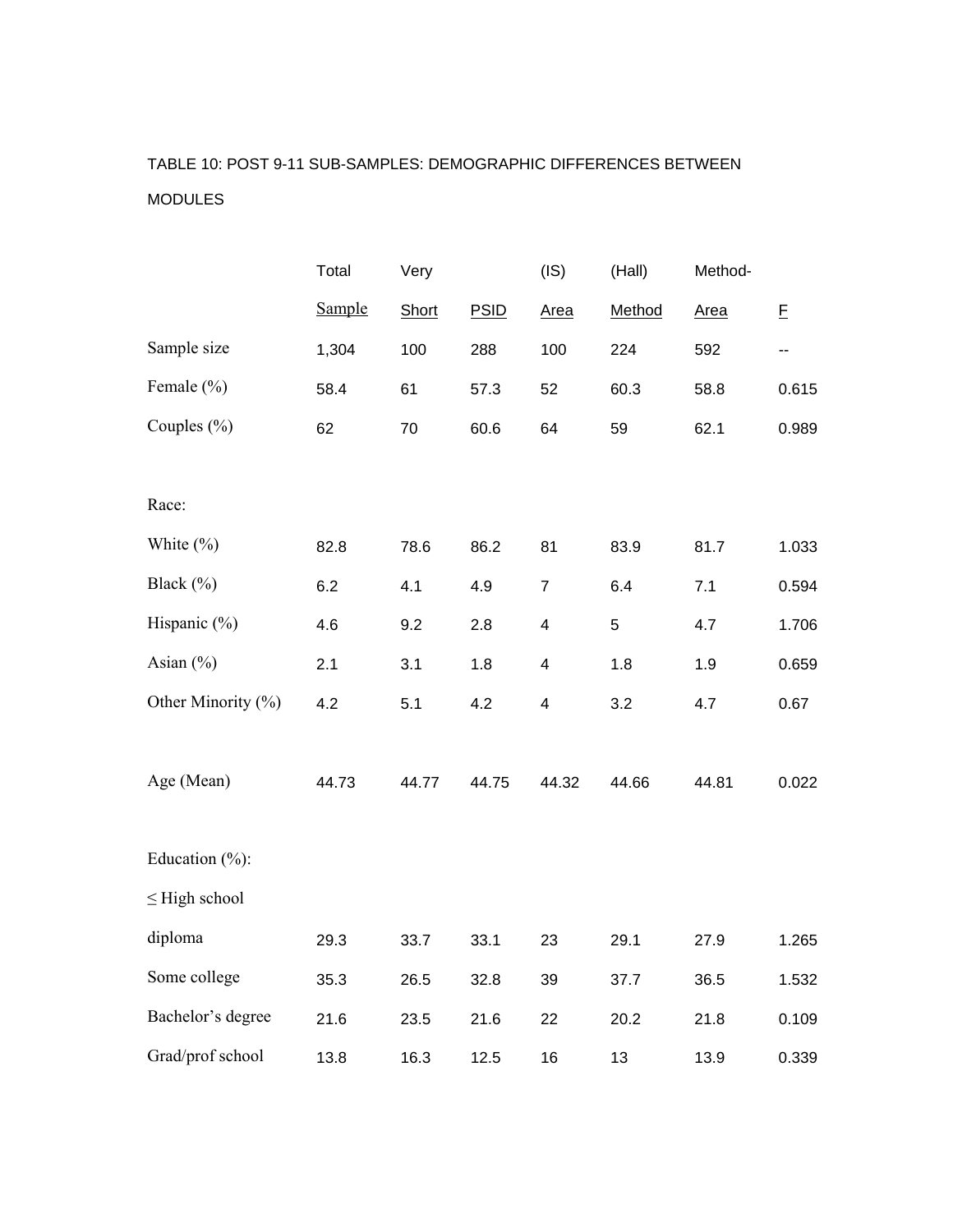Income  $(\% )$ :

| $$0 - 40,000$        | 42.3 | 37.2 | 40.2 | 37.7 | 49.7 | 42.2 | 1.719 |
|----------------------|------|------|------|------|------|------|-------|
| \$40,000 to \$80,000 | 36.8 | 42.3 | 39.3 | 39   | 30.6 | 36.7 | 0.907 |
| $$80,000 +$          | 20.9 | 20.5 | 20.5 | 23.4 | 19.7 | 21.1 | 0.091 |
|                      |      |      |      |      |      |      |       |
| $\%$ with income >   |      |      |      |      |      |      |       |
| \$120,000            | 8    | 8    | 6.9  | 5    | 7.1  | 6.1  | 0.288 |
| % who itemized       |      |      |      |      |      |      |       |
| deductions           | 47.8 | 44.2 | 48.9 | 50   | 50.5 | 46.6 | 0.401 |
| % of itemizers with  |      |      |      |      |      |      |       |
| donations            | 80.2 | 86.5 | 75.4 | 86.4 | 82.6 | 79.6 | 1.03  |
|                      |      |      |      |      |      |      |       |
| # of kids at home    |      |      |      |      |      |      |       |
| (mean)               | 0.81 | 0.85 | 0.71 | 0.79 | 0.75 | 0.88 | 1.216 |
| # of kids in college |      |      |      |      |      |      |       |
| (mean)               | 0.13 | 0.07 | 0.16 | 0.14 | 0.11 | 0.12 | 0.977 |

Note:  $* = p < .10$ 

 $**$  = p < .05 \*\*\* =  $p < .01$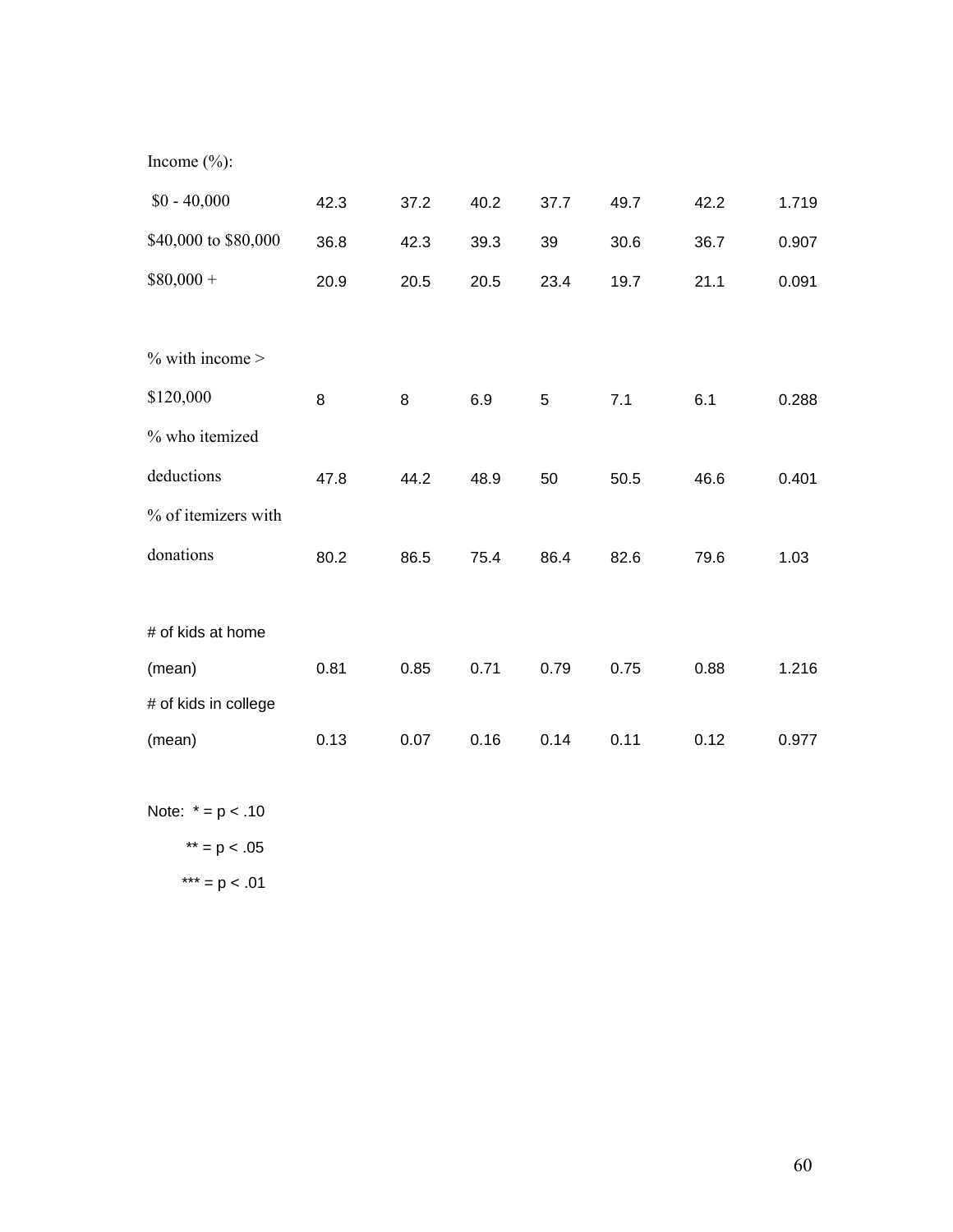#### TABLE 11: MODULE EFFECTS ON TRAGEDY

#### RESPONSE

#### \$ Amount Donated for Victims of 9-11

|                   | <b>Total Sample</b>      |       |        |           |       |  |  |  |
|-------------------|--------------------------|-------|--------|-----------|-------|--|--|--|
|                   | $\underline{\mathsf{N}}$ | Mean  | Median | <u>SD</u> | E     |  |  |  |
| Total             | 1.229                    | 85.41 | 25.00  | 254.67    | 0.300 |  |  |  |
| <b>Very Short</b> | 93                       | 67.49 | 25.00  | 132.30    |       |  |  |  |
| <b>PSID</b>       | 267                      | 76.44 | 25.00  | 172.31    |       |  |  |  |
| Area              | 94                       | 86.55 | 22.50  | 198.38    |       |  |  |  |
| Method            | 211                      | 85.82 | 50.00  | 167.76    |       |  |  |  |
| Method-Area       | 564                      | 92.27 | 25.00  | 327.78    |       |  |  |  |

#### Donors only

|                   | <u>N</u> | Mean   | Median | SD.    | F.    |
|-------------------|----------|--------|--------|--------|-------|
| Total             | 785      | 133.72 | 50.00  | 308.41 | 0.288 |
| <b>Very Short</b> | 61       | 102.90 | 50.00  | 152.10 |       |
| <b>PSID</b>       | 160      | 127.56 | 90.00  | 207.63 |       |
| Area              | 53       | 153.51 | 100.00 | 244.77 |       |
| Method            | 142      | 127.52 | 50.00  | 191.21 |       |
| Method-Area       | 369      | 141.03 | 50.00  | 396.83 |       |

Hours Volunteered After 9-11 Attacks

Total Sample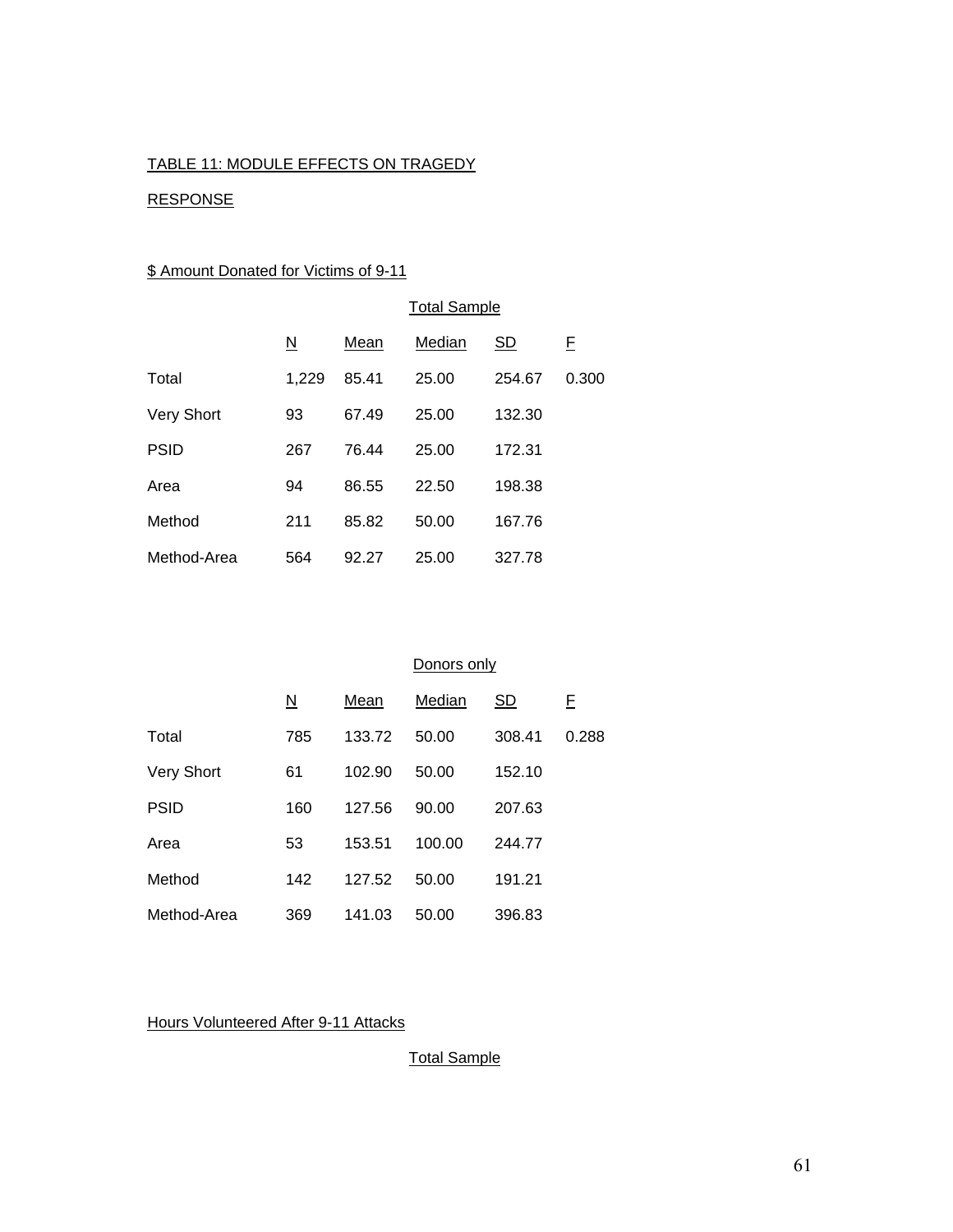|                   | <u>N</u> | Mean | Median | <u>SD</u> | E    |
|-------------------|----------|------|--------|-----------|------|
| Total             | 1,290    | 1.28 | 0.00   | 8.57      | 1.87 |
| <b>Very Short</b> | 98       | 0.52 | 0.00   | 2.20      |      |
| <b>PSID</b>       | 286      | 0.93 | 0.00   | 7.30      |      |
| Area              | 97       | 0.43 | 0.00   | 2.13      |      |
| Method            | 222      | 0.60 | 0.00   | 3.24      |      |
| Method-Area       | 587      | 1.97 | 0.00   | 11.37     |      |

|                   | Volunteers only          |       |        |           |      |  |
|-------------------|--------------------------|-------|--------|-----------|------|--|
|                   | $\underline{\mathsf{N}}$ | Mean  | Median | <u>SD</u> | E    |  |
| Total             | 98                       | 16.84 | 8.00   | 26.67     | 1.06 |  |
| <b>Very Short</b> | 8                        | 6.38  | 4.00   | 4.93      |      |  |
| <b>PSID</b>       | 10                       | 26.50 | 16.00  | 30.54     |      |  |
| Area              | 6                        | 7.00  | 7.50   | 5.62      |      |  |
| Method            | 12                       | 11.08 | 5.00   | 9.17      |      |  |
| Method-Area       | 62                       | 18.69 | 8.00   | 30.39     |      |  |

Note:  $* = p < .10$  $**$  = p < .05 \*\*\* =  $p < .01$